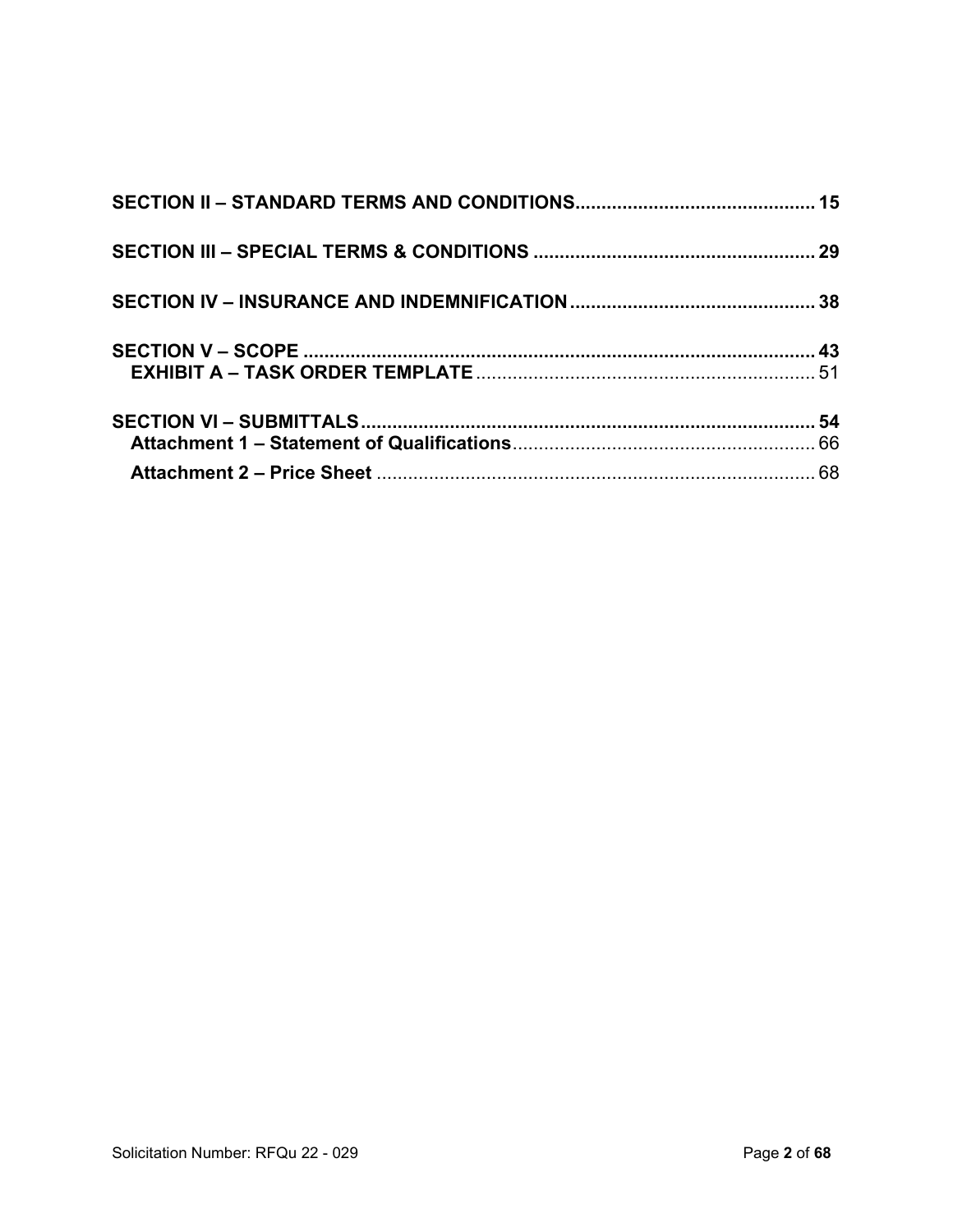

**Please read before continuing to the offer document. This list may not include every requirement; the purpose is to assist vendors, but vendors are expected to read and comply with the entire solicitation**.

#### **SOLICITATION RESPONSE CHECK LIST**

Check off each of the following as the necessary action is completed.

- □ All forms have been completed and signed, including Solicitation Disclosure form.
- □ All Submittals are included.
- $\Box$  Reviewed and verified prices offered.
- $\Box$  Checked price extensions and totals.
- $\Box$  Included any required drawings or descriptive literature.
- $\Box$  If required, checked and included the amount of the offer surety.
- $\Box$  Reviewed the insurance requirements, if any, to assure compliance.
- $\Box$  Included the specified number of copies of the offer as indicated in Submittal section.
- $\Box$  Included signed addenda, if any.
- □ Addressed the mailing envelope to the Procurement Officer on the solicitation front page, at the address listed.
- $\Box$  The mailing envelope clearly shows your company name and address, the solicitation number, solicitation title and the offer opening date.

**City must receive offers no later than the date and time indicated in the Schedule of Events or addenda.**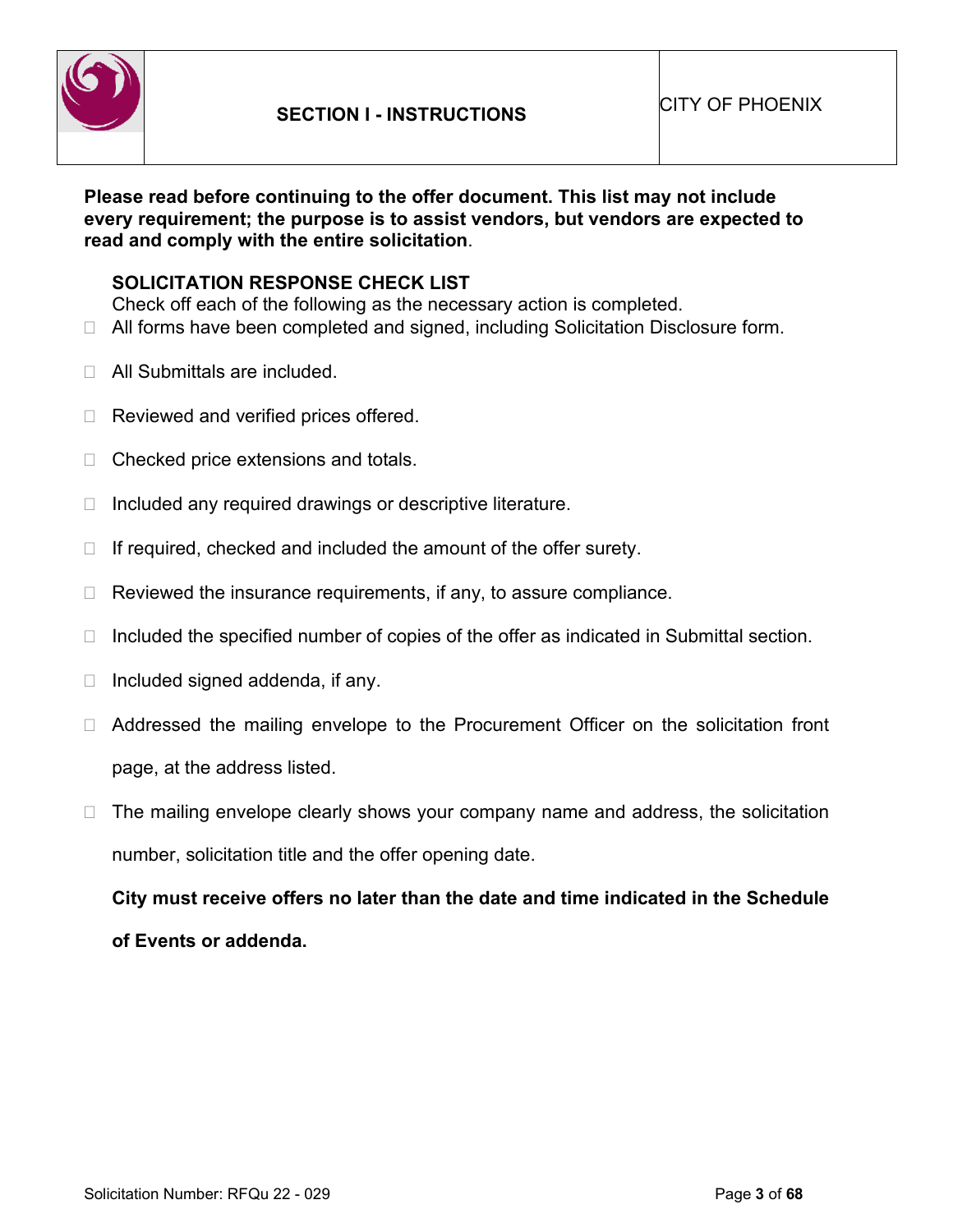

### **1. DESCRIPTION – STATEMENT OF NEED:**

- **1.1.** The City of Phoenix invites sealed offers for Architectural, Engineering, Land Survey and GIS Mapping Consulting Services for a five (5) year period. The "Effective Date" which is upon award by City Council, or upon signature and recording by the City Clerk's department, as required by the Phoenix City Code, whichever is later. **The term of this agreement will be for an initial three (3) year term with two (2) one-year options to extend for a total of five (5) years.**
- **1.2.** This solicitation is available through Arizona Relay Service 7-1-1. Please call TTY 800-367-8939 for assistance.
- **1.3.** Notwithstanding the foregoing, this Agreement will terminate upon the earliest occurrence: by reaching the end of the term including any extensions exercised, or termination pursuant to the provisions of this Agreement.
- **2. CITY'S VENDOR SELF-REGISTRATION AND NOTIFICATION:** Vendors must be registered in the City's procurePHX Self-Registration System at <https://www.phoenix.gov/procure> to respond to solicitations and access procurement information. The City may, at its sole discretion, reject any offer from an Offeror who has not registered.

| <b>ACTIVITY (All</b><br>times are local<br>Phoenix time) | <b>DATE</b>                                    | <b>LOCATION</b>                                                                                                                                                                                                                                                             |
|----------------------------------------------------------|------------------------------------------------|-----------------------------------------------------------------------------------------------------------------------------------------------------------------------------------------------------------------------------------------------------------------------------|
| <b>Solicitation</b><br><b>Issue Date</b>                 | November 12 <sup>th</sup> ,<br>2021            | https://www.phoenix.gov/procure click on the<br>"solicitations" button                                                                                                                                                                                                      |
| <b>Pre-Offer</b><br><b>Conference</b>                    | November 19 <sup>th</sup> ,<br>2021, 2:30 P.M. | Join from the meeting link<br>https://cityofphoenix.webex.com                                                                                                                                                                                                               |
|                                                          |                                                | Join by meeting number<br>Meeting number (access code): 2457 038 9824<br>Meeting password: BXcpBzWp268<br>Tap to join from a mobile device (attendees only)<br>+1-415-655-0001,,24570389824## US Toll<br>Join by phone<br>+1-415-655-0001 US Toll<br>Global call-in numbers |
|                                                          |                                                | Join using Microsoft Lync or Microsoft Skype for Business                                                                                                                                                                                                                   |

# **3. SCHEDULE OF EVENTS:**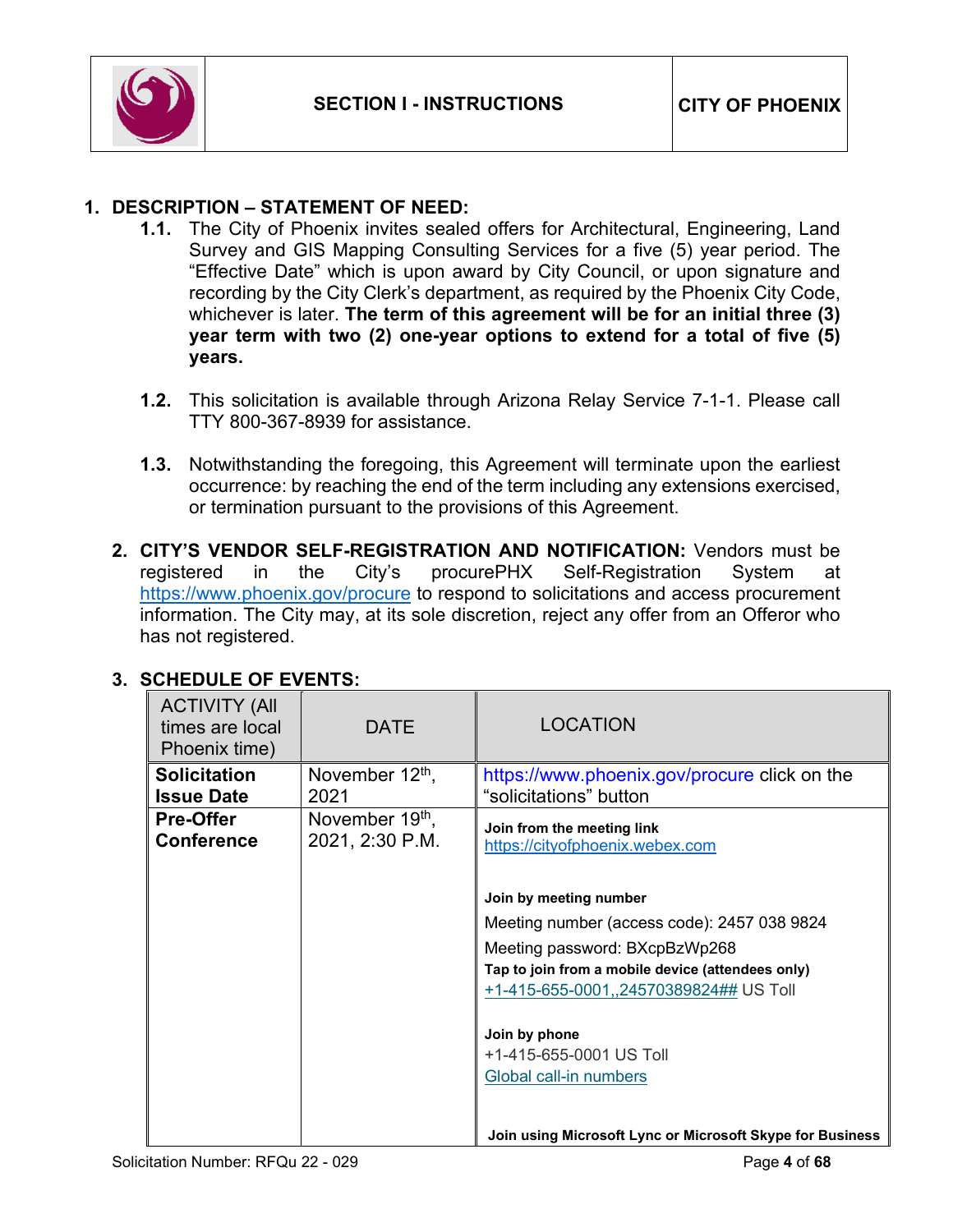

|                                                                 |                                                | Dial 24570389824.cityofphoenix@lync.webex.com                                                                                                                                                                      |
|-----------------------------------------------------------------|------------------------------------------------|--------------------------------------------------------------------------------------------------------------------------------------------------------------------------------------------------------------------|
|                                                                 |                                                | If you are a host, click here to view host information.                                                                                                                                                            |
|                                                                 |                                                | Need help? Go to https://help.webex.com                                                                                                                                                                            |
| <b>Written</b><br><b>Inquiries</b><br><b>Due</b><br><b>Date</b> | November 29,<br>2021, 2:00 P.M.                | Email to: Javier.Navarro@phoenix.gov                                                                                                                                                                               |
| <b>Offer Due Date</b>                                           | December 10 <sup>th</sup> ,<br>2021, 2:00 P.M. | <b>OPTION 1: EMAIL SUBMITTAL</b>                                                                                                                                                                                   |
|                                                                 |                                                | Procurement@phoenix.gov                                                                                                                                                                                            |
|                                                                 |                                                | NOTE: For Option 1, only an electronic copy is<br>required                                                                                                                                                         |
|                                                                 |                                                | (no paper copies).                                                                                                                                                                                                 |
|                                                                 |                                                | <b>OR</b>                                                                                                                                                                                                          |
|                                                                 |                                                | <b>OPTION 2: IN PERSON/MAIL SUBMITTAL</b>                                                                                                                                                                          |
|                                                                 |                                                | City of Phoenix Finance Department,<br><b>Procurement Division.</b>                                                                                                                                                |
|                                                                 |                                                | 251 W. Washington St., 8th Floor Phoenix, AZ<br>85003                                                                                                                                                              |
|                                                                 |                                                | NOTE: Access to City buildings is by<br>appointment only.                                                                                                                                                          |
|                                                                 |                                                | Please email Sabrina Messenger at<br>Sabrina.Messenger@phoenix.gov_and copy<br>Javier.Navarro@phoenix.gov to schedule an<br>appointment to submit an offer in person, by or<br>before the Offer Due Date and time. |

*\*\*The City reserves the right to change dates and/or locations as necessary, and the City does not always hold a Pre-Offer Conference or Site visit.*

#### **4. PREPARATION OF OFFER:**

- 4.1. All forms provided in Submittal Section must be completed and submitted with the offer. The signed and completed Solicitation Disclosure form must be included or your offer may be deemed non-responsive.
- 4.2. It is permissible to copy Submittal forms if necessary. Erasures, interlineations, or other modifications of the offer must be initialed in original ink by the authorized person signing the offer. No offer will be altered, amended or withdrawn after the specified offer due date and time. The City is not responsible for Offeror's errors or omissions.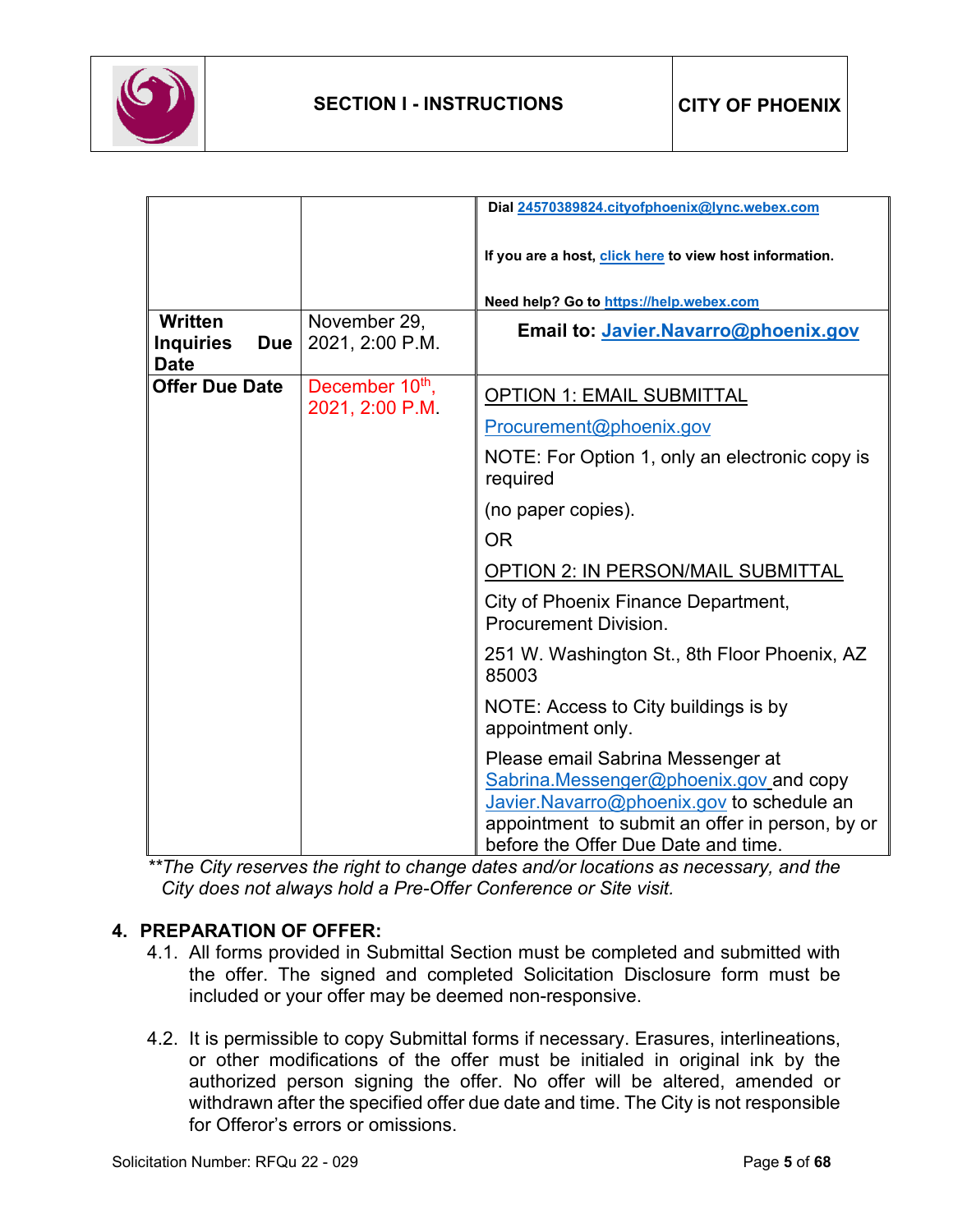

- 4.3. All time periods stated as a number of days will be calendar days.
- 4.4. It is the responsibility of all Offerors to examine the entire solicitation and seek clarification of any requirement that may not be clear and to check all responses for accuracy before submitting an offer. Negligence in preparing an offer confers no right of withdrawal after due date and time. Offerors are strongly encouraged to:
	- 4.4.1. Consider applicable laws and/or economic conditions that may affect cost, progress, performance, or furnishing of the products or services.
	- 4.4.2. Study and carefully correlate Offeror's knowledge and observations with the solicitation and other related data.
	- 4.4.3. Promptly notify the City of all conflicts, errors, ambiguities, or discrepancies that Offeror has discovered in or between the solicitation and other related documents.
	- 4.4.4. The City does not reimburse the cost of developing, presenting or providing any response to this solicitation. Offers submitted for consideration should be prepared simply and economically, providing adequate information in a straightforward and concise manner. The Offeror is responsible for all costs incurred in responding to this solicitation. All materials and documents submitted in response to this solicitation become the property of the City and will not be returned.
	- 4.4.5. Offerors are reminded that the specifications stated in the solicitation are the minimum level required and that offers submitted must be for products or services that meet or exceed the minimum level of all features specifically listed in this solicitation. Offers offering less than any minimum specifications or criteria specified are not responsive and should not be submitted.
	- 4.4.6. Offer responses submitted for products considered by the seller to be acceptable alternates to the brand names or manufacturer's catalog references specified herein must be submitted with technical literature and/or detailed product brochures for the City's use to evaluate the products offered. Offers submitted without this product information may be considered as non-responsive and rejected. The City will be the sole judge as to the acceptability of alternate products offered.
	- 4.4.7. Prices will be submitted on a per unit basis by line item, when applicable. In the event of a disparity between the unit price and extended price, the unit price will prevail unless obviously in error.
- **5. OBTAINING A COPY OF THE SOLICITATION AND ADDENDA:** Interested Offerors may download the complete solicitation [https://solicitations.phoenix.gov/.](https://solicitations.phoenix.gov/) Internet access is available at all public libraries. Any interested offerors without internet access may obtain this solicitation by calling the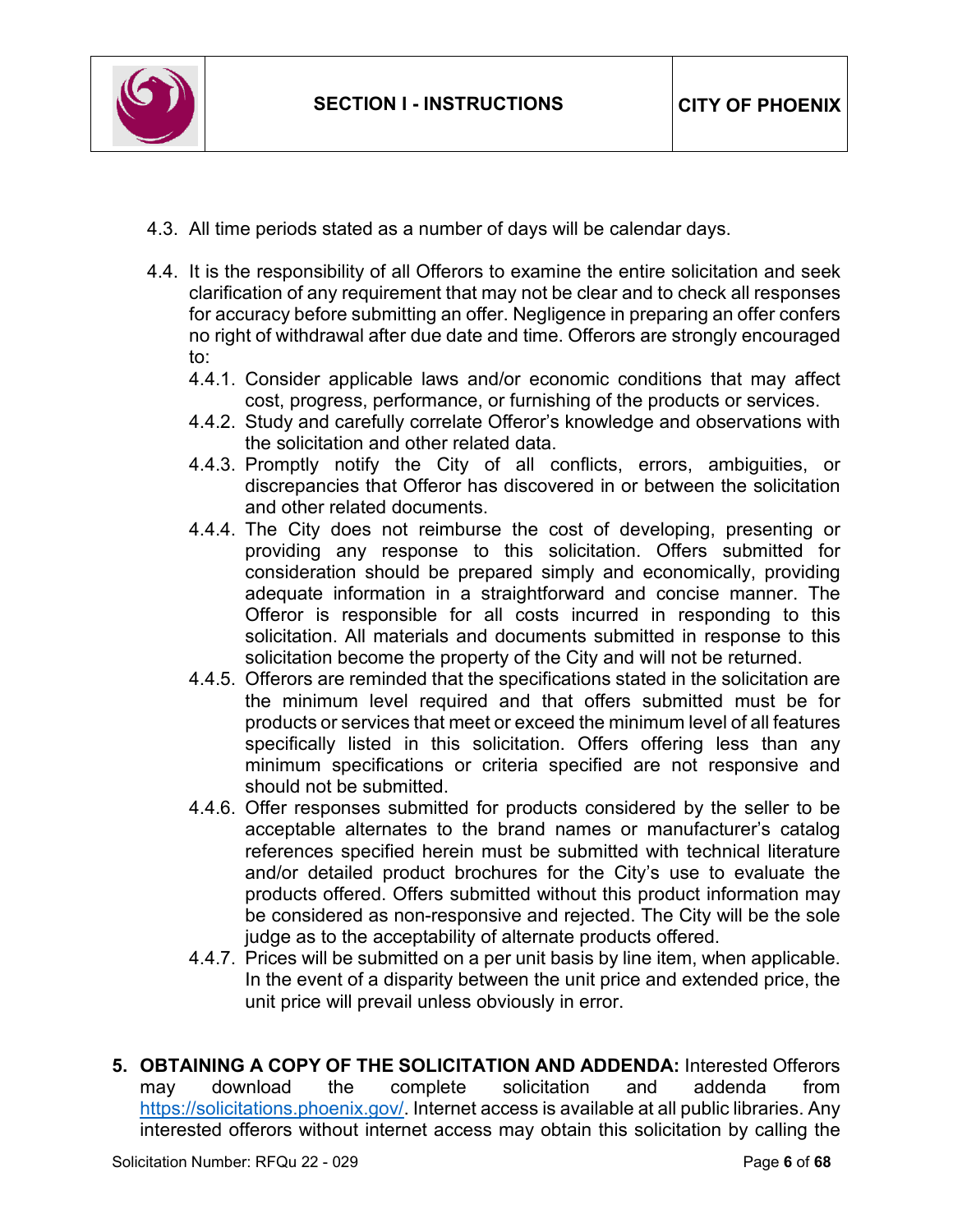

Procurement Officer or picking up a copy during regular business hours at the City of Phoenix Finance Department, Central Procurement Division, 251 W. Washington St, Phoenix, AZ. It is the Offeror's responsibility to check the website throughout the entire solicitation period up to city council award, read the entire solicitation, and verify all required information is submitted with its offer.

**6. EXCEPTIONS:** Offeror must not take any exceptions to any terms, conditions or material requirements of this solicitation. Offers submitted with exceptions may be deemed non-responsive and disqualified from further consideration in the City's sole discretion. Offerors must conform to all the requirements specified in the solicitation. The City encourages Offerors to send inquiries to the procurement officer rather than including exceptions in their Offer as explained in Inquiries.

#### **7. INQUIRIES:**

- 7.1. All questions that arise relating to this solicitation should be directed via email to the Procurement Officer and must be received by the due date indicated in the Schedule of Events. The City will not consider questions received after the deadline.
- 7.2. No informal contact initiated by Offerors on the proposed service will be allowed with members of City's staff or City Council from date of distribution of this solicitation until after City Council awards the contract. All questions concerning or issues related to this solicitation must be presented **in writing**.
- 7.3. The Procurement Officer will answer written inquiries in an addendum and publish any addendums on the Procurement Website.
- **8. ADDENDA:** The City of Phoenix will not be responsible for any oral instructions made by any employees or officers of the City of Phoenix regarding this solicitation. Any changes will be in the form of an addendum. The Offeror must acknowledge receipt of any/all addenda by signing and returning the document with the offer submittal, or the Offer may be considered non-responsive.
- **9. BUSINESS IN ARIZONA:** The City will not enter contracts with Offerors (or any company(ies)) not granted authority to transact business, or not in good standing, in the state of Arizona by the Arizona Corporation Commission, unless the offeror asserts a statutory exception prior to entering a contract with the City**.**
- **10.LICENSES:** If required by law for the operation of the business or work related to this Offer, Offeror must possess all valid certifications and/or licenses as required by federal, state or local laws at the time of submittal.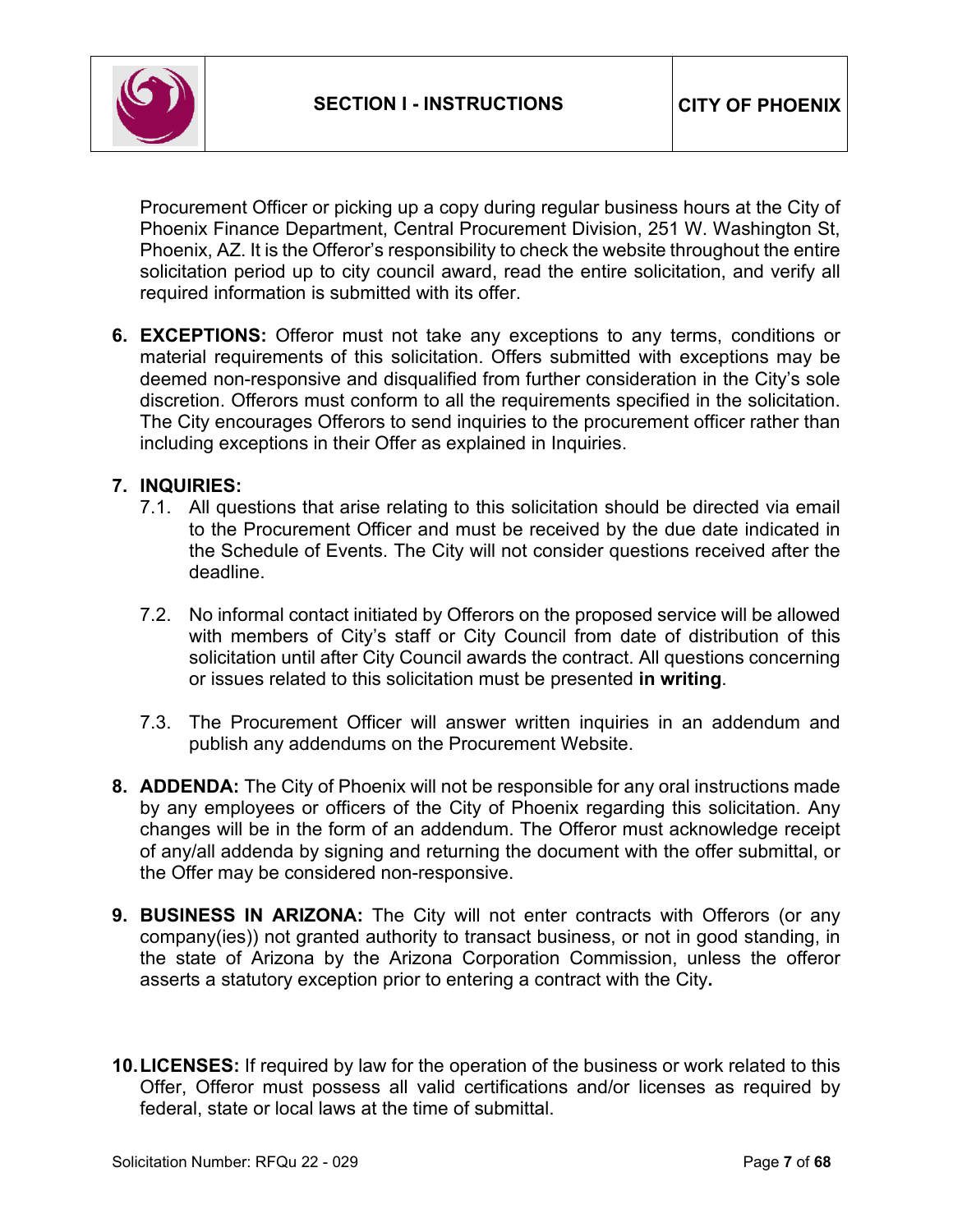

### **11.CERTIFICATION:**

- 11.1. By signature in the offer section of the Offer and Acceptance page(s), Offeror certifies:
	- 11.1.1. The submission of the offer did not involve collusion or other anticompetitive practices.
	- 11.1.2. The Offeror must not discriminate against any employee, or applicant for employment in violation of Federal or State Law.
	- 11.1.3. The Offeror has not given, offered to give, nor intends to give at any time hereafter, any economic opportunity, future employment, gift, loan, gratuity, special discount, trip, favor, or service to a public servant in connection with the submitted offer.
- **12.SUBMISSION OF OFFER:** Offers must be in possession of the Department on or prior to the exact time and date indicated in the Schedule of Events. Late offers will not be considered. The prevailing clock will be the City Department's clock.

Offers must be submitted in a sealed envelope and the following information should be noted on the outside of the envelope:

- Offeror's Name
- **Offeror's Address (as shown on the Certification Page)**
- Solicitation Number
- **Solicitation Title**
- Offer Opening Date

All offers must be completed in ink or typewritten. Include the number of copies that are required as indicated in the Submittal section.

- **13.WITHDRAWAL OF OFFER:** At any time prior to the solicitation due date and time, an Offeror (or designated representative) may withdraw the offer by submitting a request in writing and signed by a duly authorized representative.
- **14.OFFER RESULTS:** Offers will be opened on the offer due date, time and location indicated in the Schedule of Events, at which time the name of each Offeror, and the prices may be read. Offers and other information received in response to the solicitation will be shown only to authorized City personnel having a legitimate interest in them or persons assisting the City in the evaluation. Offers are not available for public inspection until after the City has posted the award recommendation on the City's website.

The City will post a preliminary offer tabulation on the City's website, <https://solicitations.phoenix.gov/Awards> within five calendar days of the offer opening. The City will post the information on the preliminary tabulation as it was read during the offer opening. The City makes no guarantee as to the accuracy of any information on the preliminary tabulation. Once the City has evaluated the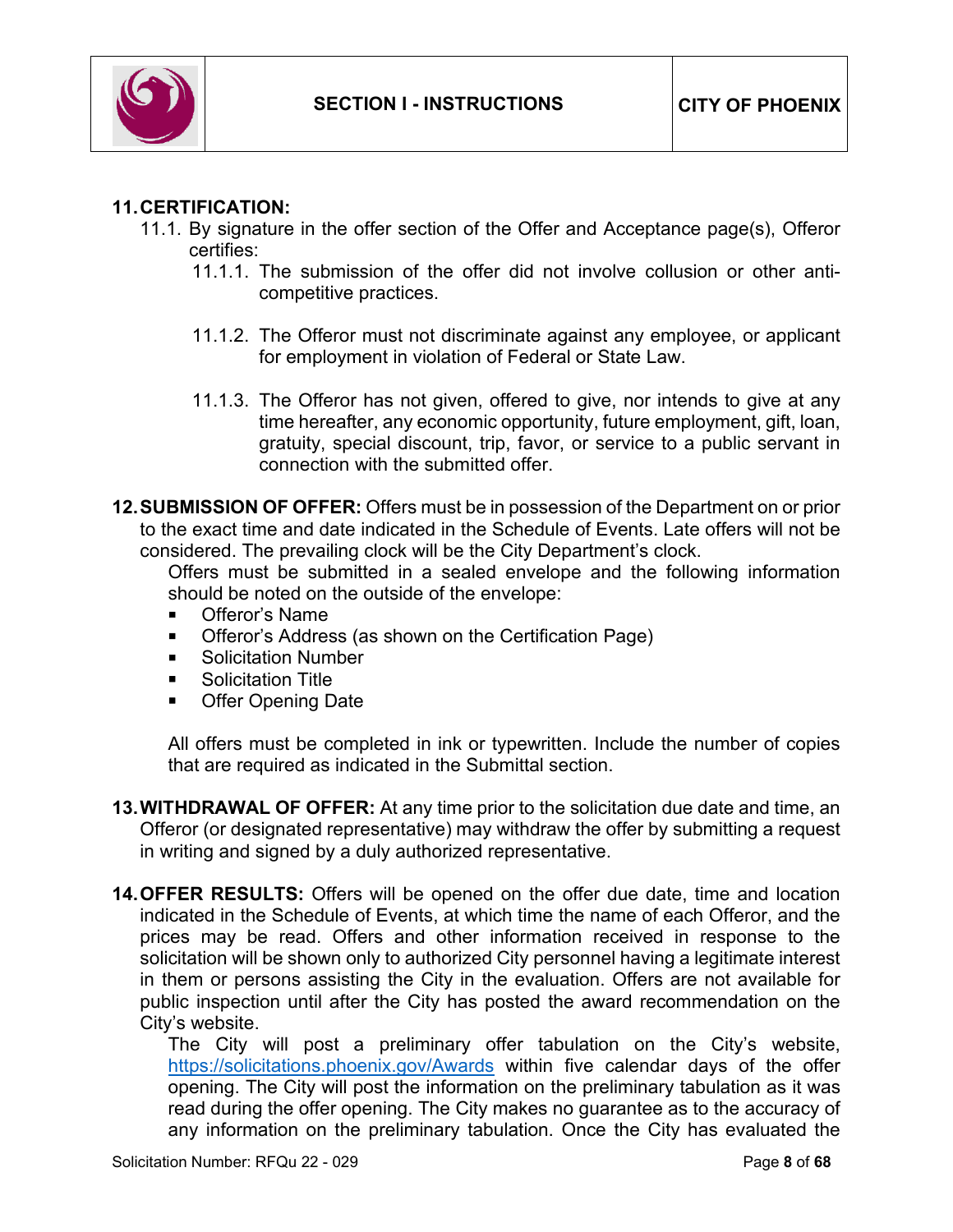

offers, the City will post an award recommendation on the website. The City will not provide any further notification to unsuccessful Offerors.

### **15.PRE-AWARD QUALIFICATIONS:**

- 15.1. Offeror must have been in operation a minimum of one (1) year. The Offeror's normal business activity during the past five (5) years will have been for providing the goods or services in this solicitation. (This information must be provided in The Submittal section, Years in Business and Customer Reference Listing of this solicitation.)
- 15.2. Financial Position. The applicant shall demonstrate that he has access to, or has available, liquid assets, unencumbered real assets, lines of credit, and other financial means sufficient to meet the estimated cash flow requirements of the contract.
- 15.3. Equipment. Offeror will own or have assured access to (through hire, lease, purchase agreement, availability of manufacturing equipment, or other means) the following key items or equipment in full working order, and must demonstrate that, based on known commitment, they will be available for use in the proposed contract. The applicant may also list alternative equipment which it would propose for the contract, together with an explanation of the offer.

#### **16.AWARD OF CONTRACT**:

- 16.1. Unless otherwise indicated, award(s) will be made to the most responsive, responsible Offeror(s) who are regularly established in the service, or providing the goods, contained in this solicitation and who have demonstrated the ability to perform in an acceptable manner.
- 16.2. Factors that may be considered by the City include:
	- 16.2.1. Technical capability of the Offeror to accomplish the scope of work required in the Solicitation. This may include performance history on past and current government or industrial contracts; and,
	- 16.2.2. Demonstrated availability of the necessary manpower (both supervisory and operational personnel) and necessary equipment to accomplish the scope of work in the Solicitation; and,
	- 16.2.3. Safety record, including complaints and investigations; and,
	- 16.2.4. Vendor history of complaints and termination for convenience or cause, litigation or lawsuits.
- 16.3. Notwithstanding any other provision of this solicitation, the City reserves the right to: (1) waive any immaterial defect or informality; or (2) reject any or all offers or portions thereof; or (3) reissue a solicitation. A response to a solicitation is an offer to contract with the City based upon the terms, conditions, and specifications contained in the City's solicitation. Offers do not become contracts until they are executed by the Deputy Finance Director or Department Director.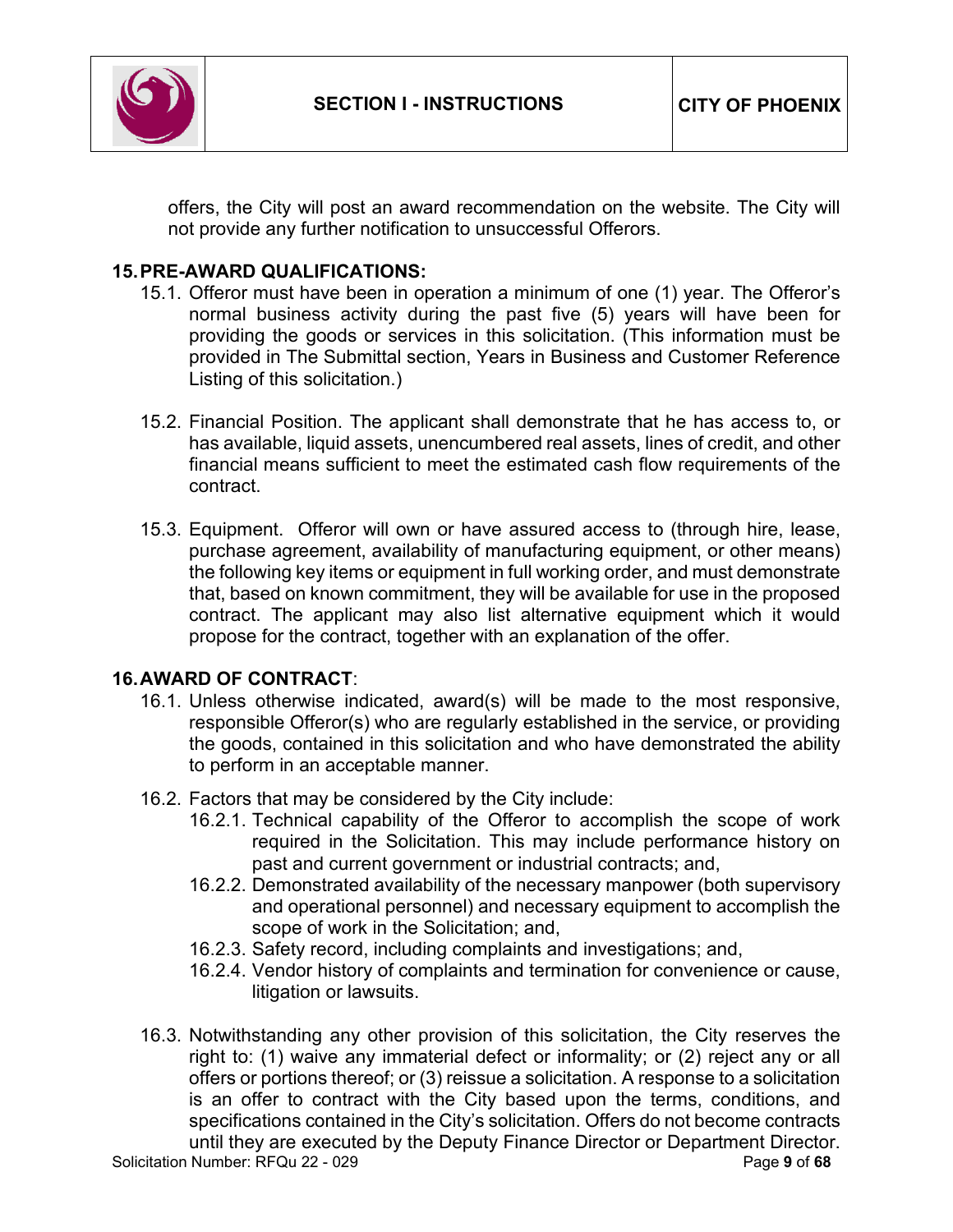

A contract has its inception in the award, which may eliminate a formal signing of a separate contract.

**17.CITY'S RIGHT TO DISQUALIFY FOR CONFLICT OF INTEREST:** The City reserves the right to disqualify any Offeror based on any real or apparent conflict of interest that is disclosed by the offer submitted or any other data available to the City. This disqualification is at the sole discretion of the City. Any Offeror submitting an offer herein waives any right to object now or at any future time, before any agency or body, including but not limited to, the City Council of the City of Phoenix or any court.

### **18.SOLICITATION TRANSPARENCY POLICY:**

- 18.1. Commencing on the date and time a solicitation is published, potential or actual offerors or respondents (including their representatives) shall only discuss matters associated with the solicitation with the Mayor, any members of City Council, the City Manager, any Deputy City Manager, or any department director directly associated with the solicitation (including in each case their assigned staff, except for the designated procurement officer) at a public meeting, posted under Arizona Statutes, until the resulting contract(s) are awarded to all offers or responses are rejected and the solicitation is cancelled without any announcement by the Procurement Officer of the City's intent to reissue the same or similar solicitation.
- 18.2. As long as the solicitation is not discussed, Offerors may continue to conduct business with the City and discuss business that is unrelated to the solicitation.
- 18.3. Offerors may discuss their offer or the solicitation with the Mayor or one or more members of the Phoenix City Council, provided such meetings are scheduled through the Procurement Officer, and are posted as open meetings with the City Clerk at least 24 hours prior to the scheduled meetings. The City Clerk will be responsible for posting the meetings. The posted notice shall identify the participants and the subject matter, as well as invite the public to participate.
- 18.4. With respect to the selection of the successful Offerors, the City Manager and City Manager's Office will continue the past practice of exerting no undue influence on the process.
- 18.5. This policy is intended to create a level playing field for all Offerors, assure that contracts are awarded in public, and protect the integrity of the selection process. **OFFERORS THAT VIOLATE THIS POLICY SHALL BE DISQUALIFIED.** After official Notice is received by the City for disqualification, the Offeror may follow the Protest process, unless the Solicitation is cancelled without notice of intent to re-issue.
- Solicitation Number: RFQu 22 029 **Page 10** of 68 18.6. "To discuss" means any contact by the Offeror, regardless of whether the City responds to the contact. Offerors that violate this policy will be disqualified until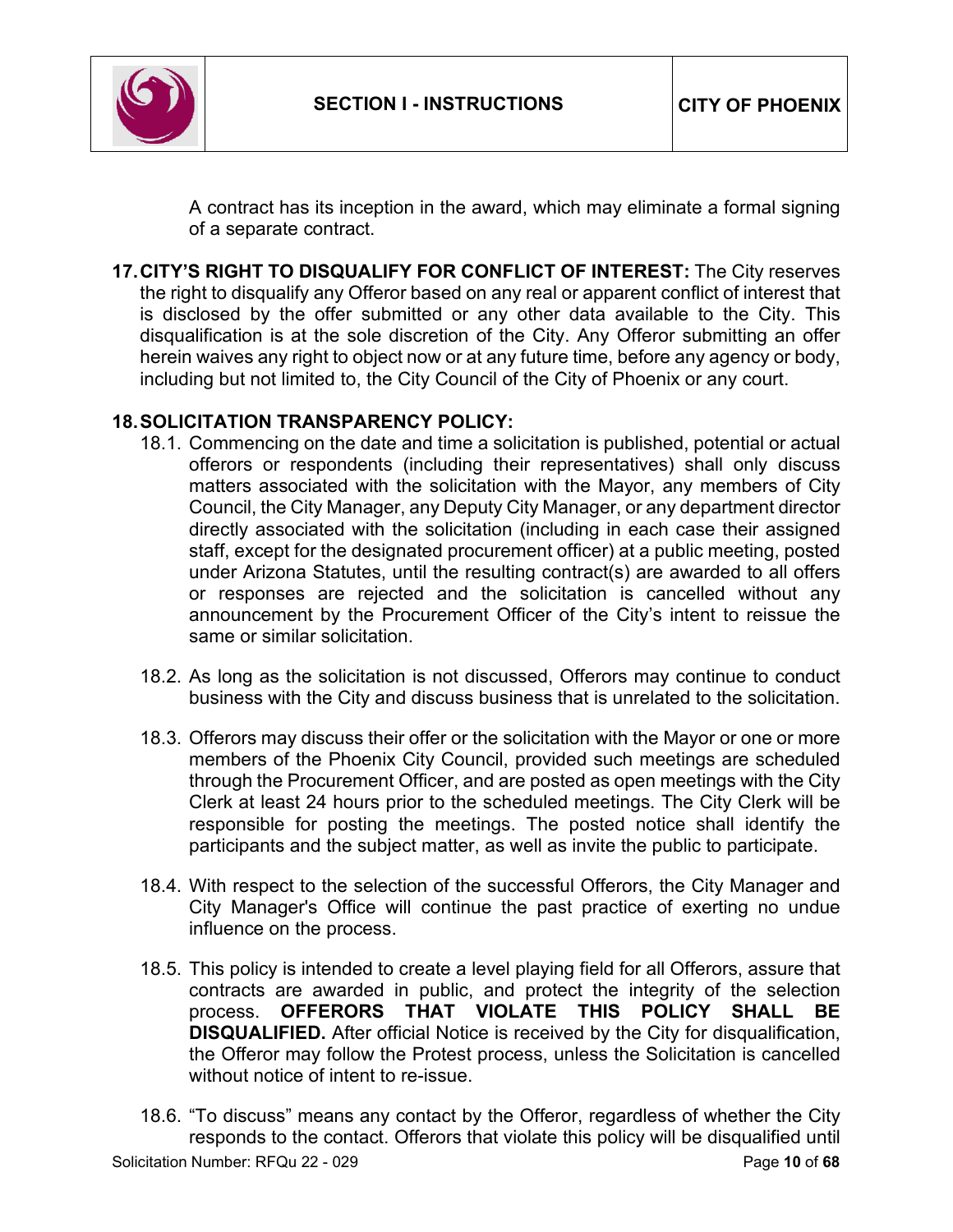

the resulting contract(s) are awarded, or all offers or responses are rejected and the solicitation is cancelled without any announcement by the Procurement Officer of the City's intent to reissue the same or a similar solicitation. The City interprets the policy as continuing through a cancellation of a solicitation until Council award of the contract, as long as the City cancels with a statement that the City will rebid the solicitation.

#### **19.PROTEST PROCESS**:

- 19.1. Offeror may protest the contents of a solicitation no later than seven days before the solicitation deadline when the protest is based on an apparent alleged mistake, impropriety or defect in the solicitation. Protests filed regarding the solicitation may be addressed by an amendment to the solicitation or denied by the City. If denied, the opening and award will proceed unless the City determines that it is in the City's best interests to set new deadlines, amend the solicitation, cancel or re-bid.
- 19.2. Therefore, unless otherwise notified by a formal amendment, the Protester must adhere to all solicitation dates and deadlines, including timely filing of an offer, regardless of filing a protest.
- 19.3. Offeror may protest an adverse determination issued by the City regarding responsibility and responsiveness, within seven days of the date the Offeror was notified of the adverse determination.
- 19.4. Offeror may protest an award recommendation if the Offeror can establish that it had a substantial chance of being awarded the contract and will be harmed by the recommended award. The City will post recommendations on the City's website to award the contract(s) to an Offeror(s). Offeror must submit award protests within seven days after the posting of the award recommendation, with exceptions only for good cause shown, within the City's full and final discretion.
- 19.5. All protests will be in writing, filed with the Procurement Officer identified in the solicitation and include the following:
	- 19.5.1. Identification of the solicitation number;
	- 19.5.2. The name, address and telephone number of the protester;
	- 19.5.3. A detailed statement describing the legal and factual grounds for the protest, including copies of relevant documents;
	- 19.5.4. The form of relief requested; and
	- 19.5.5. The signature of the protester or its authorized representative.
	- 19.5.6. The Procurement Officer will render a written decision within a reasonable period after the protest is filed. The City will not request City Council authorization to award the contract until the protest process is complete. All protests and appeals must be submitted in accordance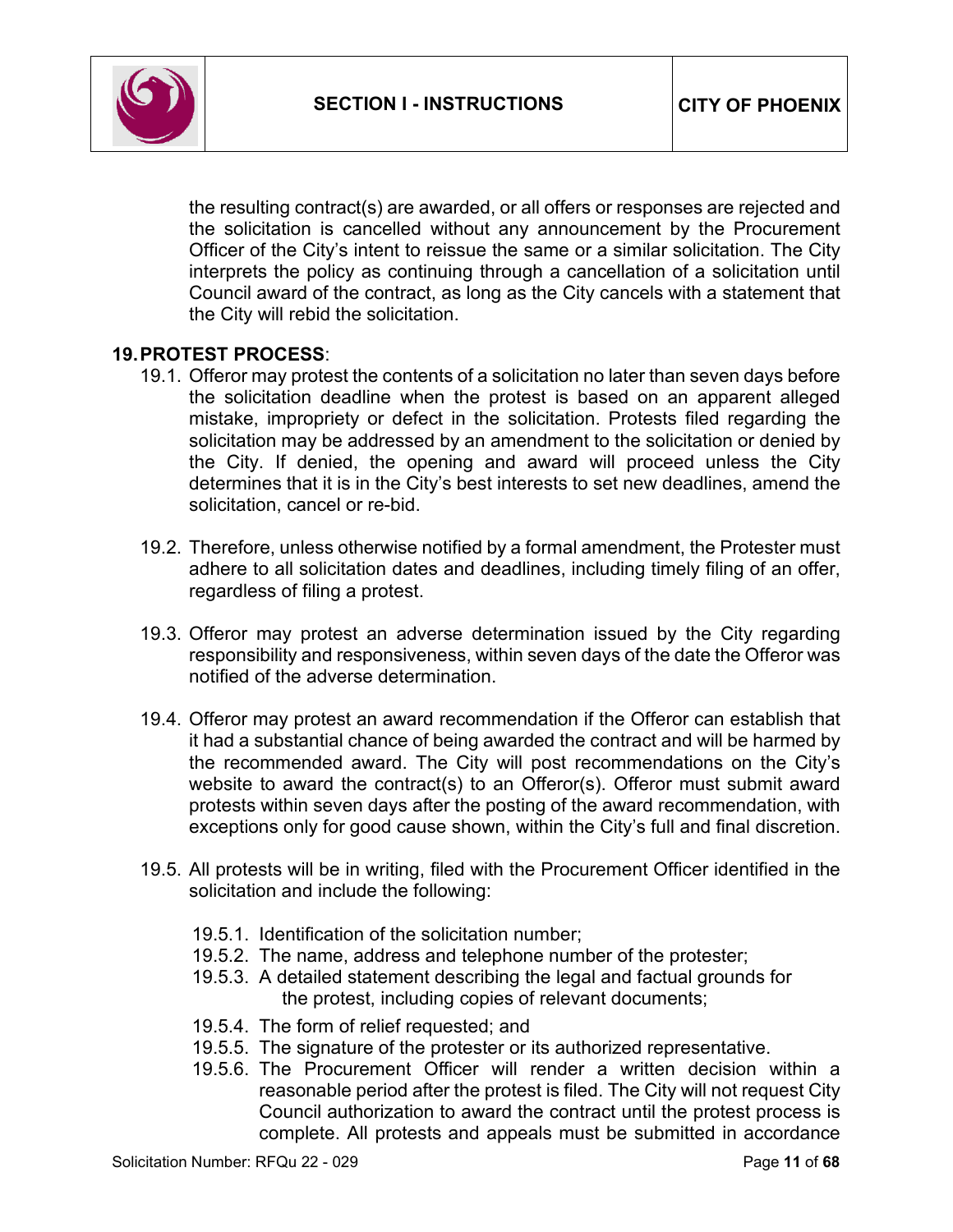

with the City's Procurement Code, (Phoenix City Code, Ch. 43) and any protests or appeals not submitted within the time requirements will not be considered. Protests must be filed with the Procurement Officer.

- **20.PUBLIC RECORD**: All Offers submitted in response to this solicitation will become the property of the City and become a matter of public record available for review pursuant to Arizona State law. If an Offeror believes that a specific section of its Offer response is confidential, the Offeror will isolate the pages marked confidential in a specific and clearly labeled section of its Offer response. An Offeror may request specific information contained within its Offer is treated by the Procurement Officer as confidential provided the Offeror clearly labels the information "confidential." To the extent necessary for the evaluation process, information marked as "confidential" will not be treated as confidential. Once the procurement file becomes available for public inspection, the Procurement Officer will not make any information identified by the Offerors as "confidential" available to the public unless necessary to support the evaluation process or if specifically requested in accordance with applicable public records law. When a public records request for such information is received, the Procurement Officer will notify the Offeror in writing of any request to view any portion of its Offer marked "confidential." The Offeror will have the time set forth in the notice to obtain a court order enjoining such disclosure. If the Offeror does not provide the Procurement Officer with a court order enjoining release of the information during the designated time, the Procurement Officer will make the information requested available for inspection.
- **21.LATE OFFERS:** Late Offers must be rejected, except for good cause. If a late Offer is submitted, the Department will document the date and time of the submittal of the late Offer, keep the Offer and notify the Offeror that its Offer was disqualified for being late.
- **22.RIGHT TO DISQUALIFY:** The City reserves the right to disqualify any Offeror who fails to provide information or data requested or who provides materially inaccurate or misleading information or data. The City further reserves the right to disqualify any Offeror on the basis of any real or apparent conflict of interest that is disclosed by the Offeror submitted or any other data or information available to the City. This disqualification is at the sole discretion of the City. By submission of a solicitation response, the Offeror waives any right to object now or at any future time, before any agency or body including, but not limited to, the City Council of the City or any court as to the exercise by the City of such right to disqualify or as to any disqualification by reason of real or apparent conflict of interest determined by the City. The City reserves the right to replace the disqualified Offeror.
- **23.CONTRACT AWARD:** The City reserves the right to award a contract by individual line items, by group, all or none, or any other combination most advantageous to the City. Placement on a list is not a guarantee of work.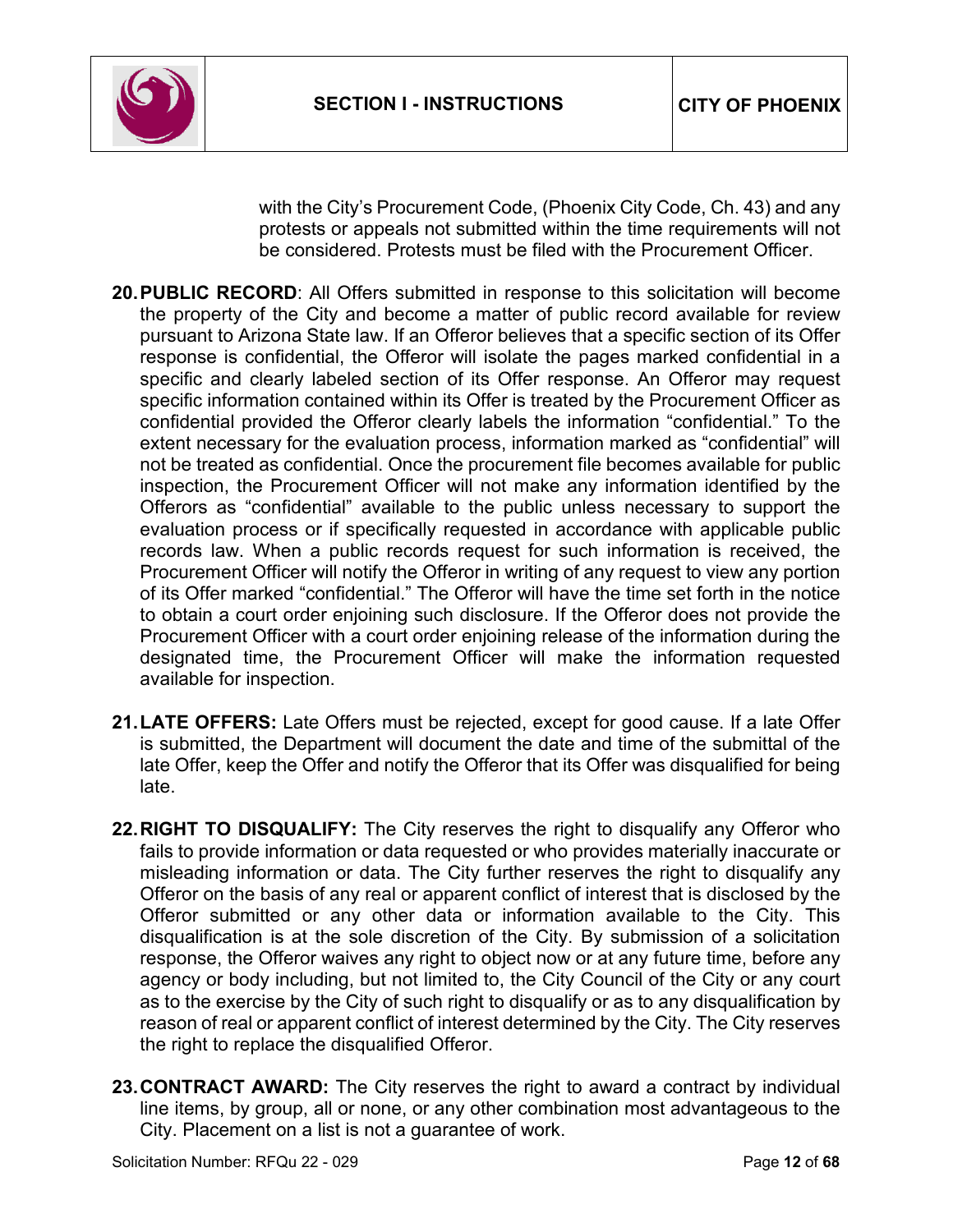

#### **24.DETERMINING RESPONSIVENESS AND RESPONSIBILITY**:

- 24.1. Offers will be reviewed for documentation of qualifications, completeness, and compliance with the Solicitation requirements. The City reserves sole discretion to determine responsiveness and responsibility.
- 24.2. Responsiveness: Nonresponsive Offers will not be considered in the evaluation process. The solicitation states criteria that determine responsiveness, and the solicitation includes terms and conditions that if included or excluded from Offers (as the case may be) will render an Offer nonresponsive.
- 24.3. Exceptions, conditions, reservations, or understandings are presumed to be unacceptable, and an Offer that includes unacceptable exceptions, conditions, reservations, or understandings may be rejected as nonresponsive. Alternatively, the City in its sole discretion may instruct in writing that any Offeror remove the conditions, exceptions, reservations or understandings. If the Offeror fails to do so in writing, the City may determine the Offer to be nonresponsive.
- 24.4. Responsibility: To obtain true economy, the City must conduct solicitations to minimize the possibility of a subsequent default by the contractor, late deliveries, or other unsatisfactory performance that may result in additional administrative costs. It is important that the Offeror be a responsible contractor. Responsibility includes the Offeror's integrity, skill, capacity, experience, financial ability, and facilities for conducting the work to be performed.
- 24.5. The Procurement Officer will review each Offer to determine if the Offeror is responsible and responsive. The City's determination as to whether an Offeror is responsible will be based on all information furnished by the Offeror, interviews (if any), and information received from Offeror's references, including information about Offeror's history, terminations for convenience or cause, contract breach lawsuits or notices of claim and any other sources the City deems appropriate. Award of the Contract resulting from the solicitation will not be made until any necessary investigation, which each Offeror agrees to permit by submitting its Offer, is made by the City as it deems necessary. A review of responsibility may occur up to contract award.
- 24.6. The Offeror's unreasonable failure to promptly supply information about an inquiry with respect to responsibility may be grounds for a determination of nonresponsibility with respect to such Offeror.
- **25.OFFERS NOT WITHIN THE COMPETITIVE RANGE:** The City may notify Offerors of Offers that the City determined are not in the Competitive Range.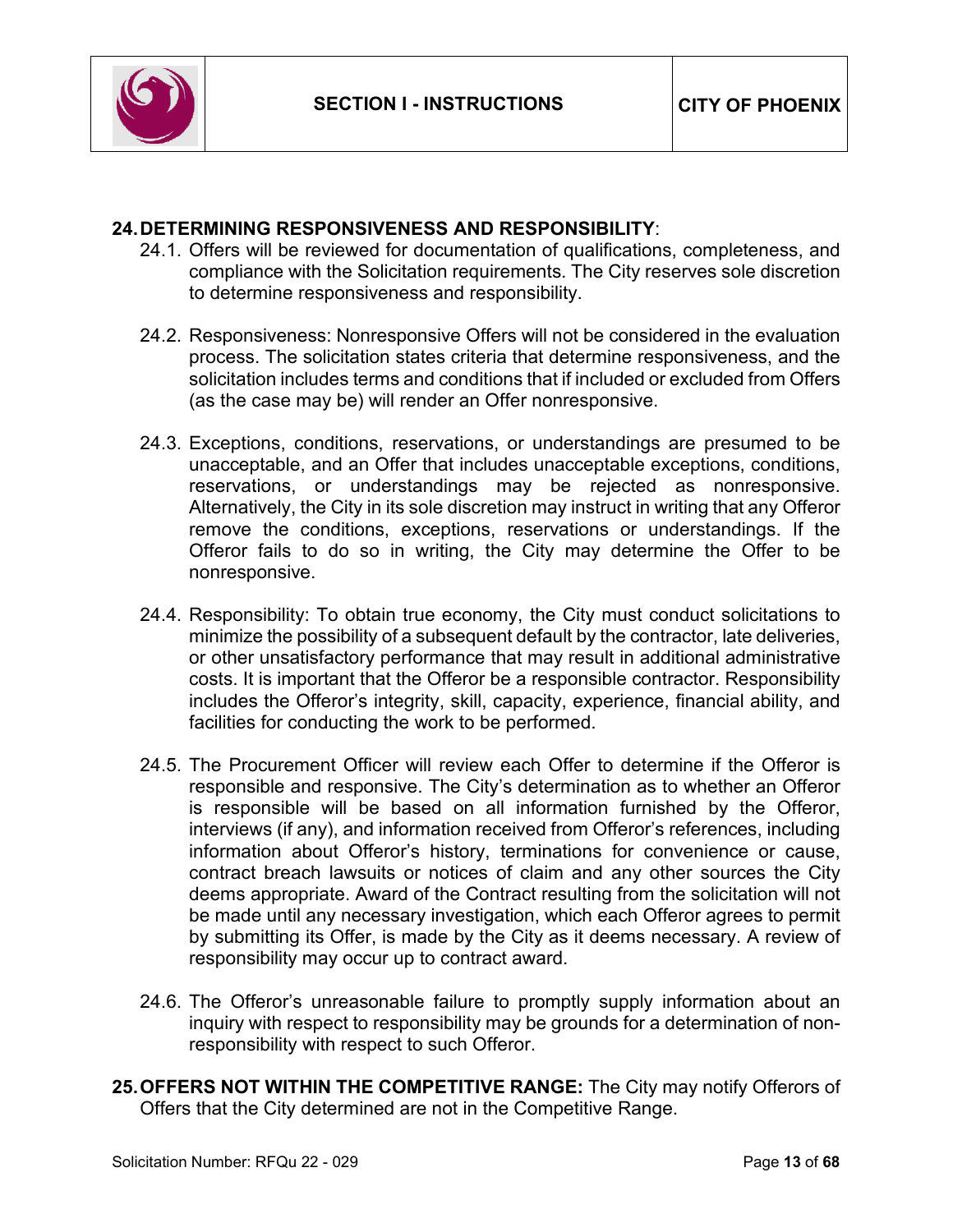

### **26.DISCUSSIONS WITH OFFERORS IN THE COMPETITIVE RANGE:**

- 26.1. The City will notify each Offeror whose Offer is in the Competitive Range or made the 'short list' and provide in writing any questions or requests for clarification to the Offeror. Each Offeror so notified may be interviewed by the City and asked to discuss answers to written or oral questions or provide clarifications to any facet of its Offer. The Offerors in the competitive range may be required to provide a demonstration of their product.
- 26.2. Demonstrations Offerors in the competitive range may be invited to construct a hands-on sample or presentation of their solution at the City of Phoenix. In addition, each finalist may prepare and deliver a presentation of their proposed solution based on the script developed by the evaluation panel. The City may also require a hands-on lab demonstration designed specifically for the evaluation panel. The results of the surveys will be tabulated and delivered to the evaluation team for the final review and solution selection session(s).
- 26.3. If an Offer in the Competitive Range contains conditions, exceptions, reservations or understandings to or about any Contract or Solicitation Scope requirement, the City may discuss or negotiate the conditions, exceptions, reservations or understandings during these meetings. But the City in its sole discretion may reject any and all conditions, exceptions, reservations and understandings, and the City may instruct any Offeror to remove the conditions, exceptions, reservations or understandings. If the Offeror fails to do so, the City may determine the Offer is nonresponsive, and the City may revoke its determination that the Offer is in the Competitive Range.
- 26.4. To the fullest extent permitted by law, the City will not provide any information, financial or otherwise, to any Offeror about other Offers received in response to this solicitation. During discussions with Offerors in the Competitive Range, the City will not give Offerors specific prices or specific financial requirements that Offerors must meet to qualify for further consideration. The City may state that proposed prices are too high with respect to the marketplace or otherwise unacceptable. Offerors will not be told of their relative rankings before Contract award.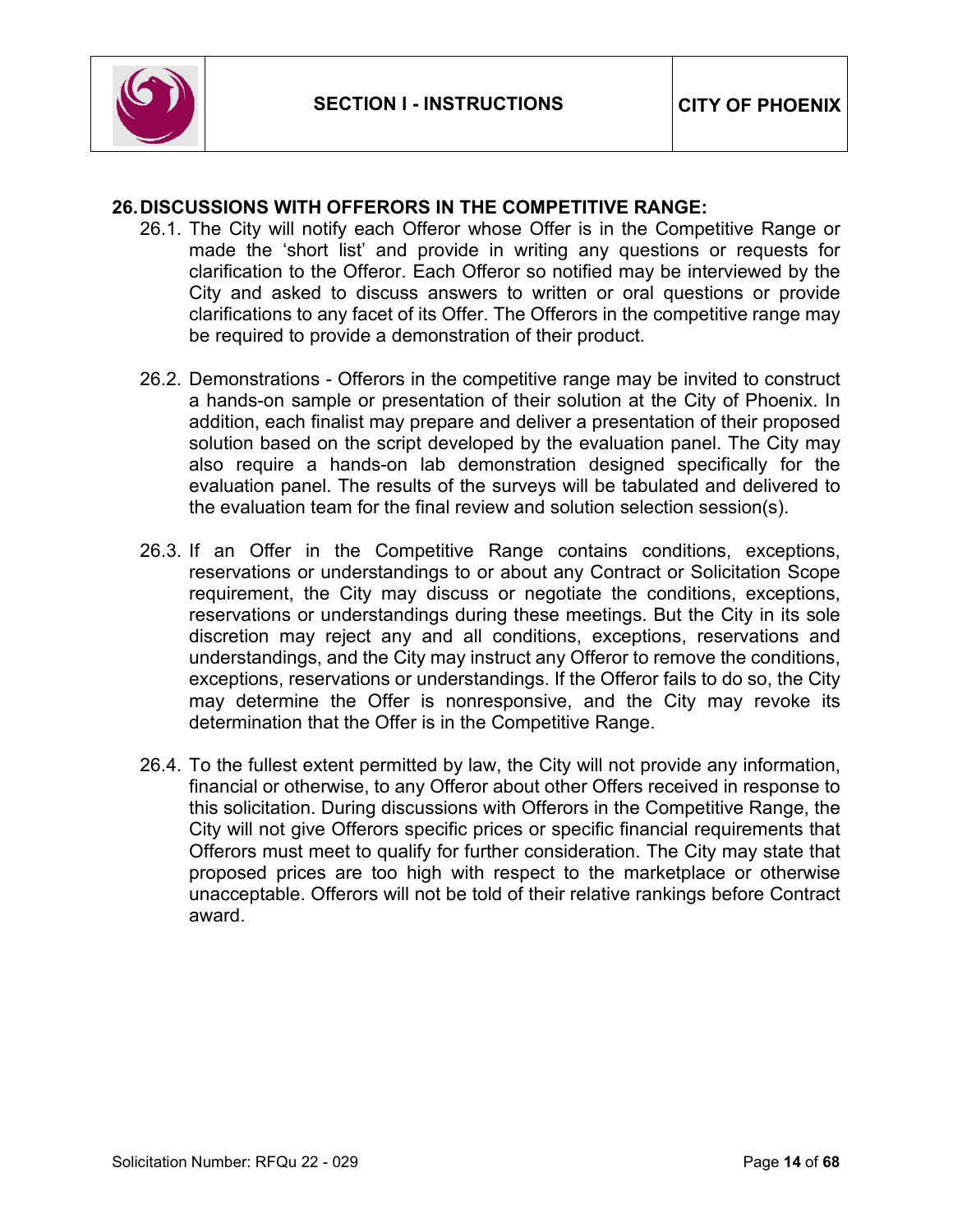

### **SECTION II – STANDARD TERMS AND CONDITIONS**

#### <span id="page-14-0"></span>**1. DEFINITION OF KEY WORDS USED IN THE SOLICITATION:**

**Shall, Will, Must:** Indicates a mandatory requirement. Failure to meet these mandatory requirements may result in the rejection of Offer as nonresponsive.

- **Should:** Indicates something that is recommended but not mandatory. If the Contractor fails to provide recommended information, the City may, at its sole option, ask the Contractor to provide the information or evaluate the offer without the information.
- **May:** Indicates something that is not mandatory but permissible.

For purposes of this solicitation, the following definitions will apply:

**"Buyer" or "Procurement Officer"** City of Phoenix staff person responsible for the solicitation. The City employee or employees who have specifically been designated to act as a contact person or persons to the Contractor, and responsible for monitoring and overseeing the Contractor's performance under this contract.

**"City"** The City of Phoenix

**"Contractor"** The individual, partnership, or corporation who, as a result of the competitive process, is awarded a contract by the City of Phoenix.

**"Contract" or "Agreement"** The legal agreement executed between the City of Phoenix, AZ and the Contractor.

**"Days"** Means calendar days unless otherwise specified.

**"Deputy Finance Director"** The contracting authority for the City of Phoenix, AZ, authorized to sign contracts and amendments thereto on behalf of the City of Phoenix, AZ.

**"Employer"** Any individual or type of organization that transacts business in this state, that has a license issued by an agency in this state and employs one or more employees in this state. Employer includes this state, any political subdivision of this state and self-employed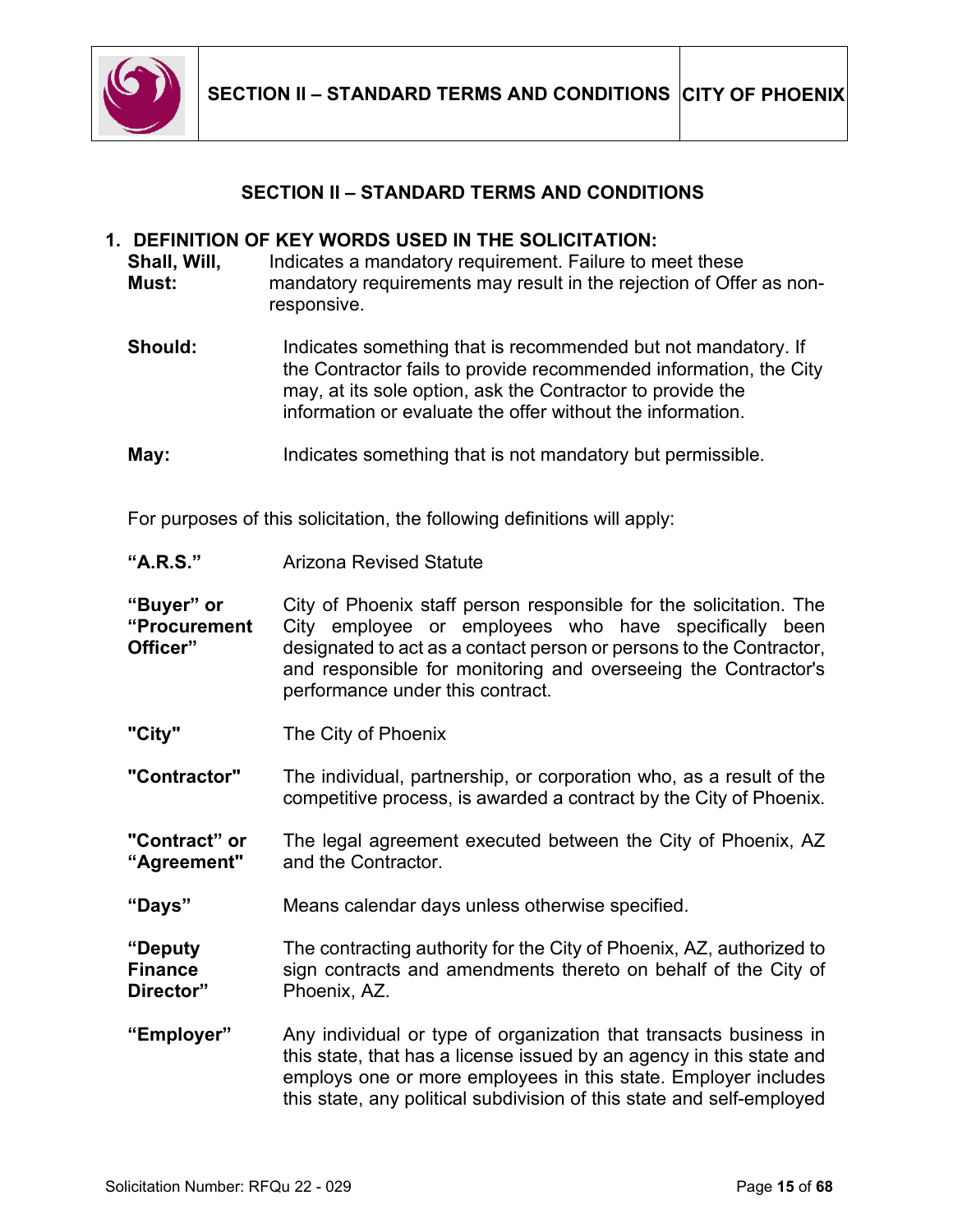

persons. In the case of an independent contractor, employer means the independent contractor and does not mean the person or organization that uses contract labor. (A.R.S. 23-211).

- **"Offer"** Means a response from a supplier, contractor or service provider to a solicitation request that, if awarded, binds the supplier, contractor or service provider to perform in accordance with the contract. Same as bid, proposal, quotation or tender.
- **"Offeror"** Any Vendor, Seller or Supplier submitting a competitive offer in response to a solicitation from the City. Same as Bidder or Proposer.
- **"Solicitation"** Means an Invitation for Bid (IFB), Request for Proposal (RFP), Request for Quotations (RFQ), Request for Qualifications (RFQu) and request for sealed bids, or any other type of formal procurement which the City makes public through advertising, mailings, or some other method of communication. It is the process by which the City seeks information, proposals, bids or quotes from suppliers.
- **"Suppliers"** Firms, entities or individuals furnishing goods or services to the City.

#### **"Vendor or Seller"** A seller of goods or services.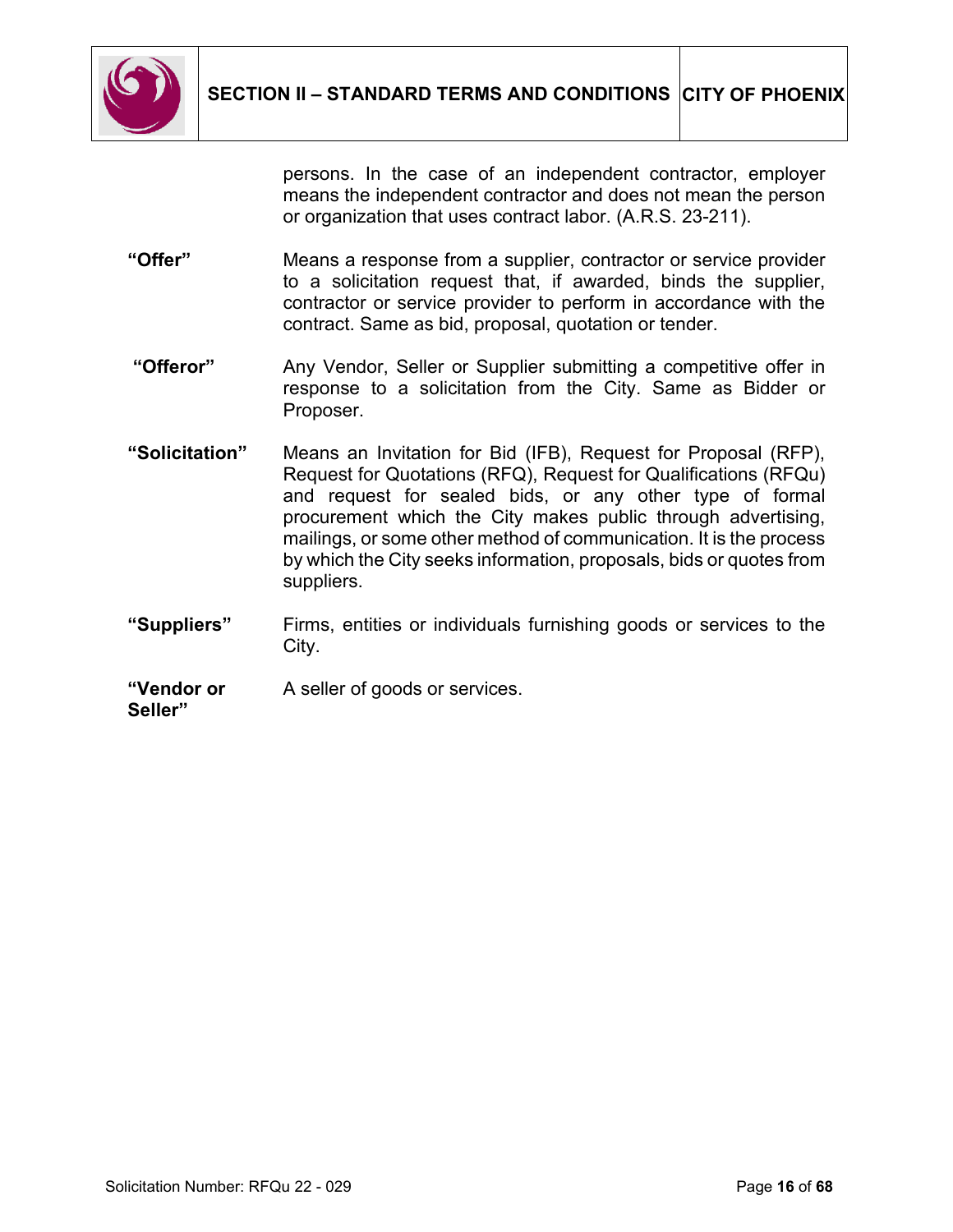

### **2. CONTRACT INTERPRETATION:**

- **2.1. APPLICABLE LAW:** This Contract will be governed by the law of the State of Arizona, and suits pertaining to this Contract will be brought only in Federal or State courts in Maricopa County, State of Arizona.
- **2.2. CONTRACT ORDER OF PRECEDENCE:** In the event of a conflict in the provisions of the Contract, as accepted by the City and as they may be amended, the following will prevail in the order set forth below:
	- 2.2.1. Special terms and conditions
	- 2.2.2. Standard terms and conditions
	- 2.2.3. Amendments
	- 2.2.4. Statement or scope of work
	- 2.2.5. Specifications
	- 2.2.6. Attachments
	- 2.2.7. Exhibits
	- 2.2.8. Instructions to Contractors
	- 2.2.9. Other documents referenced or included in the Solicitation
- **2.3. ORGANIZATION – EMPLOYMENT DISCLAIMER:** The Agreement resulting hereunder is not intended to constitute, create, give rise to or otherwise recognize a joint venture agreement or relationship, partnership or formal business organization of any kind, and the rights and obligations of the parties will be only those expressly set forth in the agreement. The parties agree that no persons supplied by the Contractor in the performance of Contractor's obligations under the agreement are considered to be City's employees and that no rights of City civil service, retirement or personnel rules accrue to such persons. The Contractor will have total responsibility for all salaries, wage bonuses, retirement, withholdings, workmen's compensation, occupational disease compensation, unemployment compensation, other employee benefits and all taxes and premiums appurtenant thereto concerning such persons, and will save and hold the City harmless with respect thereto.
- **2.4. SEVERABILITY:** The provisions of this Contract are severable to the extent that any provision or application held to be invalid will not affect any other provision or application of the contract which may remain in effect without the invalid provision or application.
- **2.5. NON-WAIVER OF LIABILITY:** The City of Phoenix as a public entity supported by tax monies, in execution of its public trust, cannot agree to waive any lawful or legitimate right to recover monies lawfully due it. Therefore, any Contractor agrees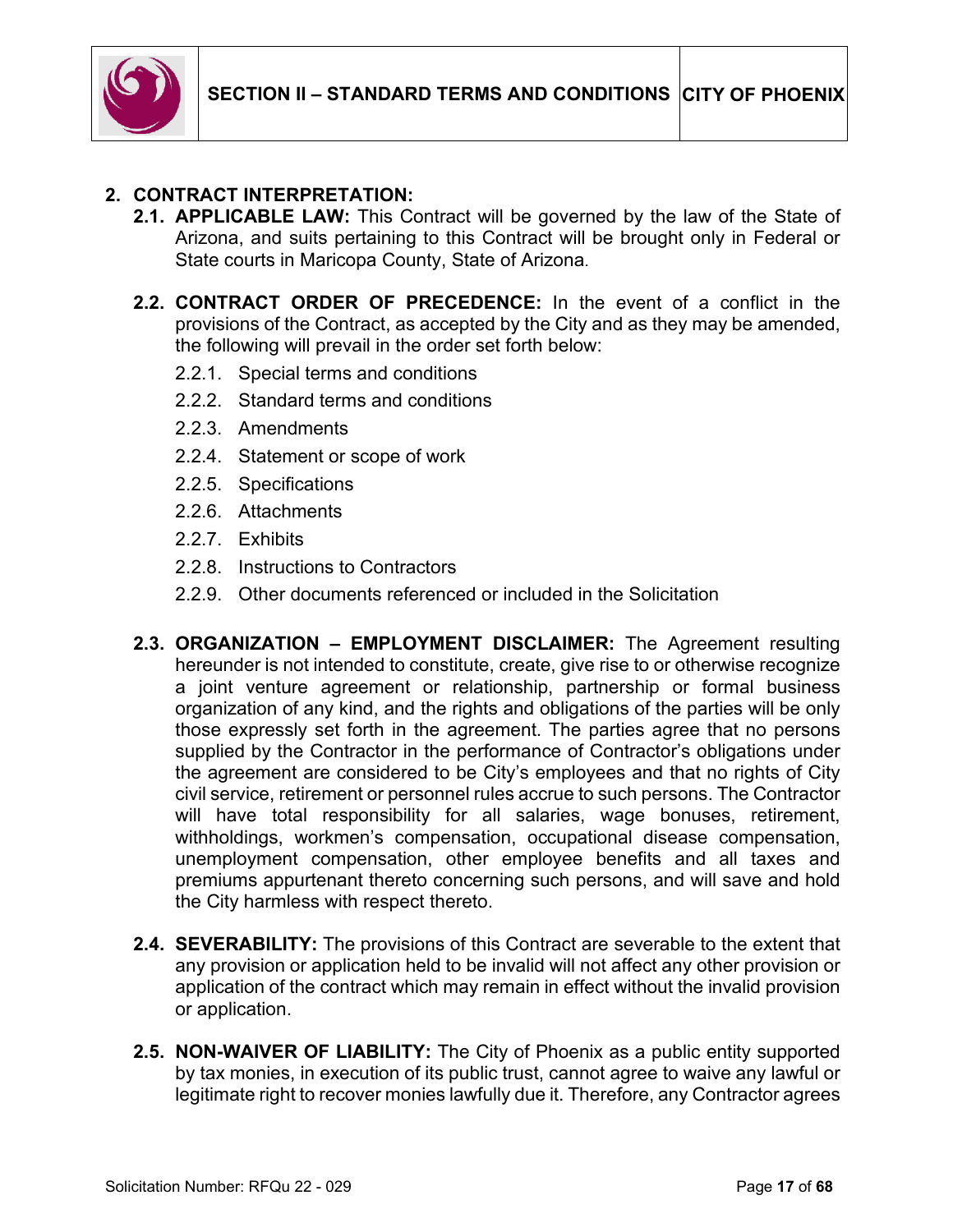

that it will not insist upon or demand any statement whereby the City agrees to limit in advance or waive any right the City might have to recover actual lawful damages in any court of law under applicable Arizona law.

**2.6. PAROL EVIDENCE:** This Agreement is intended by the parties as a final expression of their agreement and is intended also as a complete and exclusive statement of the terms of this agreement. No course of prior dealings between the parties and no usage in the trade will be relevant to supplement or explain any term used in this Contract. Acceptance or acquiescence in a course of performance rendered under this contract will not be relevant to determine the meaning of this Contract even though the accepting or acquiescing party has knowledge of the nature of the performance and opportunity to object.

### **3. CONTRACT ADMINISTRATION AND OPERATION:**

- **3.1. RECORDS:** All books, accounts, reports, files and other records relating to the contract will be subject at all reasonable times to inspection and audit by the City for five years after completion of the contract. Such records will be produced at a City of Phoenix office as designated by the City. Confidentiality will be maintained, and City will not violate any proprietary or other confidentiality agreements vendor has in place.
- **3.2. DISCRIMINATION PROHIBITED:** Contractor agrees to abide by the provisions of the Phoenix City Code Chapter 18, Article V as amended. Any contractor, in performing under this contract, will not discriminate against any worker, employee or applicant, or any member of the public, because of race, color, religion, sex, national origin, age or disability nor otherwise commit an unfair employment practice. The supplier and/or lessee will take action to ensure that applicants are employed, and employees are dealt with during employment without regard to their race, color, religion, sex, or national origin, age or disability and adhere to a policy to pay equal compensation to men and women who perform jobs that require substantially equal skill, effort and responsibility, and that are performed within the same establishment under similar working conditions. Such action will include but not be limited to the following: Employment, promotion, demotion or transfer, recruitment or recruitment advertising, layoff or termination; rates of pay or other forms of compensation; and selection for training; including apprenticeship. The supplier further agrees that this clause will be incorporated in all subcontracts with all labor organizations furnishing skilled, unskilled and union labor, or who may perform any such labor or services in connection with this contract. Contractor further agrees that this clause will be incorporated in all subcontracts, job-contractor agreements or subleases of this agreement entered into by supplier/lessee.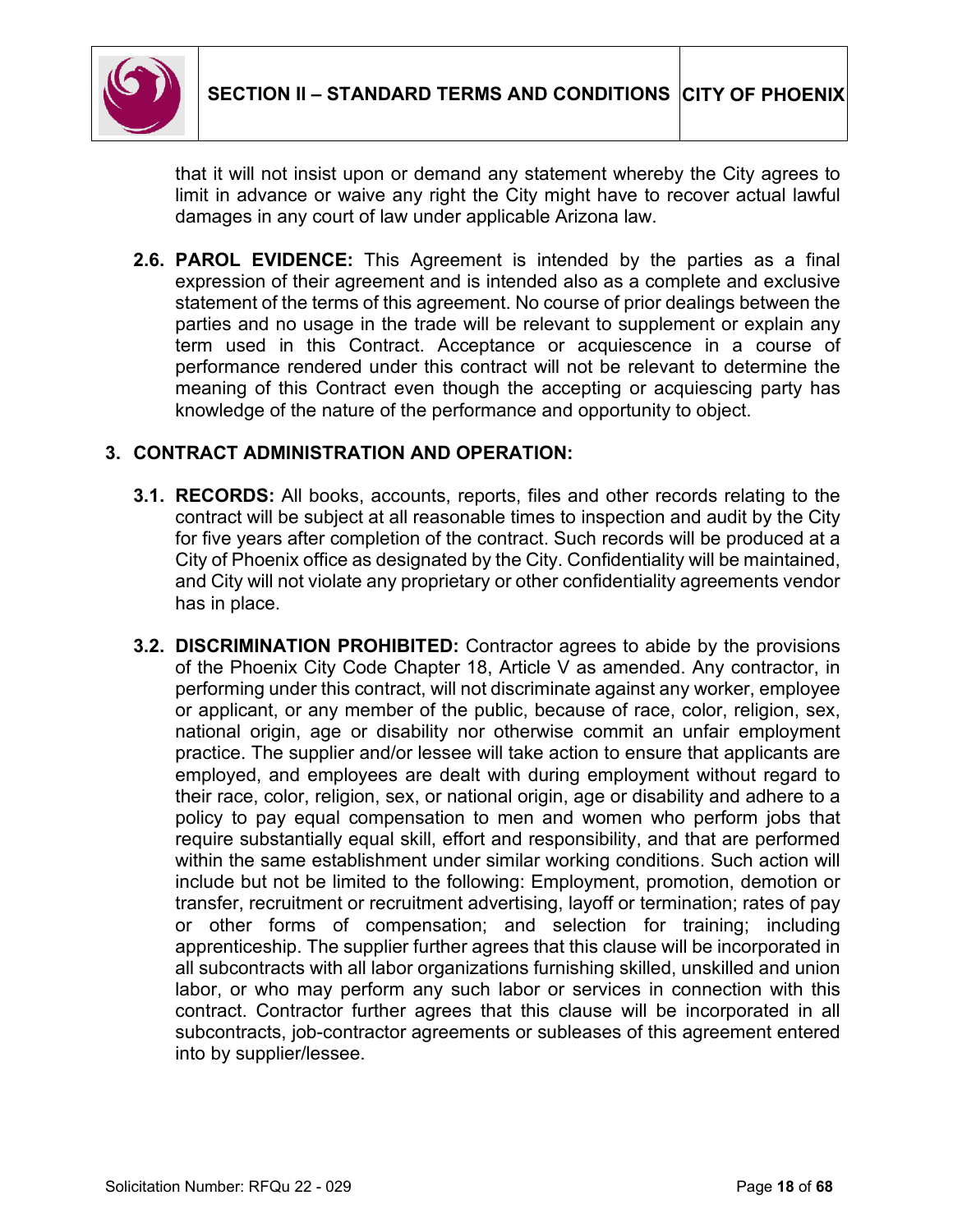

- **3.3. EQUAL EMPLOYMENT OPPORTUNITY AND PAY:** In order to do business with the City, Contractor must comply with Phoenix City Code, 1969, Chapter 18, Article V, as amended, Equal Employment Opportunity Requirements. Contractor will direct any questions in regard to these requirements to the Equal Opportunity Department, (602) 262-6790.
	- 3.3.1. **For a Contractor with** *35 employees or fewer:* Contractor in performing under this Agreement shall not discriminate against any worker, employee or applicant, or any member of the public, because of race, color, religion, sex, national origin, age, or disability, nor otherwise commit an unfair employment practice. The Contractor will ensure that applicants are employed, and employees are dealt with during employment without regard to their race, color, religion, sex, national origin, age, or disability. Such action shall include but not be limited to the following: employment, promotion, demotion or transfer, recruitment or recruitment advertising, layoff or termination; rates of pay or other forms of compensation; and selection for training; including apprenticeship. The Contractor further agrees that this clause will be incorporated in all subcontracts related to this Agreement that involve furnishing skilled, unskilled and union labor, or who may perform any such labor or services in connection with this Agreement. Contractor further agrees that this clause will be incorporated in all subcontracts, Contractor agreements or subleases of this agreement entered into by supplier/lessee.
	- 3.3.2.**For a Contractor with** *more than 35 employees:* Contractor in performing under this Agreement shall not discriminate against any worker, employee or applicant, or any member of the public, because of race, color, religion, sex, national origin, age, or disability, nor otherwise commit an unfair employment practice. The Contractor will ensure that applicants are employed, and employees are dealt with during employment without regard to their race, color, religion, sex, national origin, age, or disability, and shall adhere to a policy to pay equal compensation to men and women who perform jobs that require substantially equal skill, effort, and responsibility, and that are performed within the same establishment under similar working conditions. Such action shall include but not be limited to the following: employment, promotion, demotion or transfer, recruitment or recruitment advertising, layoff or termination; rates of pay or other forms of compensation; and selection for training; including apprenticeship. The Contractor further agrees that this clause will be incorporated in all subcontracts with all labor organizations furnishing skilled, unskilled and union labor, or who may perform any such labor or services in connection with this contract. Contractor further agrees that this clause will be incorporated in all subcontracts, job-Contractor agreements or subleases of this Agreement entered into by supplier/lessee. The Contractor further agrees not to discriminate against any worker, employee or applicant, or any member of the public, because of sexual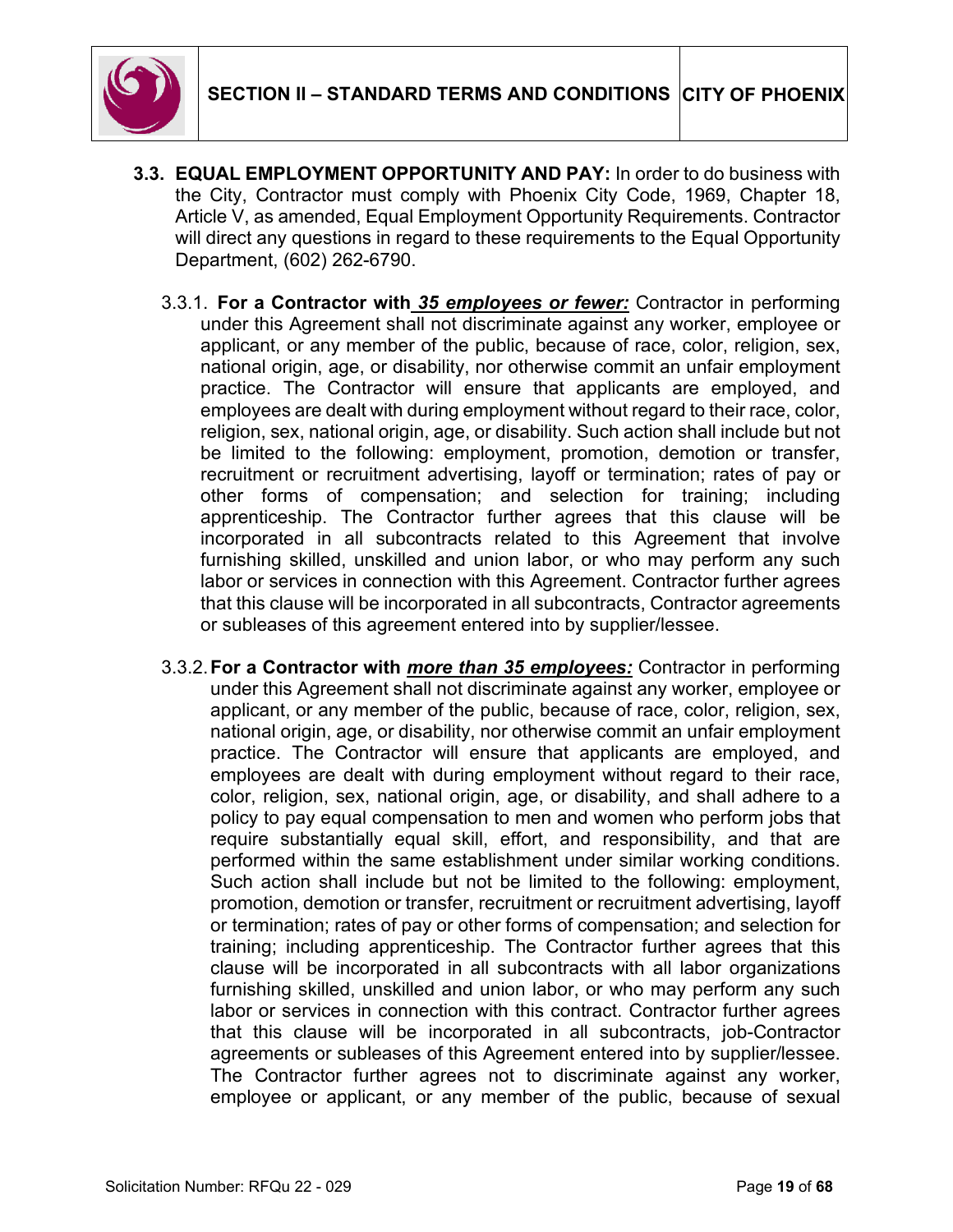

orientation or gender identity or expression and shall ensure that applicants are employed, and employees are dealt with during employment without regard to their sexual orientation or gender identity or expression.

- 3.3.3.Documentation: Suppliers and lessees may be required to provide additional documentation to the Equal Opportunity Department affirming that a nondiscriminatory policy is being utilized.
- 3.3.4.Monitoring: The Equal Opportunity Department shall monitor the employment policies and practices of suppliers and lessees subject to this article as deemed necessary. The Equal Opportunity Department is authorized to conduct on-site compliance reviews of selected firms, which may include an audit of personnel and payroll records, if necessary.
- **3.4. LEGAL WORKER REQUIREMENTS:** The City of Phoenix is prohibited by A.R.S. § 41-4401 from awarding a contract to any Contractor who fails, or whose subcontractors fail, to comply with A.R.S. § 23-214(A). Therefore, Contractor agrees that:
	- 3.4.1.Contractor and each subcontractor it uses warrants their compliance with all federal immigration laws and regulations that relate to their employees and their compliance with A.R.S. § 23-214, subsection A.
	- 3.4.2.A breach of a warranty under paragraph 1 will be deemed a material breach of the contract that is subject to penalties up to and including termination of the contract.
	- 3.4.3.The City of Phoenix retains the legal right to inspect the papers of any Contractor or subcontractor employee who works on the contract to ensure that the Contractor or subcontractor is complying with the warranty under paragraph 1**.**
- **3.5. HEALTH, ENVIRONMENTAL AND SAFETY REQUIREMENTS**: The Contractor's products, services and facilities will be in full compliance with all applicable Federal, State and local health, environmental and safety laws, regulations, standards, codes and ordinances, regardless of whether or not they are referred to by the City. At the request of City representatives, the Contractor will provide the City:
	- 3.5.1.Environmental, safety and health regulatory compliance documents (written safety programs, training records, permits, etc.) applicable to services provided by the Contractor in this contract.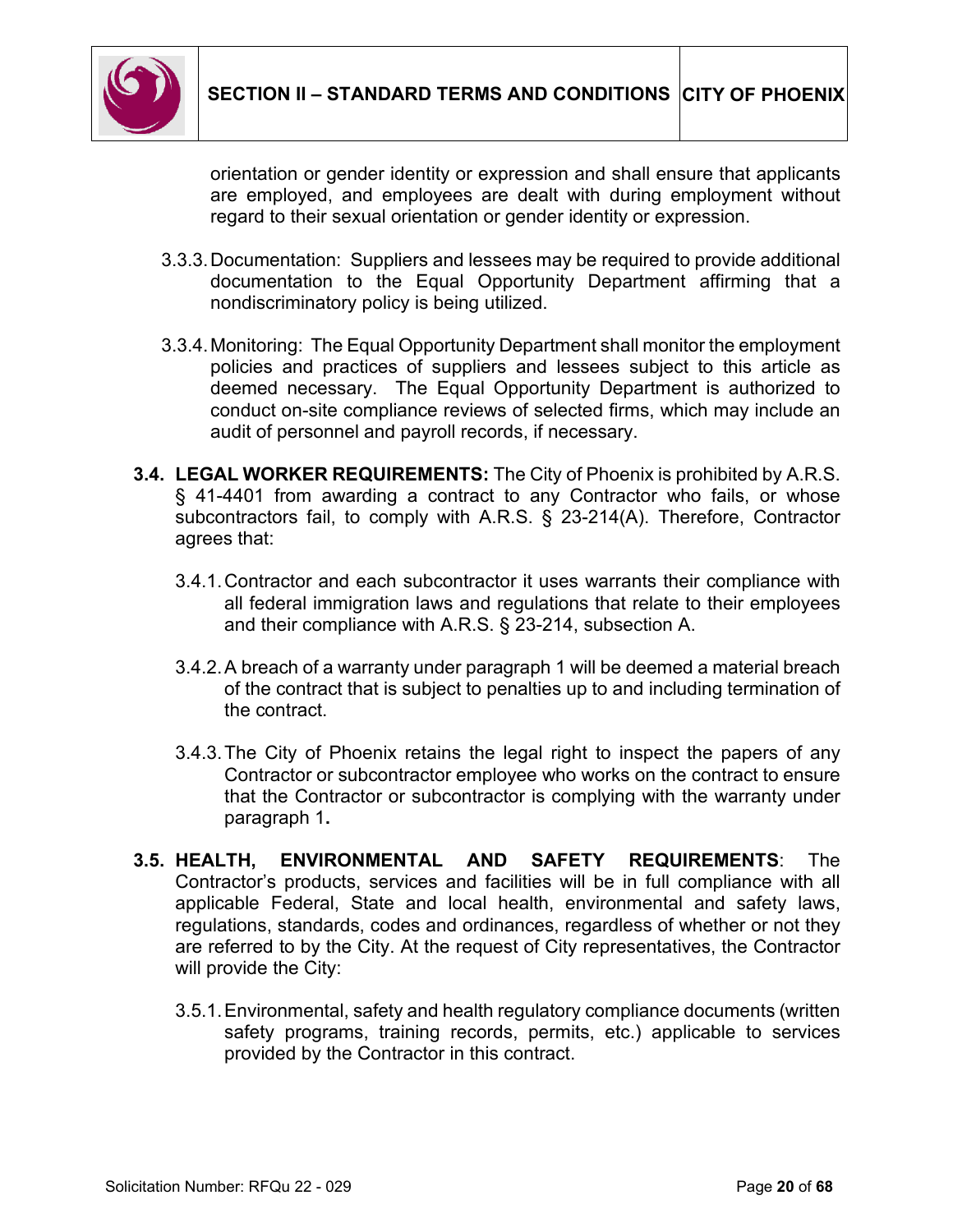

- 3.5.2.A list of all federal, state, or local (EPA, OSHA, Maricopa County, etc.) citations or notice of violations issued against their firm or their subcontractors including dates, reasons, dispositions and resolutions.
- 3.5.3.The City will have the right, but not the obligation to inspect the facilities, transportation vehicles or vessels, containers and disposal facilities provided by the Contractor or subcontractor. The City will also have the right to inspect operations conducted by the Contractor or subcontractor in the performance of this agreement. The City further reserves the right to make unannounced inspections of the Contractor's facilities (during normal business hours).
- **3.6. COMPLIANCE WITH LAWS**: Contractor agrees to fully observe and comply with all applicable Federal, State and local laws, regulations, standards, codes and ordinances when performing under this Contract regardless of whether they are being referred to by the City. Contractor agrees to permit City inspection of Contractor's business records, including personnel records to verify any such compliance. Because the contractor will be acting as an independent contractor, the City assumes no responsibility for the Contractor's acts.
- **3.7. LAWFUL PRESENCE REQUIREMENT:** Pursuant to A.R.S. §§ 1-501 and -502, the City of Phoenix is prohibited from awarding a contract to any natural person who cannot establish that he or she is lawfully present in the United States. In order to establish lawful presence, this person must produce qualifying identification and sign a City-provided affidavit affirming that the identification provided is genuine. This requirement will be imposed at the time of contract award. In the event the prevailing responder is unable to satisfy this requirement, the City will offer the award to the next-highest scoring responder. The law does not apply to fictitious entities such as corporations, partnerships and limited liability companies
- **3.8. CONTINUATION DURING DISPUTES:** Contractor agrees that notwithstanding the existence of any dispute between the parties, insofar as is possible, under the terms of the contract, the Contractor will continue to perform the obligations required of Contractor during the continuation of any such dispute unless enjoined or prohibited by an Arizona Court of competent jurisdiction.
- **3.9. EMERGENCY PURCHASES**: The City reserves the right to purchase from other sources those items which are required on an emergency basis and cannot be supplied immediately from stock by the Contractor.

### **4. COSTS AND PAYMENTS:**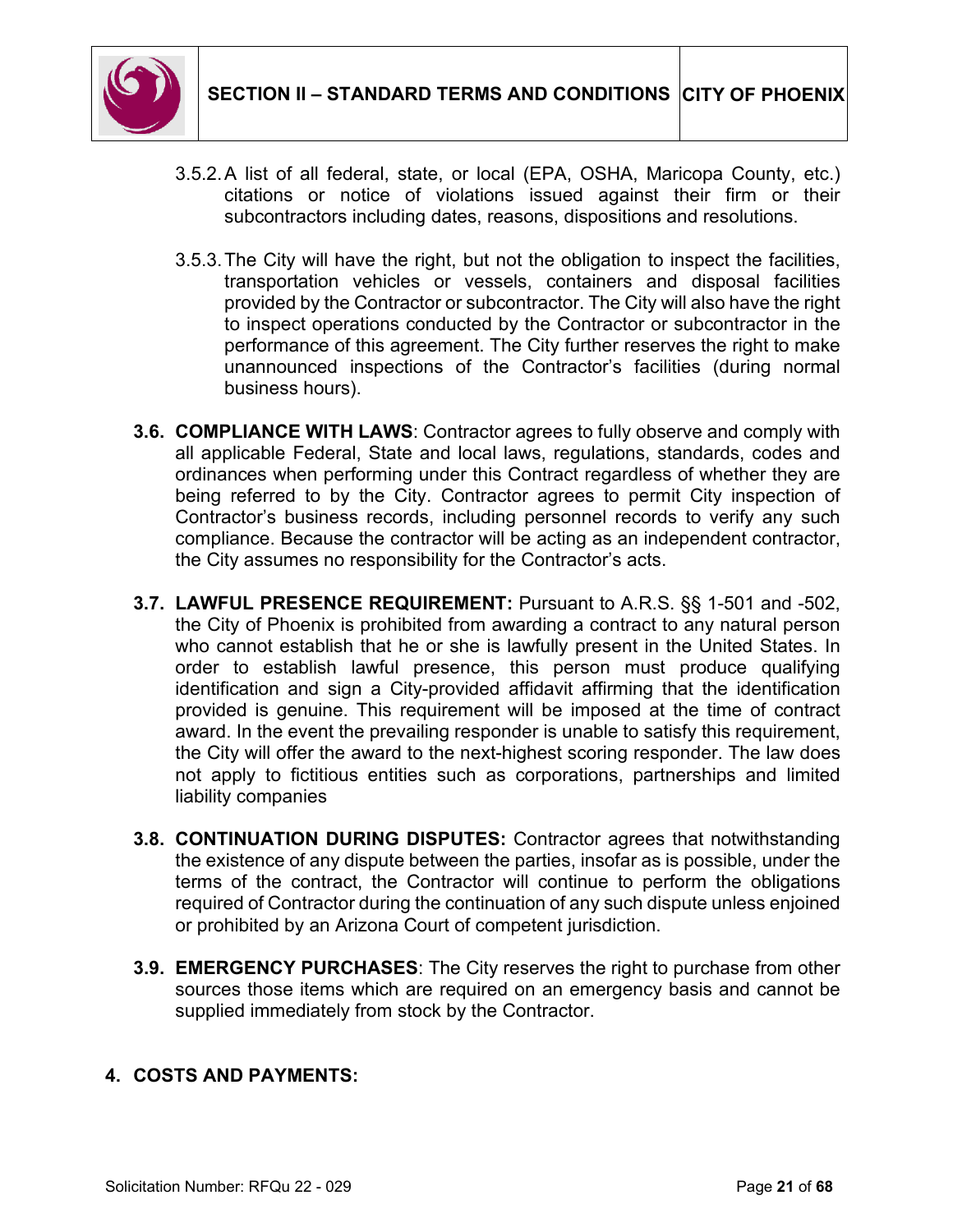

- **4.1. GENERAL**: Any prompt payment terms offered must be clearly noted by the Contractor on all invoices submitted to the City for the payment of goods or services received. The City will make every effort to process payment for the purchase of material or services within thirty to forty-five calendar days after receipt of a correct invoice, unless a good faith dispute exists to any obligation to pay all or a portion of the account. Payment terms are specified in the Offer.
- **4.2. PAYMENT DEDUCTION OFFSET PROVISION**: Contractor acknowledges that the City Charter requires that no payment be made to any Contractor as long as there is an outstanding obligation due to the City. Contractor agrees that any obligation it owes to the City will be offset against any payment due to the Contractor from the City.
- **4.3. LATE SUBMISSION OF CLAIM BY CONTRACTOR**: The City will not honor any invoices or claims which are tendered one year after the last item of the account accrued.
- **4.4. DISCOUNTS**: Payment discounts will be computed from the date of receiving acceptable products, materials and/or services or correct invoice, whichever is later to the date payment is mailed.
- **4.5. NO ADVANCE PAYMENTS**: Advance payments are not authorized. **Payment** will be made only for actual services or commodities that have been received, unless addressed specifically in the Scope of work for subscription services.
- **4.6. FUND APPROPRIATION CONTINGENCY:** The Vendor recognizes that any agreement entered into will commence upon the day first provided and continue in full force and effect until termination in accordance with its provisions. The Vendor and the City herein recognize that the continuation of any contract after the close of any given fiscal year of the City, which ends on June 30th of each year, will be subject to the approval of the budget of the City providing for or covering such contract item as an expenditure therein. The City does not represent that said budget item will be actually adopted, said determination being the determination of the City Council at the time of the adoption of the budget.
- **4.7. MAXIMUM PRICES:** The City will not be invoiced at prices higher than those stated in any contract resulting from this Offer. Contractor certifies, by signing this Offer that the prices offered are no higher than the lowest price the Contractor charges other buyers for similar quantities under similar conditions, as applicable and shown by quotes for like services and goods. Contractor further agrees that any reductions in the price of the goods or services covered by this Offer and occurring after award will apply to the undelivered balance. The Contractor will promptly notify the City of such price reductions.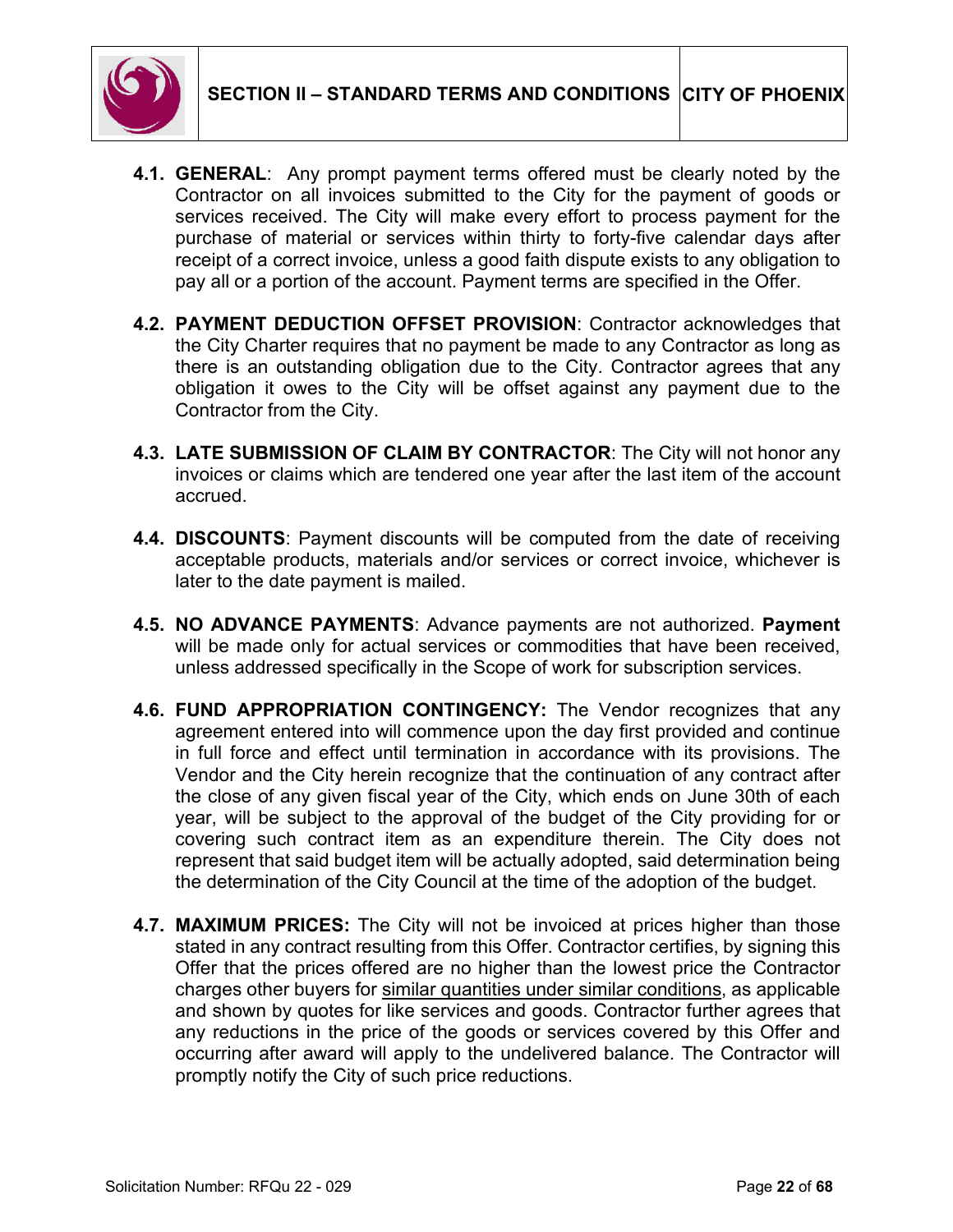

### **5. CONTRACT CHANGES:**

- **5.1. CONTRACT AMENDMENTS**: Contracts will be modified only by a written contract amendment signed persons duly authorized to enter into contracts on behalf of the Contractor. No verbal agreement or conversation with any officer, agent, or employee of the City either before or after execution of the contract, will affect or modify any of the terms or obligations contained or to be contained in the contract. Any such verbal agreements or conversation shall be considered as unofficial information and in no way binding upon the City or the Contractor. All agreements shall be in writing and contract changes shall be by written amendment signed by both parties.
- **5.2. ASSIGNMENT - DELEGATION**: No right or interest in this contract nor monies due hereunder will be assigned in whole or in part without written permission of the City, and no delegation of any duty of Contractor will be made without prior written permission of the City, which may be withheld for good cause. Any assignment or delegation made in violation of this section will be void.
- **5.3. NON-EXCLUSIVE CONTRACT**: Any contract resulting from this solicitation will be awarded with the understanding and agreement that it is for the sole convenience of the City. The City reserves the right to obtain like goods or services from another source when necessary.

#### **6. RISK OF LOSS AND LIABILITY:**

- **6.1. TITLE AND RISK OF LOSS**: The title and risk of loss of material or service will not pass to the City until the City actually receives the material or service at the point of delivery; and such loss, injury, or destruction will not release seller from any obligation hereunder.
- **6.2. ACCEPTANCE:** All material or service is subject to final inspection and acceptance by the City. Material or service failing to conform to the specifications of this contract will be held at Contractor's risk and may be returned to the Contractor. If so returned, all costs are the responsibility of the Contractor. Noncompliance will conform to the cancellation clause set forth in this document.
- **6.3. FORCE MAJEURE**: Except for payment of sums due, neither party will be liable to the other nor deemed in default under this contract if and to the extent that such party's performance of this contract is prevented by reason of force majeure. The term "force majeure" means an occurrence that is beyond the control of the party affected and occurs without its fault or negligence. Force majeure will not include late performance by a subcontractor unless the delay arises out of a force majeure occurrence in accordance with this force majeure term and condition.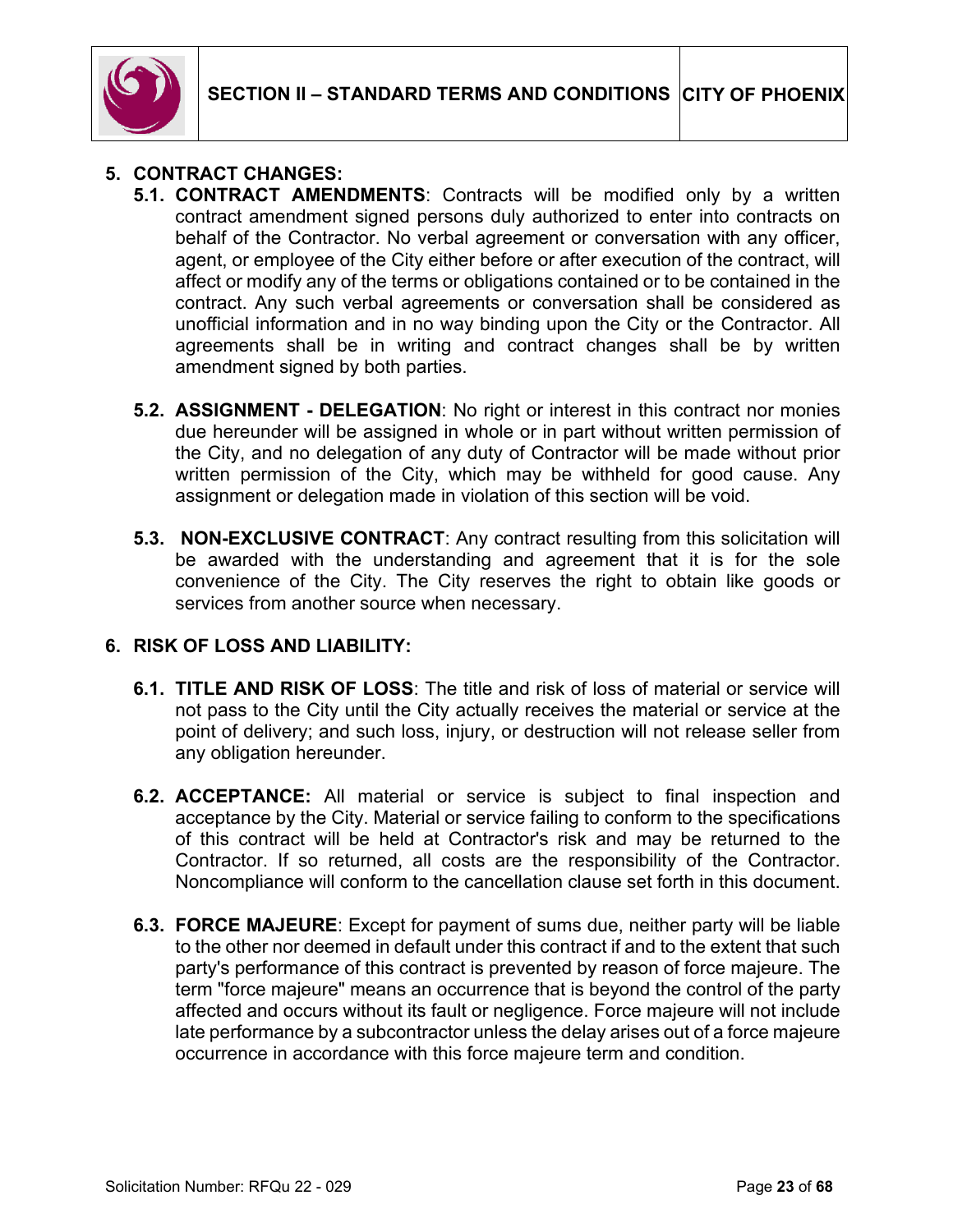

- 6.3.1. If either party is delayed at any time in the progress of the work by force majeure, the delayed party will notify the other party in writing of such delay, as soon as is practical, of the commencement thereof and will specify the causes of such delay in such notice. Such notice will be handdelivered or mailed certified-return receipt and will make a specific reference to this provision, thereby invoking its provisions. The delayed party will cause such delay to cease as soon as practicable and will notify the other party in writing when it has done so. The time of completion will be extended by contract modification for a period of time equal to the time that results or effects of such delay prevent the delayed party from performing in accordance with this contract.
- **6.4. LOSS OF MATERIALS**: The City does not assume any responsibility, at any time, for the protection of or for loss of materials, from the time that the contract operations have commenced until the final acceptance of the work by the project manager.
- **6.5. CONTRACT PERFORMANCE:** Contractor will furnish all necessary labor, tools, equipment, and supplies to perform the required services at the City facilities designated, unless otherwise specifically addressed in the scope, or elsewhere in this Agreement. The City's authorized representative will decide all questions which may arise as to the quality and acceptability of any work performed under the contract. If, in the opinion of the City's authorized representative, performance becomes unsatisfactory, the City will notify the Contractor.
- **6.6.** The Contractor will have 30 days from that time to correct any specific instances of unsatisfactory performance, unless a different amount of time is specified in the agreement. In the event the unsatisfactory performance is not corrected within the time specified, the City will have the immediate right to complete the work to its satisfaction and will deduct the cost to cover from any balances due or to become due the Contractor. Repeated incidences of unsatisfactory performance may result in cancellation of the agreement for default.
- **6.7. DAMAGE TO CITY PROPERTY**: Contractor will perform all work so that no damage to the building or grounds results. Contractor will repair any damage caused to the satisfaction of the City at no cost to the City.
- **6.8. Contractor** will take care to avoid damage to adjacent finished materials that are to remain. If finished materials are damaged, Contractor will repair and finish to match existing material as approved by the City at Contractor's expense.

## **7. CITY'S CONTRACTUAL RIGHTS:**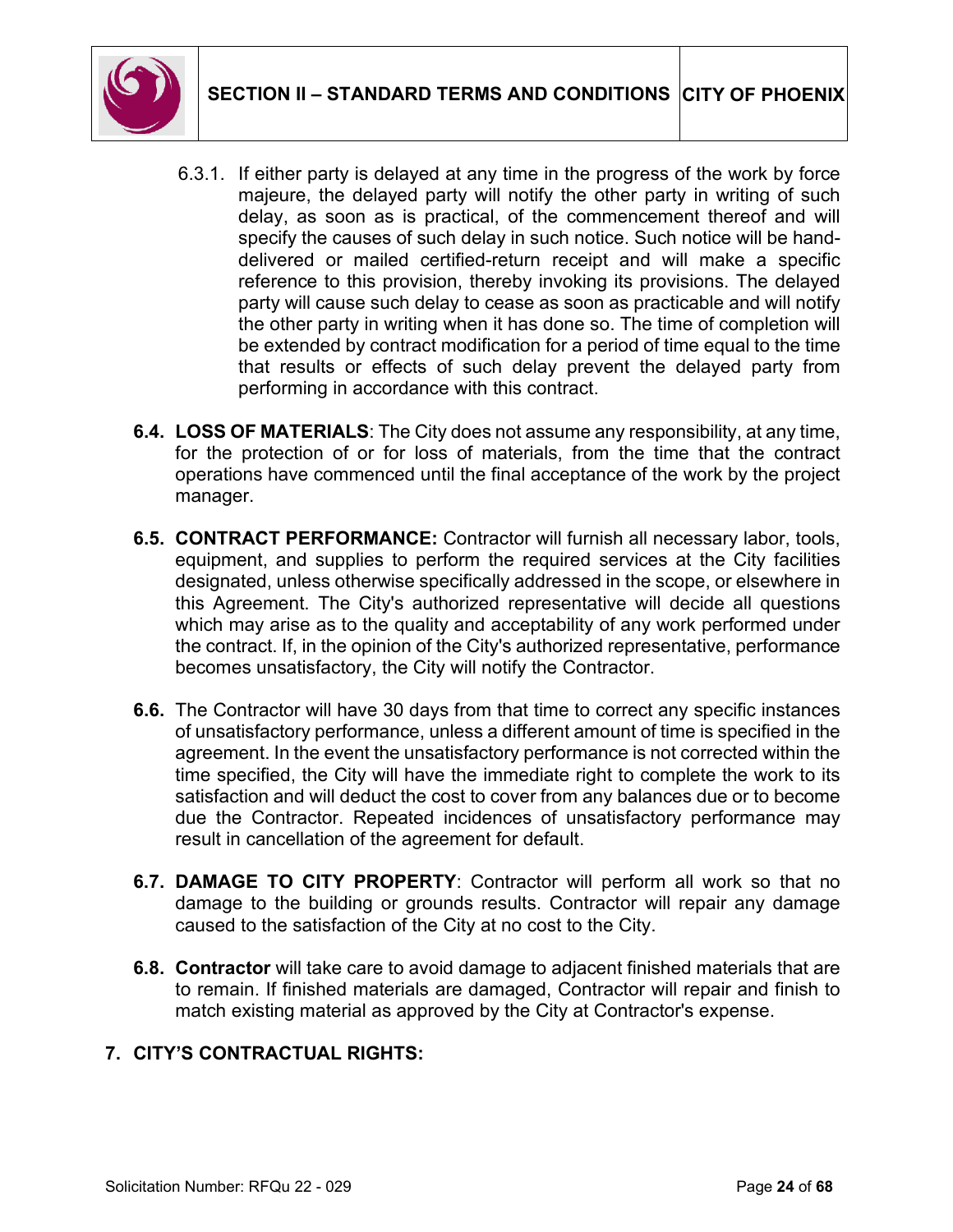- **7.1.** Whenever one party to this contract in good faith has reason to question the other party's intent to perform, the former party may demand that the other party give a written assurance of this intent to perform. In the event that a demand is made and no written assurance is given within five days, the demanding party may treat this failure as an anticipatory repudiation of this contract.
- **7.2. NON-EXCLUSIVE REMEDIES:** The rights and remedies of the City under this Contract are non-exclusive.
- **7.3. DEFAULT IN ONE INSTALLMENT TO CONSTITUTE BREACH:** Each installment or lot of the agreement is dependent on every other installment or lot and a delivery of non-conforming goods or a default of any nature under one installment or lot will impair the value of the whole agreement and constitutes a total breach of the agreement as a whole.
- **7.4. ON TIME DELIVERY:** Because the City is providing services which involve health, safety and welfare of the general public, delivery time is of the essence. Delivery must be made in accordance with the delivery schedule promised by the Contractor.
- **7.5. DEFAULT:** In case of default by the Contractor, the City may, by written notice, cancel this contract and repurchase from another source and may recover the excess costs by (1) deduction from an unpaid balance due; (2) collection against the bid and/or performance bond, or (3) a combination of the aforementioned remedies or other remedies as provided by law.
- **7.6. COVENANT AGAINST CONTINGENT FEES:** Seller warrants that no person or selling agent has been employed or retained to solicit or secure this contract upon an agreement or understanding for a commission, percentage, brokerage, or contingent fee, excepting bona fide employers or bona fide established commercial or selling agencies maintained by the seller for the purpose of securing business. For breach or violation of this warranty, the City will have the right to annul the contract without liability or in its discretion to deduct from the contract price a consideration, or otherwise recover the full amount of such commission, brokerage or contingent fee.
- **7.7. COST JUSTIFICATION:** In the event only one response is received, the City may require that the Contractor submit a cost proposal in sufficient detail for the City to perform a cost/price analysis to determine if the Offer price is fair and reasonable.
- **7.8. WORK PRODUCT, EQUIPMENT AND MATERIALS**: All work product, equipment, or materials created or purchased under this contract belongs to the City and must be delivered to the City at City's request upon termination of this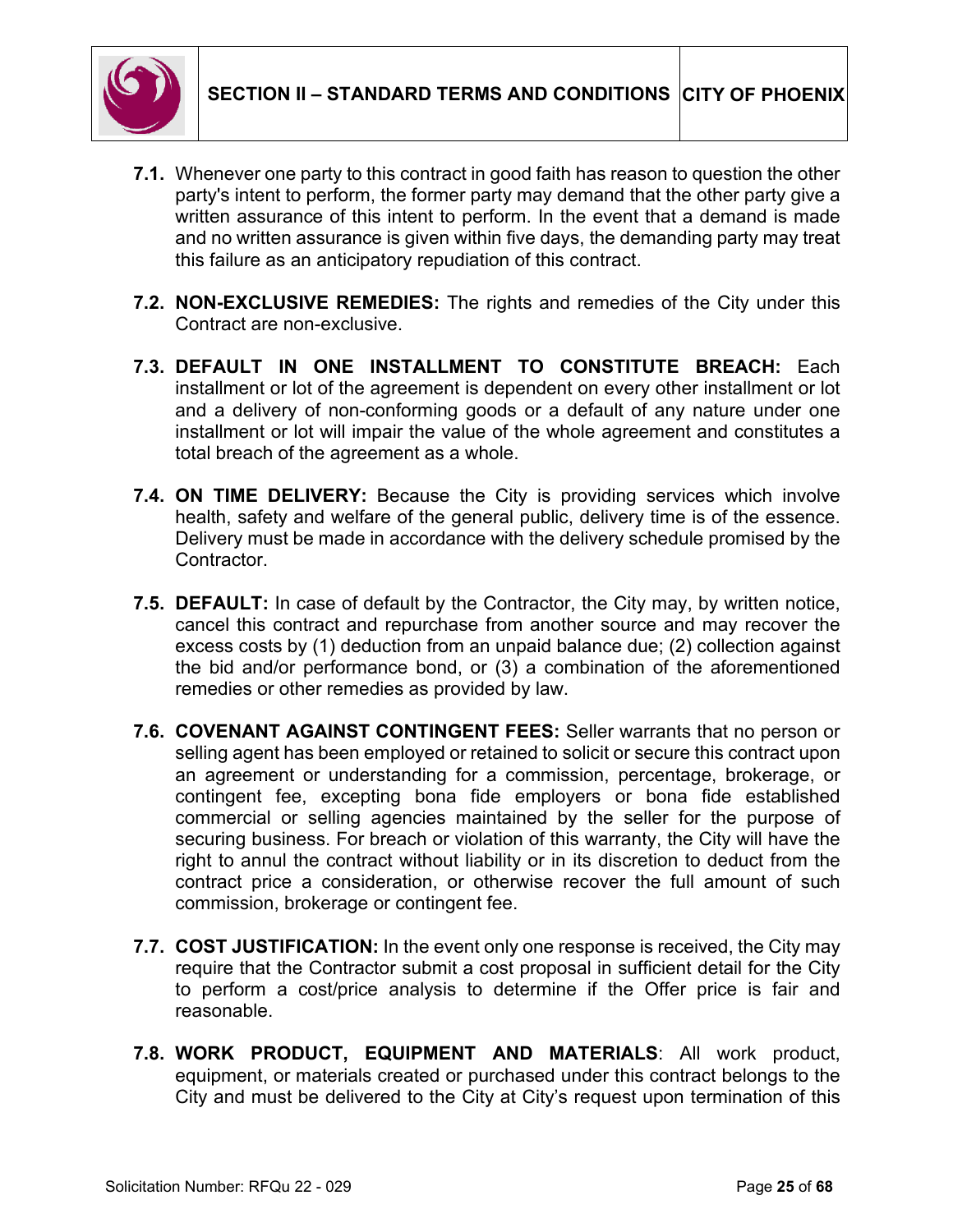

contract. Contractor agrees to assign to City all rights and interests Contractor may have in materials prepared under this contract that are "works for hire" within the meaning of the copyright laws of the United States, including any right to derivative use of the material.

### **8. CONTRACT TERMINATION:**

**8.1. GRATUITIES**: The City may, by written notice to the Contractor, cancel this contract if it is found that gratuities, in the form of entertainment, gifts or otherwise, were offered or given by the Contractor or any agent or representative of the Contractor, to any officer or employee of the City making any determinations with respect to the performing of such contract. In the event this contract is canceled by the City pursuant to this provision, the City will be entitled, in addition to any other rights and remedies, to recover or withhold from the Contractor the amount of the gratuity.

#### **8.2. CONDITIONS AND CAUSES FOR TERMINATION**:

- 8.2.1 This contract may be terminated at any time by mutual written consent, or by the City, with or without cause, upon giving thirty-day written notice to Contractor. The City at its convenience, by written notice, may terminate this contract, in whole or in part. If this contract is terminated, the City will be liable only for payment under the payment provisions of this contract for services rendered and accepted material received by the City before the effective date of termination. Title to all materials, work-in-process and completed but undeliverable goods, will pass to the City after costs are claimed and allowed. The Seller will submit detailed cost claims in an acceptable manner and will permit the City to examine such books and records as may be necessary in order to verify the reasonableness of any claims.
- 8.2.2 The City reserves the right to cancel the whole or any part of this contract due to failure of Contractor to carry out any term, promise, or condition of the contract. The City will issue a written notice of default to Contractor for acting or failing to act as in any of the following:
	- In the opinion of the City, Contractor provides personnel who do not meet the requirements of the contract;
	- In the opinion of the City, Contractor fails to perform adequately the stipulations, conditions or services/specifications required in this contract;
	- In the opinion of the City, Contractor attempts to impose on the City personnel or materials, products or workmanship, which is of an unacceptable quality.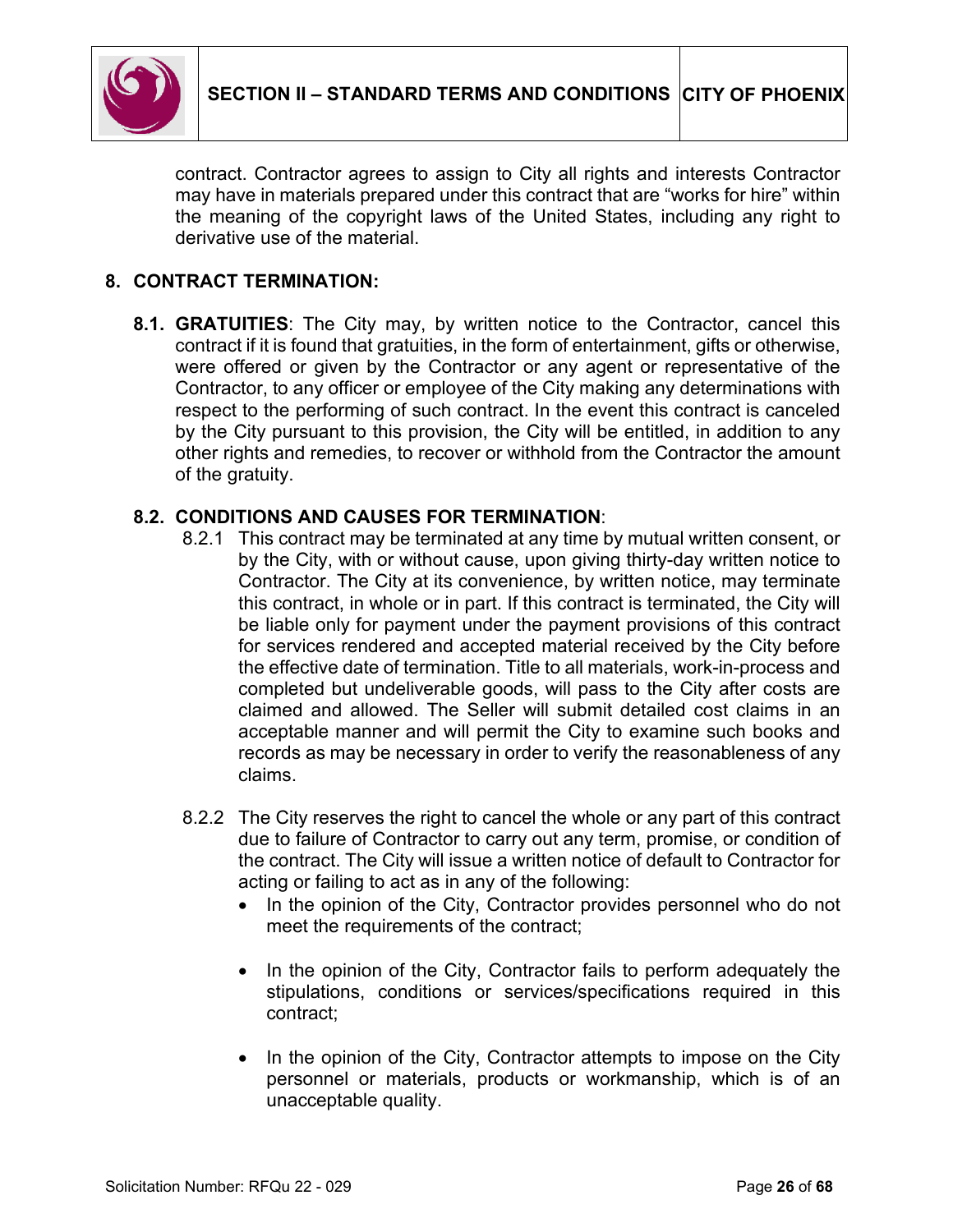

- Contractor fails to furnish the required service and/or product within the time stipulated in the contract;
- In the opinion of the City, Contractor fails to make progress in the performance of the requirements of the contract and/or give the City a positive indication that Contractor will not or cannot perform to the requirements of the contract.
- **8.3. CONTRACT CANCELLATION:** All parties acknowledge that this contract is subject to cancellation by the City of Phoenix pursuant to the provision of Section 38-511, Arizona Revised Statutes.

# **9. STATE AND LOCAL TRANSACTION PRIVILEGE TAXES:**

- **9.1. In** accordance with applicable state and local law, transaction privilege taxes may be applicable to this transaction. The state and local transaction privilege (sales) tax burden and legal liability to remit taxes are on the vendor that is conducting business in Arizona and the City of Phoenix. Any failure by the Contractor to collect applicable taxes from the City will not relieve the Contractor from its obligation to remit taxes. It is the responsibility of the prospective bidder to determine any applicable taxes. The City will look at the price or offer submitted and will not deduct, add or alter pricing based on speculation or application of any taxes, nor will the City provide advice or guidance. If you have questions regarding your tax liability, please seek advice from a tax professional prior to submitting your offer. You may also find information at https://www.phoenix.gov/finance/plt or https://www.azdor.gov/Business.aspx. Once your offer is submitted, the Offer is valid for the time specified in this Solicitation, regardless of mistake or omission of tax liability. If the City finds over payment of a project due to tax consideration that was not due, the Contractor will be liable to the City for that amount, and by contracting with the City, the Contractor agrees to remit any overpayments back to the City for miscalculations on taxes included in a offer price.
- **9.2. TAX INDEMNIFICATION**: Contractor will pay all federal, state and local taxes applicable to its operation and any persons employed by the Contractor, and require the same of all subcontractors. Contractor will hold the City harmless from any responsibility for taxes, damages and interest, if applicable, contributions required under federal, and/or state and local laws and regulations and any other costs including transaction privilege taxes, unemployment compensation insurance, Social Security and Worker's Compensation, and require the same of all subcontractors.
- **9.3. TAX RESPONSIBILITY QUALIFICATION:** Contractor may be required to establish, to the satisfaction of City, that any and all fees and taxes due to the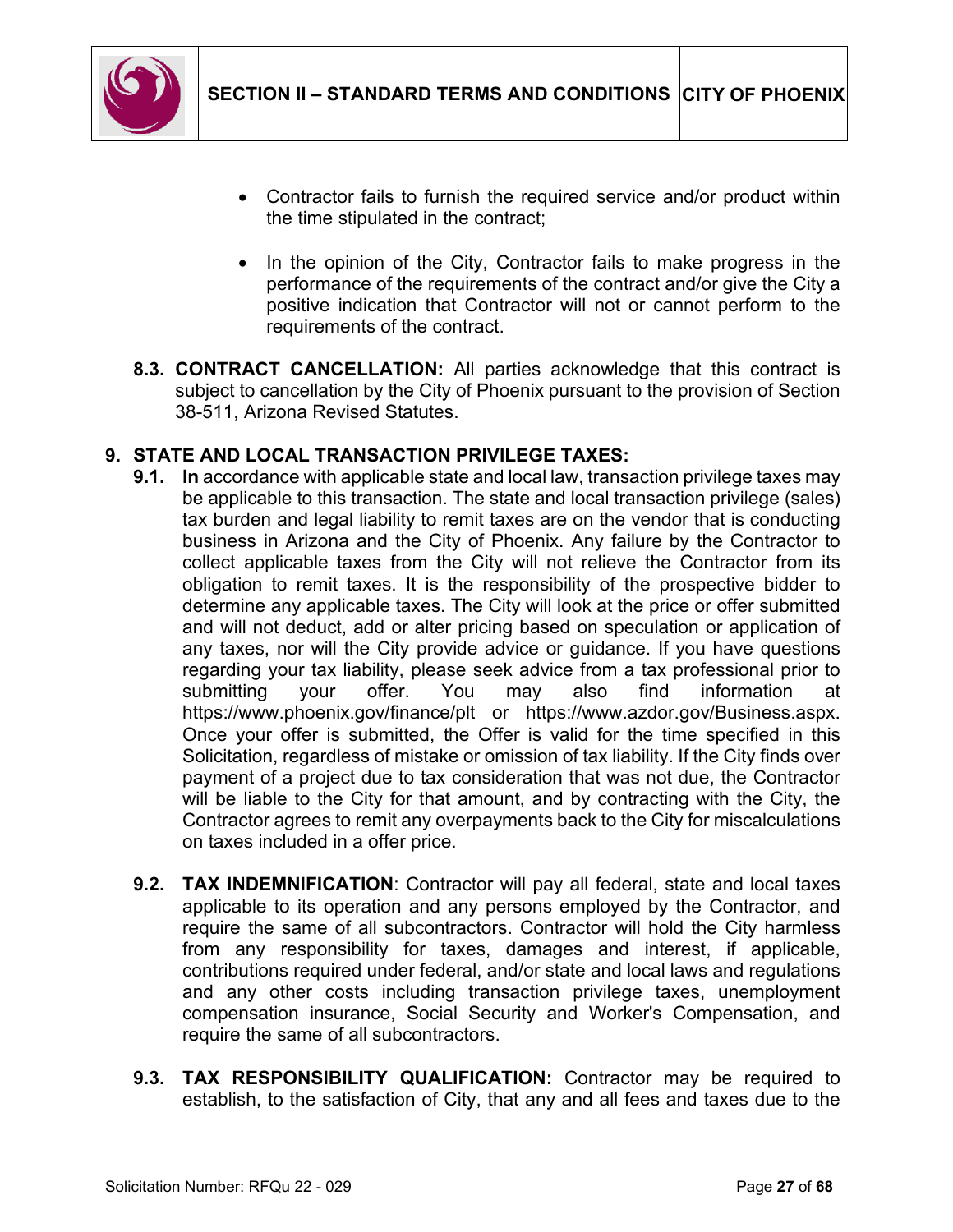

City or the State of Arizona for any License or Transaction Privilege taxes, Use Taxes or similar excise taxes, are currently paid (except for matters under legal protest). Contractor agrees to a waiver of the confidentiality provisions contained in the City Finance Code and any similar confidentiality provisions contained in Arizona statutes relative to State Transaction Privilege Taxes or Use Taxes. Contractor agrees to provide written authorization to the City Finance Department and to the Arizona State Department of Revenue to release tax information relative to Arizona Transaction Privilege Taxes or Arizona Use Taxes in order to assist the Department in evaluating Contractor's qualifications for and compliance with contract for duration of the term of contract.

**NO ISRAEL BOYCOTT**: By entering into this contract, the Contractor certifies that they are not currently engaged in, and agrees for the duration of the contract to not engage in, a boycott of goods or services from Israel.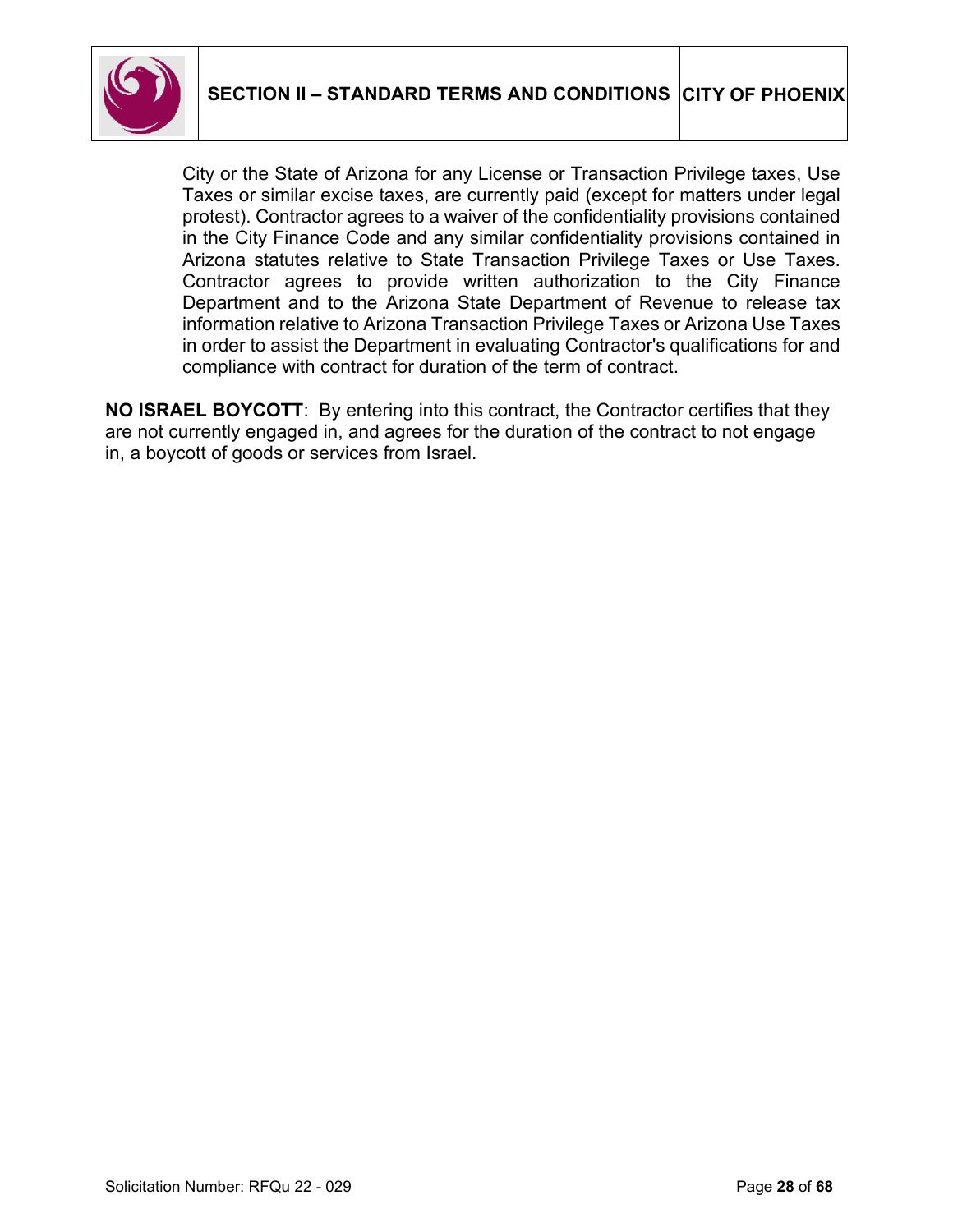

### **SECTION III – SPECIAL TERMS & CONDITIONS**

<span id="page-28-0"></span>**1. PRICE:** All prices submitted shall be firm and fixed for the initial three (3) years of the contract. Thereafter, price increases will be considered annually provided the adjustments are submitted in writing with thirty (30) days' notice to the Procurement Officer. Price increase requests shall be accompanied with written documentation to support the increase, such as a letter from the manufacturer, published price index, applicable change in law, etc. Price decrease requests do not require supporting documentation and are allowed at any time during the contract term.

The City will be the sole judge in determining the allowable increase amount. Price increases agreed to by any staff other than the Deputy Finance Director or Department Director are invalid. The Contractor acknowledges and agrees to repay all monies paid because of a requested price increase unless the increase was specifically approved, in writing, by the Deputy Finance Director or Department Director.

- **2. METHOD OF ORDERING:** Contractor shall deliver items and/or services only upon receipt of a written purchase order. All Contractor invoices and packing/delivery tickets must include the City of Phoenix purchase order number.
- **3. METHOD OF INVOICING:** Invoice must be emailed in .pdf format to [invoices@phoenix.gov](mailto:invoices@phoenix.gov) and must include the following:
	- City purchase order number or shopping cart number
	- Items listed individually by the written description and part number.
	- Unit price, extended and totaled.
	- Quantity ordered, back ordered, and shipped.
	- Applicable tax
	- Invoice number and date.
	- Delivery address.
	- Payment terms.
	- FOB terms.
	- Remit to address
- **4. METHOD OF PAYMENT:** Payment to be made from Contractor's invoice and a copy of the signed delivery/service invoices ticket submitted to cover items received and accepted during the billing period.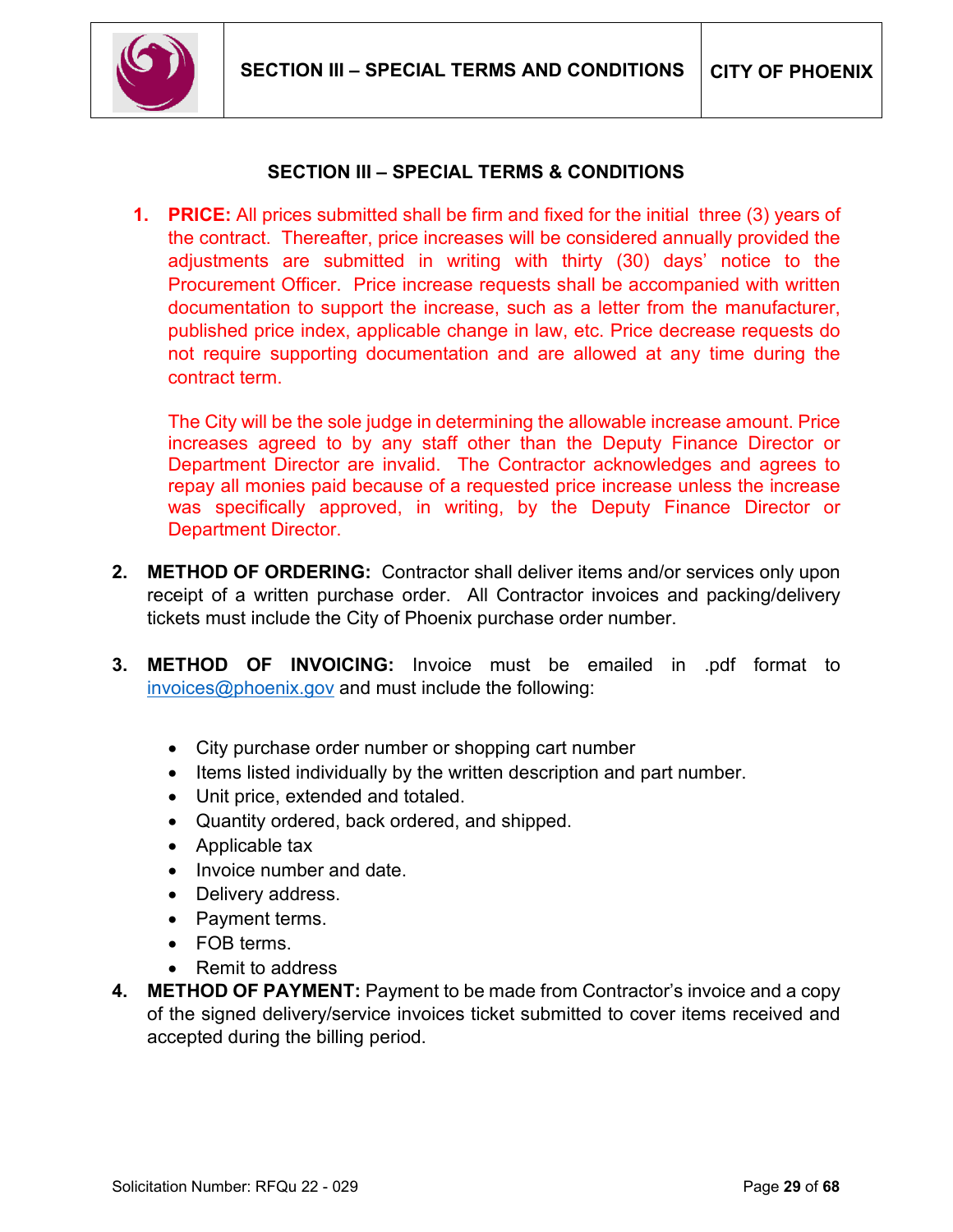

- **5. PARTIAL PAYMENTS:** Partial payments are authorized on individual purchase orders. Payment will be made for actual goods and services received and accepted by the City.
- **6. SUPPLIER PROFILE CHANGES:** It is the responsibility of the Contractor to **promptly** update their profile in procurePHX at www.phoenix.gov/procure. If Contractor's legal identify has changed, the Procurement Officer must be notified immediately. Failure to do so may result in non-payment of invoices and contract termination.
- **7. ESTIMATED QUANTITIES OR DOLLAR AMOUNTS (REQUIREMENTS CONTRACTS ONLY):** Quantities and dollar amounts listed are the City's best estimate and do not obligate the City to order or accept more than City's actual requirements during the period of this agreement, as determined by actual needs and availability or appropriated funds. It is expressly understood and agreed that the resulting contract is to supply the City with its complete actual requirement for the contract period,
- **8. AUTHORIZED CHANGES:** The City reserves the right at any time to make changes in any one or more of the following: (a) specifications; (b) methods of shipment or packing; (c) place of delivery; (d) time of delivery; and/or (e) quantities. If the change causes an increase or decrease in the cost of or the time required for performance, an equitable adjustment may be made in the price or delivery schedule, or both. Any claim for adjustment will be deemed waived unless asserted in writing within thirty days from the receipt of the change. Price increases or extensions of delivery time will not be binding on the City unless evidenced in writing and approved by the Deputy Finance Director or Department Director prior to the institution of the change.
- **9. SUSPENSIONS OF WORK:** The Procurement Officer and the project manager reserve the right to suspend work wholly or in part if deemed necessary for the best interest of the City. This suspension will be without compensation to the Contractor, other than to adjust the contract completion/delivery requirements.
- **10. HOURS OF WORK:** All work under this contract shall be coordinated with the City's project manager. Any changes to the established schedule must have prior written approval by the City's project manager.
- **11. POST AWARD CONFERENCE:** A post-award conference will be held by the Procurement Officer or project manager prior to commencement of any work on the project. The purpose of this conference is to discuss critical elements of the work schedule and operational problems and procedures.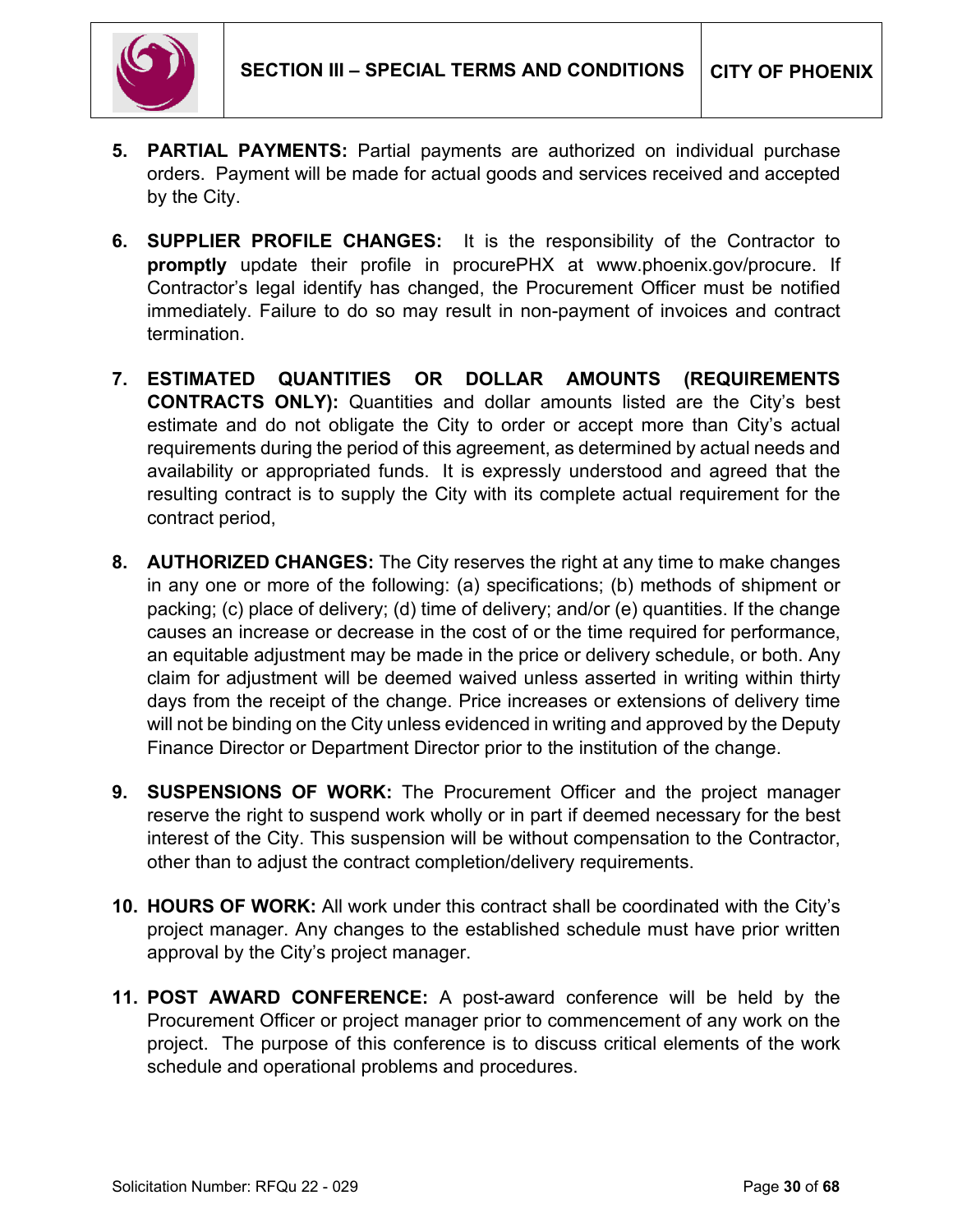

**12. PERFORMANCE INTERFERENCE:** Contractor shall notify the City's department contact immediately of any occurrence and/or condition that interferes with the full performance of the contract and confirm it in writing within 24 hours.

Department Contact: Gioia Bufkin Phone: **602-495-5494** Email: Gioia.Bufkin@phoenix.gov

- **13. COOPERATIVE AGREEMENT:** In addition to the City and with approval of the Contractor, this contract may be extended for use by other municipalities and government agencies in the State of Arizona. A current listing of eligible entities may be found at [www.mesaaz.gov/business/purchasing/save](http://www.mesaaz.gov/business/purchasing/save) Any such usage by other entities must be in accordance with the ordinance, charter and/or procurement rules and regulations of the respective entity. Orders placed by other agencies and payment thereof will be the sole responsibility of that entity. The City shall not be responsible for any disputes arising out of transactions made by other entities who utilize this solicitation.
- **14. ADVERTISING:** Contractor will not advertise or publish news releases concerning this contract **without** the prior written consent of the Deputy Finance Director or Department Director, and the City will not unreasonably withhold permission.
- **15. EXCLUSIVE POSSESSION:** All services, information, computer program elements, reports, and other deliverables which may be created under this contract are the sole property of the City of Phoenix and will not be used by the Contractor or any other person except with prior written permission by the City.
- **16. STRICT PERFORMANCE:** Failure of either party to insist upon the strict performance of any item or condition of the contract or to exercise or delay the exercise of any right or remedy provided in the contract, or by law, or the acceptance of materials or services, obligations imposed by this contract, or by law, will not be deemed a waiver of any right of either party to insist upon the strict performance of the contract.
- **17. LICENSES AND PERMITS:** Contractor will keep current Federal, State, and local licenses and permits required for the operation of the business conducted by the Contractor as applicable to this contract.
- **18. MISCELLANEOUS FEES:** Additional charges for fuel surcharges, delivery charges, dealer prep, environmental fees, waste disposal, shop supplies, set-up, freight and/or shipping and handling, etc. will not be paid. These costs must be incorporated in the pricing provided in the bid price schedule.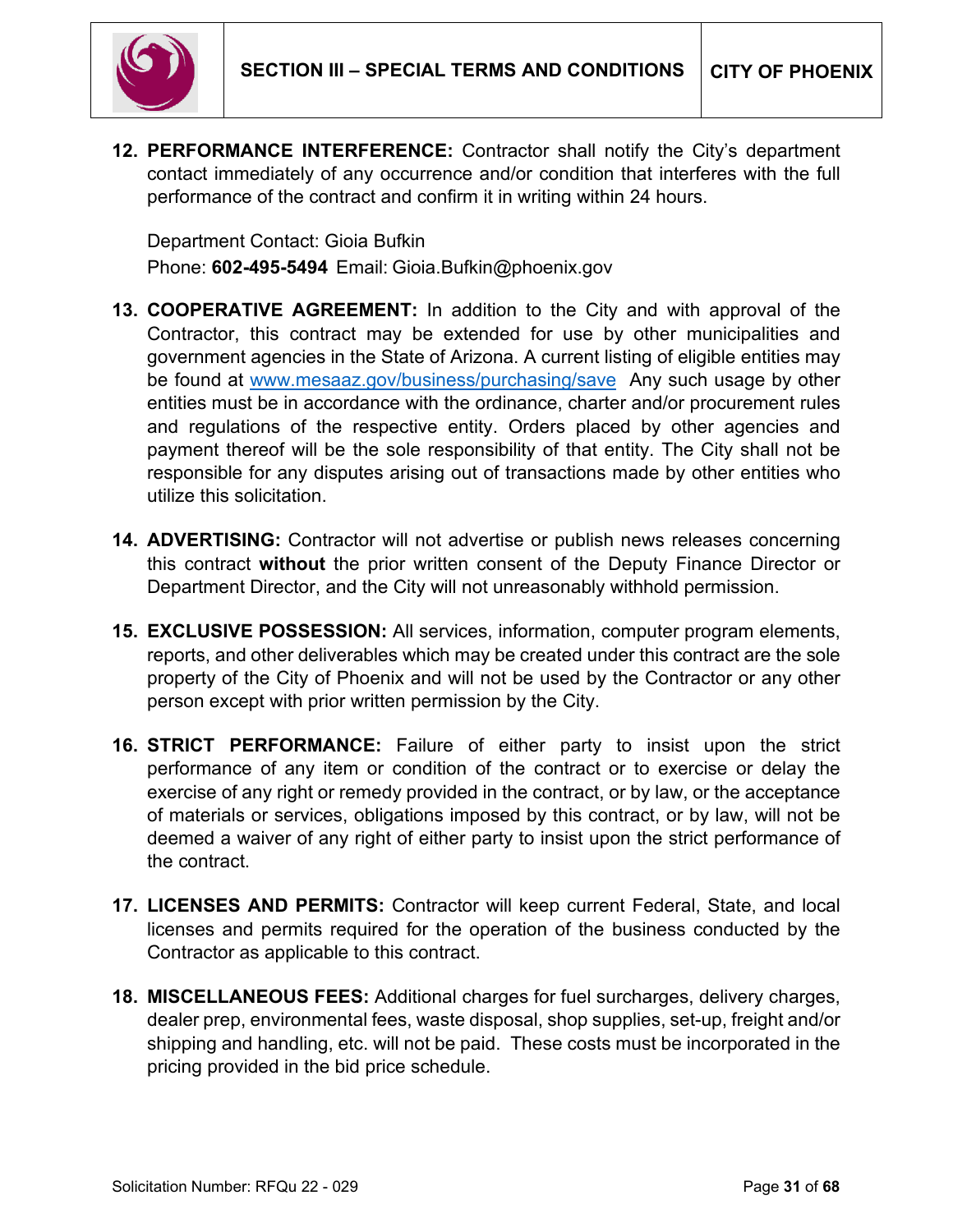

- **18.4** Labor rates (Shop and On-site) shall be charged as a flat hourly rate and are allowed only in performance of services under this agreement. Travel hours and other incidental fees will not be permitted under this agreement. Labor hours will be from "check-in" to "check-out" at the worksite.
- **19. SINGLE SOURCE FOR WARRANTY WORK:** Contractor shall be fully responsible for all warranty work for one-year (1) and the date the final product/services are approved by the City of Phoenix management. In addition, Contractor shall have or establish a single local Phoenix source that will accomplish or coordinate any necessary warranty work. Contractor shall respond to requests for repairs within forty-eight (48) hours after a verbal request by the City.
- **20. COMMUNICATION IN ENGLISH:** It is mandatory that the Contractor's lead person assigned to any City facility can speak, read, and write in English to effectively communicate with City staff.
- **21. CONTRACTOR ASSIGNMENTS:** The Contractor hereby agrees that any of its employees who may be assigned to a City site to satisfy obligations under this contract shall be used exclusively for that purpose during the hours when they are working in areas covered by this contract and shall perform no work at other City facilities. If other services, in addition to or separate from, the services specified herein, may be deemed necessary by the Deputy Finance Director or Department Director or his authorized representative, the Contractor may be requested to perform the additional or special service.
- **22. FINAL INSPECTION AND APPROVAL:** The Contractor will request the City's project manager to conduct a site inspection after the project is complete. City's project manager will prepare a "punch-list" during the inspection and will forward a copy to the Contractor. After the "punch-list" items have been corrected, the Contractor will request a final inspection with the project manager. Final project approval is contingent upon the City project manager's final inspection and written approval.
- **23. SPECIFICATIONS:** The specifications and/or drawings associated with this project are intended to generally describe a complete installation. Any additional materials or labor required for the complete project as intended shall be provided by the Contractor, even if it has not been detailed in this document.
- **28. TRANSITION OF CONTRACT:** Contractor will, without limitation, provide important information to a successor Contractor and the City to ensure continuity of service at the required level of proficiency and agrees to provide to the City all files, supplies, data, records, and any other properties or materials of the City, which the City owns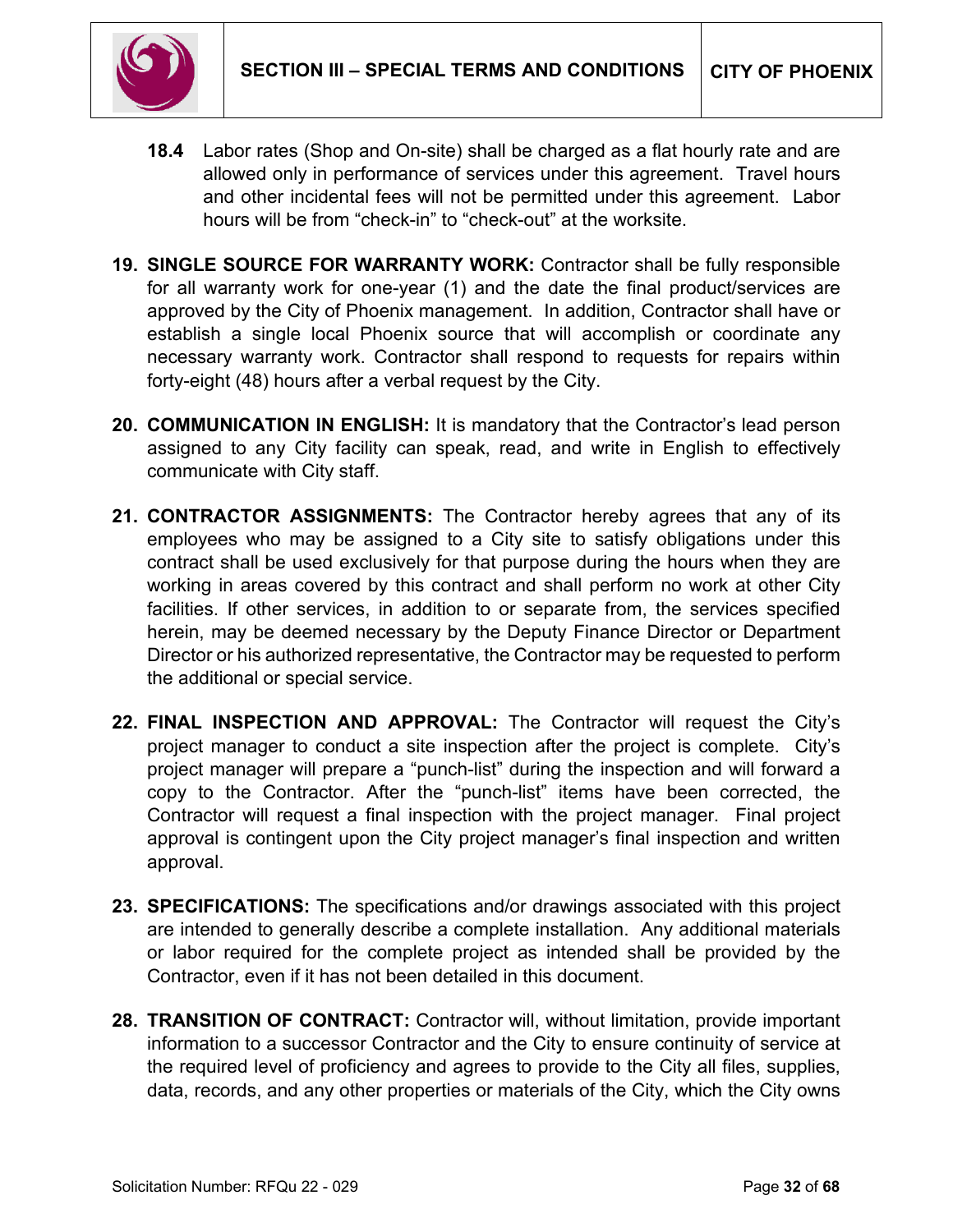

or has rights to pursuant to this contract and which are in the possession of Contractor. The provisions of this section will survive the expiration or termination of this contract.

- **29. TYPES OF WORK SUPERVISION:** The Contractor shall provide onsite supervision and appropriate training to assure competent performance of the work. Contractor or authorized agent will make sufficient daily routine inspections to ensure the work is performed as required by this contract.
- **30. BACKGROUND SCREENING:** Contractor agrees that all Contractor and subcontractors' workers (collectively "Contract Worker(s))" pursuant to this Agreement will be subject to background and security checks and screening (collectively "Background Screening") at Contractor's sole cost and expense, unless otherwise provided for in the scope of work. Contractor's background screening will comply with all applicable laws, rules and regulations. Contractor further agrees that the background screening is necessary to preserve and protect the public health, safety and welfare. The City requires a completed Contract Worker Badge/Key/Intrusion Detection Responsibilities Agreement for each Contract Worker who requires a badge or key.
	- **30.1 Background Screening Risk Level**: The City has established two levels of risk: Standard. If the scope of work changes, the City may amend the level of risk, which could require the Contractor to incur additional contract costs to obtain background screens or badges.
	- **30.2 Terms of This Section Applicable to all Contractor's Contracts and Subcontracts:** Contractor will include Contract Worker background screening in all contracts and subcontracts for services furnished under this agreement.
	- **30.3 Materiality of Background Screening Requirements; Indemnity:** The background screening requirements are material to City's entry into this agreement and any breach of these provisions will be deemed a material breach of this contract. In addition to the indemnity provisions set forth in this agreement, Contractor will defend, indemnify and hold harmless the City for all claims arising out of this background screening section including, but not limited to, the disqualifications of a Contract Worker by Contractor. The background screening requirements are the minimum requirements for the Agreement. The City in no way warrants that these minimum requirements are sufficient to protect Contractor from any liabilities that may arise out of the Contractor's services under this Agreement or Contractor's failure to comply with this section. Therefore, Contractor and its Contract Workers will take any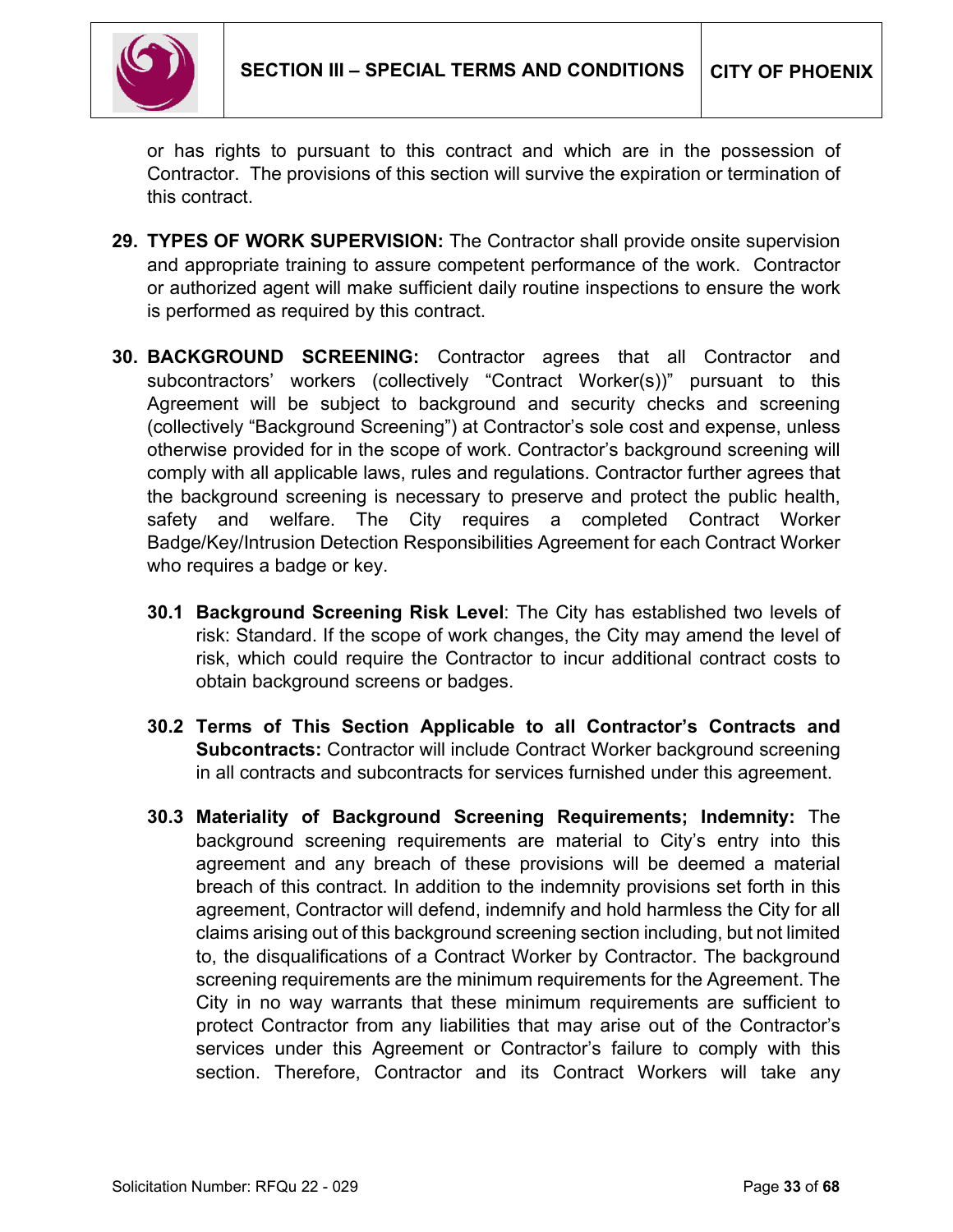

reasonable, prudent and necessary measures to preserve and protect public health, safety and welfare when providing services under this Agreement.

- **30.4 Continuing Duty; Audit:** Contractor's obligations and requirements will continue throughout the entire term of this Agreement. Contractor will maintain all records and documents related to all background screenings and the City reserves the right to audit Contractor's records.
- **30.5 Employee Identification and Access:** Contract Workers are forbidden access to designated restricted areas. Access to each building will be as directed by the authorized Phoenix authorized representative. Contract Workers are not authorized access other than during scheduled hours. Access to the building will be directed by the City's authorized representative.
	- 30.5.1 Only authorized Contract Workers are allowed on the premises of the City facilities/buildings. Contract Workers are not to be accompanied in the work area by acquaintances, family members, assistants or any other person unless said person is an authorized Contract Worker.
	- 30.5.2 Unless otherwise provided for in the scope of work:
		- Contract Workers must **always** have city issued badges and some form of verifiable company identification (badge, uniform, employee id).
		- Contractor will supply a list of the names and titles of all employees requiring access to the buildings. It is the Contractor's responsibility to provide updates and changes of personnel as necessary.
- **30.6 Key Access Procedures:** If the Contractor Worker's services require keyed access to enter a City facility(ies), a separate key issue/return form must be completed and submitted by the Contractor for each key issued. Contractor must submit the completed key issue/return form to the appropriate badging office.
- **30.7 Stolen or Lost Badges or Keys**: Contractor must immediately report lost or stolen badges or keys to the City's appropriate badging office. If the badge/key was stolen, Contract Worker's must report the theft to their local police department. Prior to issuance of a new badge or key, a new badge application or key issue form must be completed, submittal of a police department report for stolen badges, and applicable payment of the fee(s) listed herein.
- **30.8 Return of Badge or Key**: All badges and keys are the property of the City and must be returned to the City at the badging office within one business day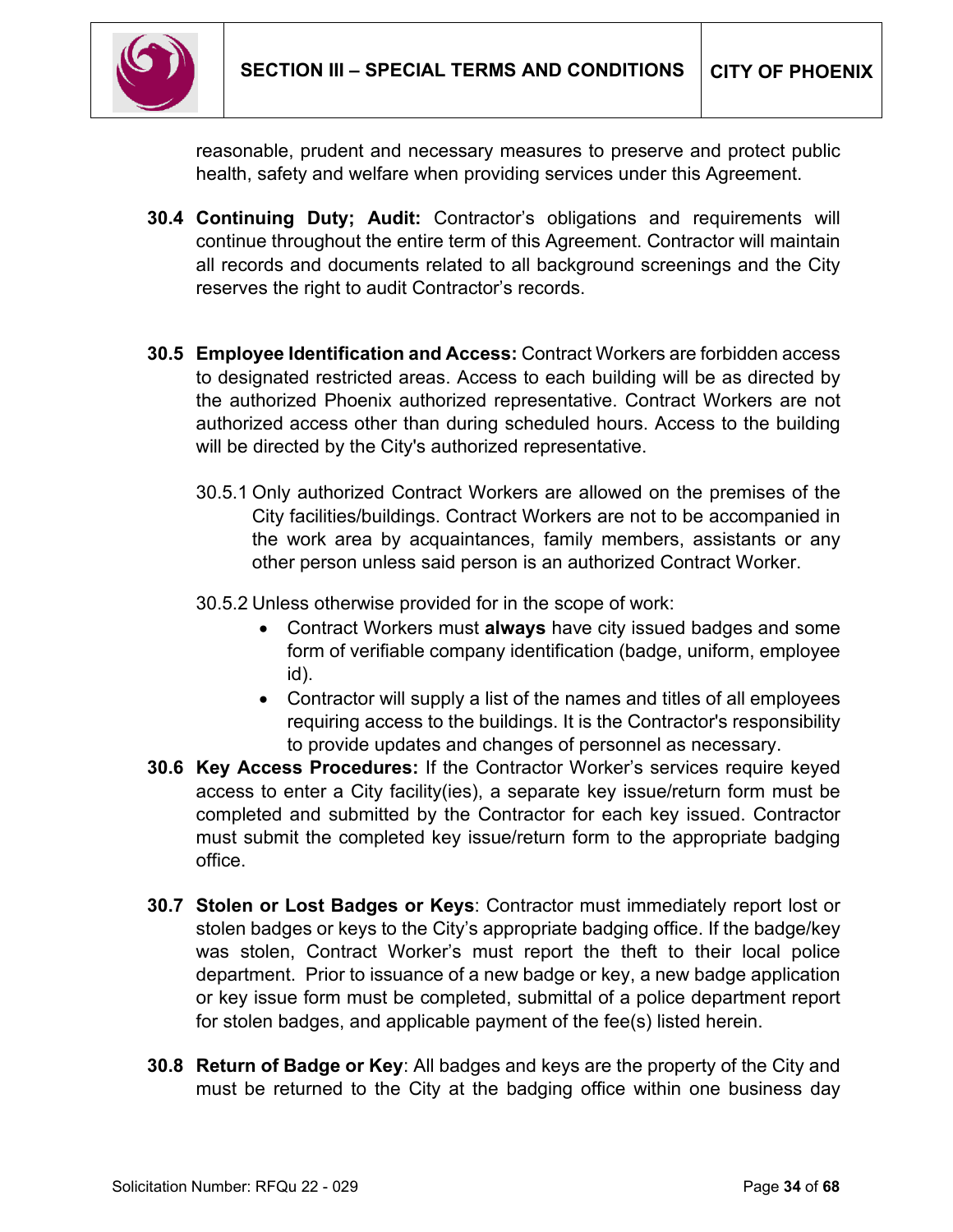

(excluding weekends and City holidays) of when the Contract Worker's access to a City facility is no longer required to furnish the services under this agreement. Contractor will collect a Contract Worker's badge and key(s) upon the termination of the Contract Worker's employment; when the Contractor Worker's services are no longer required at a City facility(s); or upon termination, cancellation or expiration of this agreement.

**30.9 Badge and Key Fees:** The following constitute the badge and key fees under this agreement. The City reserves the right to amend these fees upon a 30-day prior written notice to Contractor.

| <b>Replacement Badge Fee:</b> | \$55.00             | per badge |
|-------------------------------|---------------------|-----------|
| Lost/Stolen Badge Fee:        | \$55.00             | per badge |
| <b>Replacement Key Fee:</b>   | \$55.00             | per key   |
| <b>Replacement Locks:</b>     | \$55.00<br>per lock |           |

- **31. BACKGROUND SCREENING – STANDARD RISK:** The current risk level and background screening required is **STANDARD RISK LEVEL**.A standard risk background screening will be performed when the Contract Worker's work assignment will:
	- require a badge or key for access to City facilities; or
	- allow any access to sensitive, confidential records, personal identifying information or restricted City information; or
	- allow unescorted access to City facilities during normal and non-business hours.
	- **31.1 Requirements**: The background screening for this standard risk level will include a background check for real identity/legal name and will include felony and misdemeanor records from any county in the United States, the state of Arizona, plus any other jurisdiction where the Contractor worker has lived at any time in the preceding seven years from the Contract Worker's proposed date of hire.
	- **31.2 Contractor Certification; City Approval of Background Screening**: Unless otherwise provided for in the Scope, Contractor will be responsible for:
		- determining whether Contract Worker(s) are disqualified from performing work for the City for standard risk level background checks; and,
		- for reviewing the results of the background check every five years; and,
		- to engage in whatever due diligence is necessary to make the decision on whether to disqualify a Contract Worker; and,
		- Submitting the list of qualified Contract Workers to the contracting department.
		- For sole proprietors, the Contractor must comply with the background check for himself and any business partners, or members or employees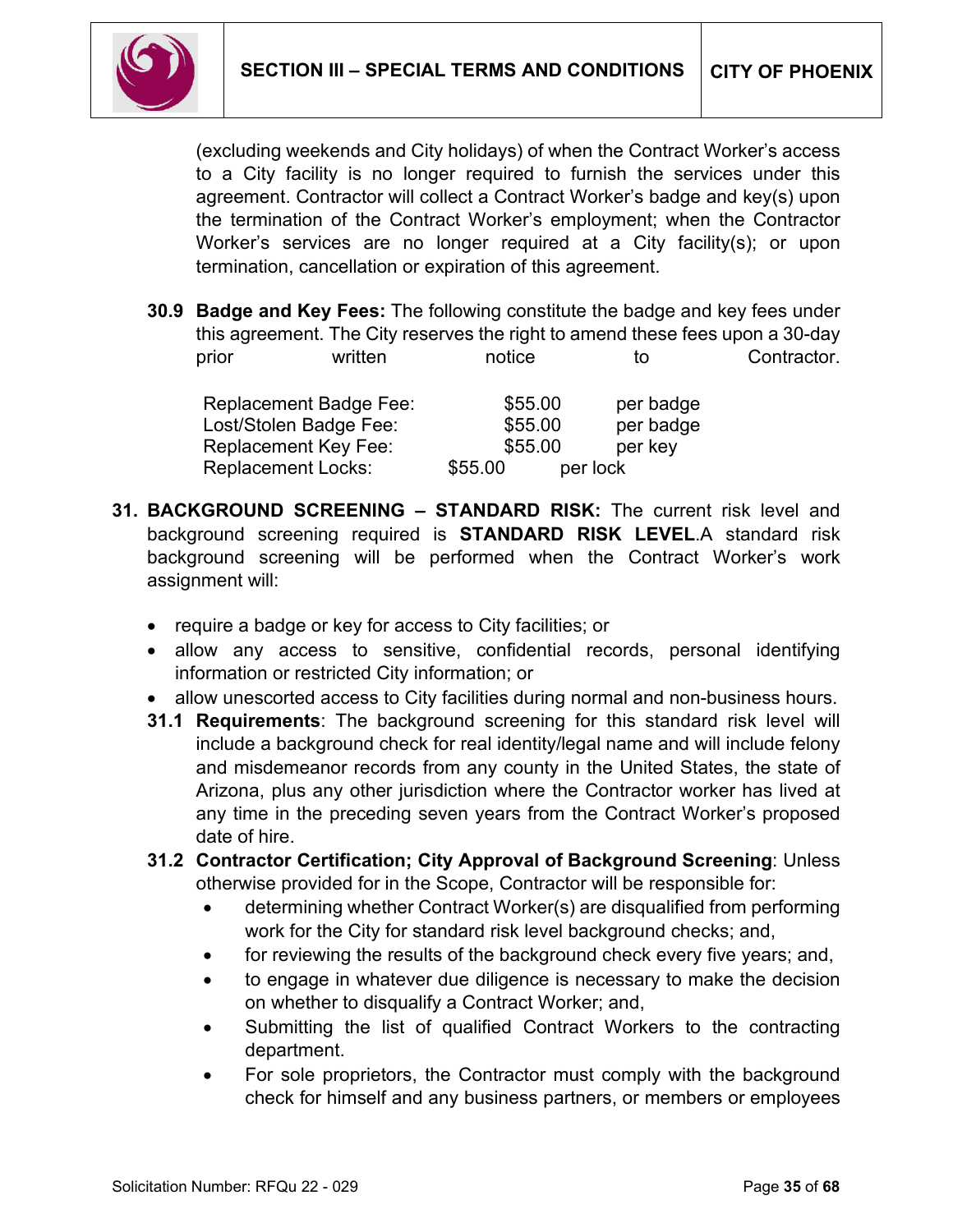

who will assist on the contract and for whom the requirements of the Agreement apply.

By executing this agreement, Contractor certifies and warrants that Contractor has read the background screening requirements and criteria in this section, and that all background screening information furnished to the City is accurate and current. Also, by executing this agreement, Contractor further certifies and warrants that Contractor has satisfied all background screening requirements for the standard risk background screening, and verified legal worker status, as required.

**CONFIDENTIALITY AND DATA SECURITY:** All data, regardless of form, including originals, images and reproductions, prepared by, obtained by, or transmitted to Contractor in connection with this Agreement is confidential, proprietary information owned by the City, unless otherwise agreed upon within this Agreement. Except as specifically provided in this Agreement, the Contractor shall not disclose data generated in the performance of the service to any third person without the prior written consent of the City Manager or his/her designee.

Contractor agrees to abide by all current applicable legal and industry data security and privacy requirements and to notify the City immediately if the scope of work changes or personal identifying information or information subject to Payment Card Industry Standards becomes part of the Agreement.

Contractor agrees to comply with all City information security and technology policies, standards, and procedures when accessing City networks and computerized systems whether onsite or remotely.

A violation of this Section may result in immediate termination of this Agreement without notice. The obligations of Contractor under this Section shall survive the termination of this Agreement.

**32. SECURITY INQUIRIES:** Contractor acknowledges that all of the employees that it provides pursuant to this Contract shall, at Contractor's expense, be subject to background and security checks and screening at the request of the City. Contractor shall perform all such security inquiries and shall make the results available to the City for all employees considered for performing work (including supervision and oversight) under this Contract. City may make further security inquiries. Whether or not further security inquiries are made by the City, City may, at its sole, absolute and unfettered discretion, accept or reject any or all of the employees proposed by the Contractor for performing work under this Contract. Employees rejected by the City for performing services under this Contract may still be engaged by Contractor for other work not involving the City. An employee rejected for work under this Contract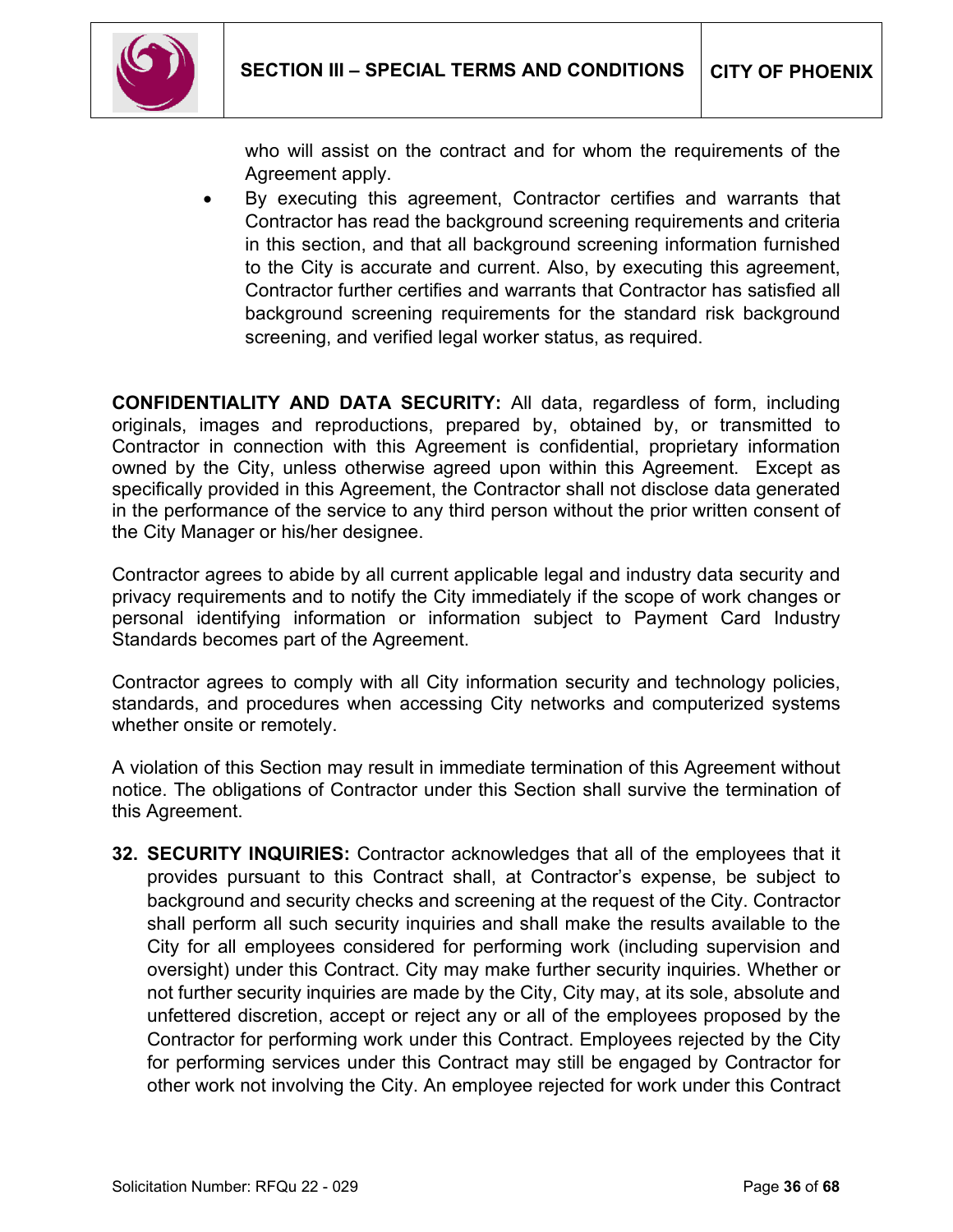

shall not be proposed to perform work under other City contracts or engagements without the City's prior approval.

The City, in its sole discretion, reserves the right, but not the obligation to:

- require an employee/prospective employee of the Contractor to provide fingerprints and execute such other documentation as may be necessary to obtain criminal justice information pursuant to A.R.S. 41-1750 (G) (4);
- act on newly acquired information whether or not such information should have been previously discovered;
- unilaterally change its standards and criteria relative to the acceptability of Contractor's employees and/or prospective employees; and
- object, at any time and for any reason, to an employee of Contractor performing work (including supervision and oversight) under this Agreement. Contractor will bear the costs of all inquiries requested by the City.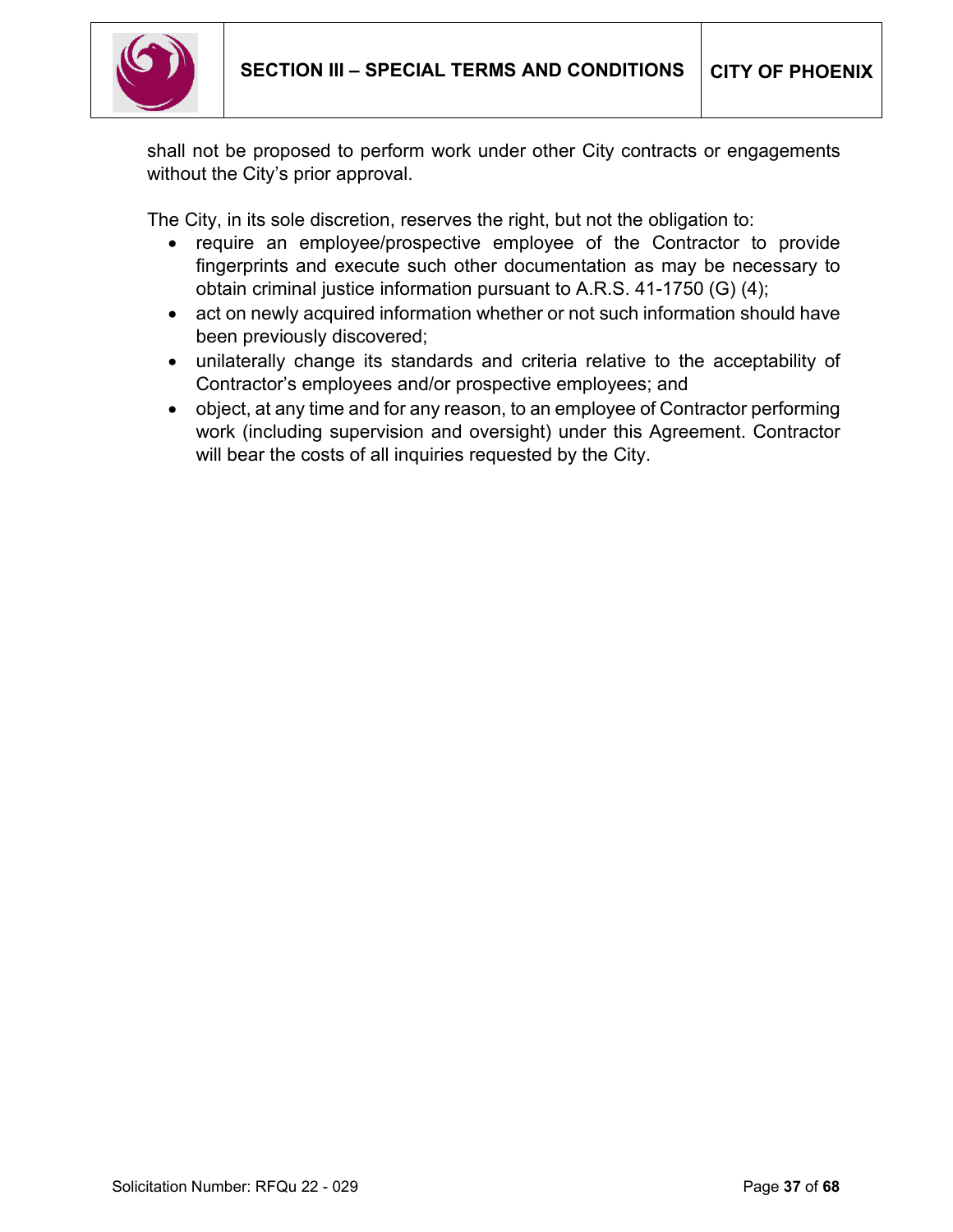

#### **SECTION IV – INSURANCE AND INDEMNIFICATION**

#### <span id="page-37-0"></span>**1. DEFENSE AND INDEMNIFICATION CLAUSE:**

To the maximum extent allowed by law, including Title 34 A.R.S., Consultant ("Indemnitor") must defend, indemnify, and hold harmless the City and its officers, officials (elected or appointed), agents and employees ("Indemnitee") from any and all claims, actions, liabilities, damages, losses or expenses (including but not limited to court costs, attorney fees, expert fees, and costs of claim processing, investigation and litigation) of any nature or kind whatsoever ("Losses") caused or alleged to be caused, in whole or in part, by the wrongful, negligent or willful acts, or errors or omissions of Indemnitor or any of its owners, officers, directors, members, managers, agents, employees, or subconsultants ("Indemnitor's Agents") arising out of or in connection with this Contract. This defense and indemnity obligation includes holding Indemnitee harmless for any Losses or other amount arising out of or recovered under any state's workers' compensation law or arising out of the failure of Indemnitor or Indemnitor's Agents to conform to any federal, state or local law, statute, ordinance, rule, regulation or court decree. Indemnitor's duty to defend Indemnitee accrues immediately at the time a claim is threatened or a claim is made against Indemnitee, whichever is first. Indemnitor's duty to defend exists regardless of whether Indemnitor is ultimately found liable. Indemnitor must indemnify Indemnitee from and against any and all Losses, except where it is proven that those Losses are solely as a result of Indemnitee's own negligent or willful acts or omissions. Indemnitor is responsible for primary loss investigation, defense and judgment costs where this indemnification applies. In consideration of the award of this contract, Indemnitor agrees to waive all rights of subrogation against Indemnitee for losses arising from or related to any work performed by Indemnitor or Indemnitor's Agents for the City of Phoenix under this Contract. The obligations of Indemnitor under this provision survive the termination or expiration of this Contract.

The Office of the City Engineer is responsible for the procurement process for City Capital Improvement Program projects that fall under ARS Title 34, including new installation and remodeling.

Construction projects begin with the design phase. Consultants who provide design or engineering services, (i.e. architects, engineers and design firms) are considered "professionals" by the insurance industry and they are insured by a specific type of liability insurance called professional liability, also known as errors and omissions (E&O) liability. In addition to the required general liability, automobile liability and workers' compensation insurance, the City also requires the consultant to provide evidence of professional liability coverage.

Professional liability insurance protects against losses that occur when a "professional" fails to practice his or her profession to the usual and customary standards of that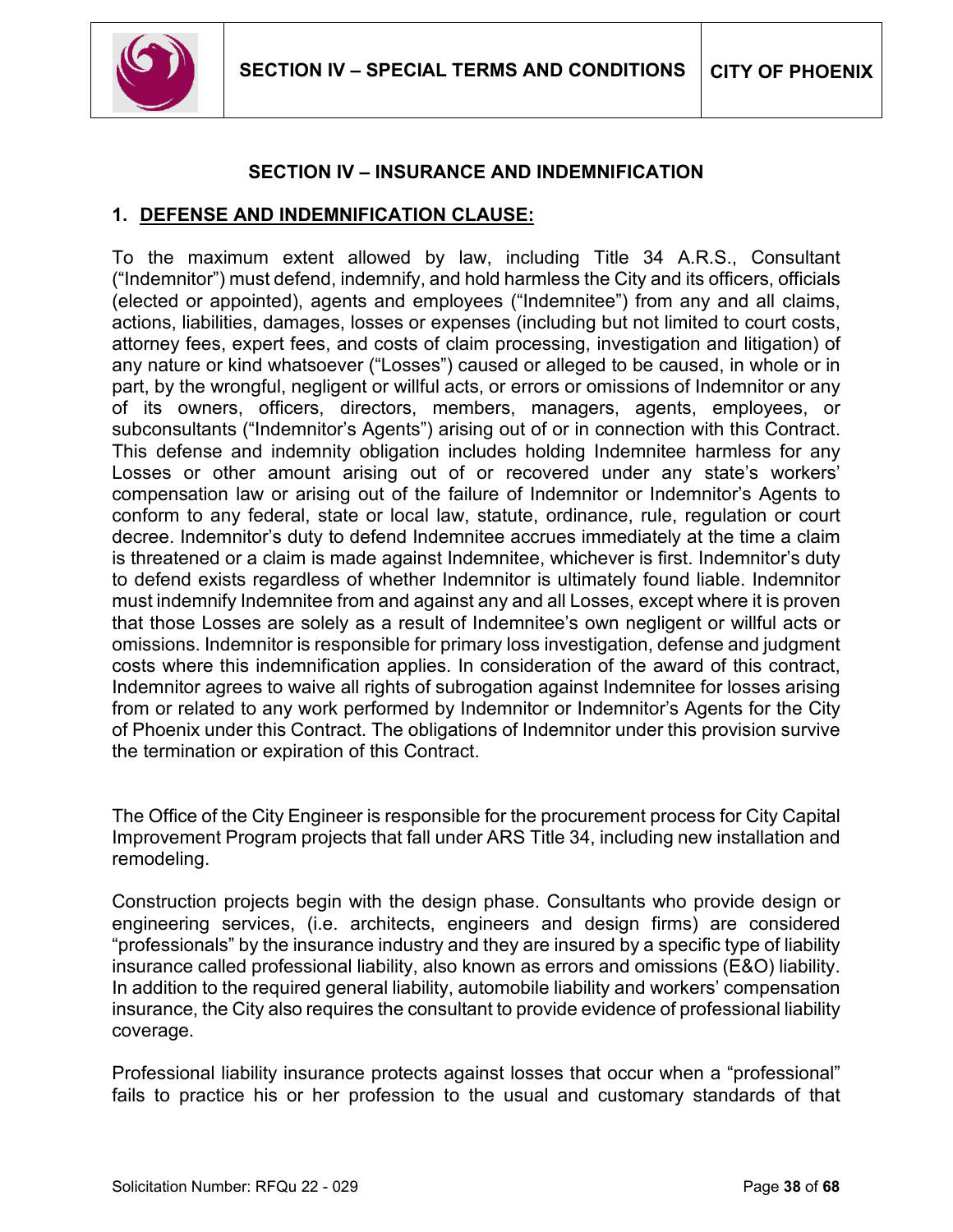

profession. There can be risks to the City associated with errors (or allegations of errors) in the professional's work product or judgment. The types of losses that can occur under such circumstances are often excluded under general liability policies.

Many design consultants use subconsultants to assist them in designing a project. Because the subcontract value may be small compared to the overall project construction cost, **a lower limit of professional liability may be required** of the sub-consultant.

The following chart represents appropriate levels of professional liability required of both the primary design consultant and any registered subconsultant participating in a City design project. A registered subconsultant (as appropriate for the specific project) may include structural, civil, mechanical, plumbing, or electrical engineering; landscape architecture; surveying, geo-technical work or materials testing.

The sample specifications included in this section contain minimum standard professional liability amounts but should be amended to reflect higher liability limits as the contract value increases, according to the following chart.

# **2. CONSULTANT'S INSURANCE:**

Consultant and subconsultants must procure insurance against claims that may arise from or relate to performance of the work hereunder by Consultant and its agents, representatives, employees and subconsultants. Consultant and subconsultants must maintain that insurance until all their obligations have been discharged, including any warranty periods under this Contract.

The City in no way warrants that the limits stated in this section are sufficient to protect the Consultant from liabilities that might arise out of the performance of the work under this Contract by the Consultant, its agents, representatives, employees, or subconsultants and Consultant may purchase such additional insurance as they determined necessary.

**2.1. SCOPE AND LIMITS OF INSURANCE** - Consultant must provide coverage with limits of liability not less than those stated below. An excess liability policy or umbrella liability policy may be used to meet the liability limits provided that (1) the coverage is written on a "following form" basis, and (2) all terms under each line of coverage below are met.

| 2.1.1. Commercial General Liability - Occurrence Form |             |
|-------------------------------------------------------|-------------|
| <b>General Aggregate</b>                              | \$2,000,000 |
| Products – Completed Operations Aggregate             | \$1,000,000 |
| Personal and Advertising Injury                       | \$1,000,000 |
| Each Occurrence                                       | \$1,000,000 |

• The policy must name the City of Phoenix as an additional insured with respect to liability for bodily injury, property damage and personal and advertising injury with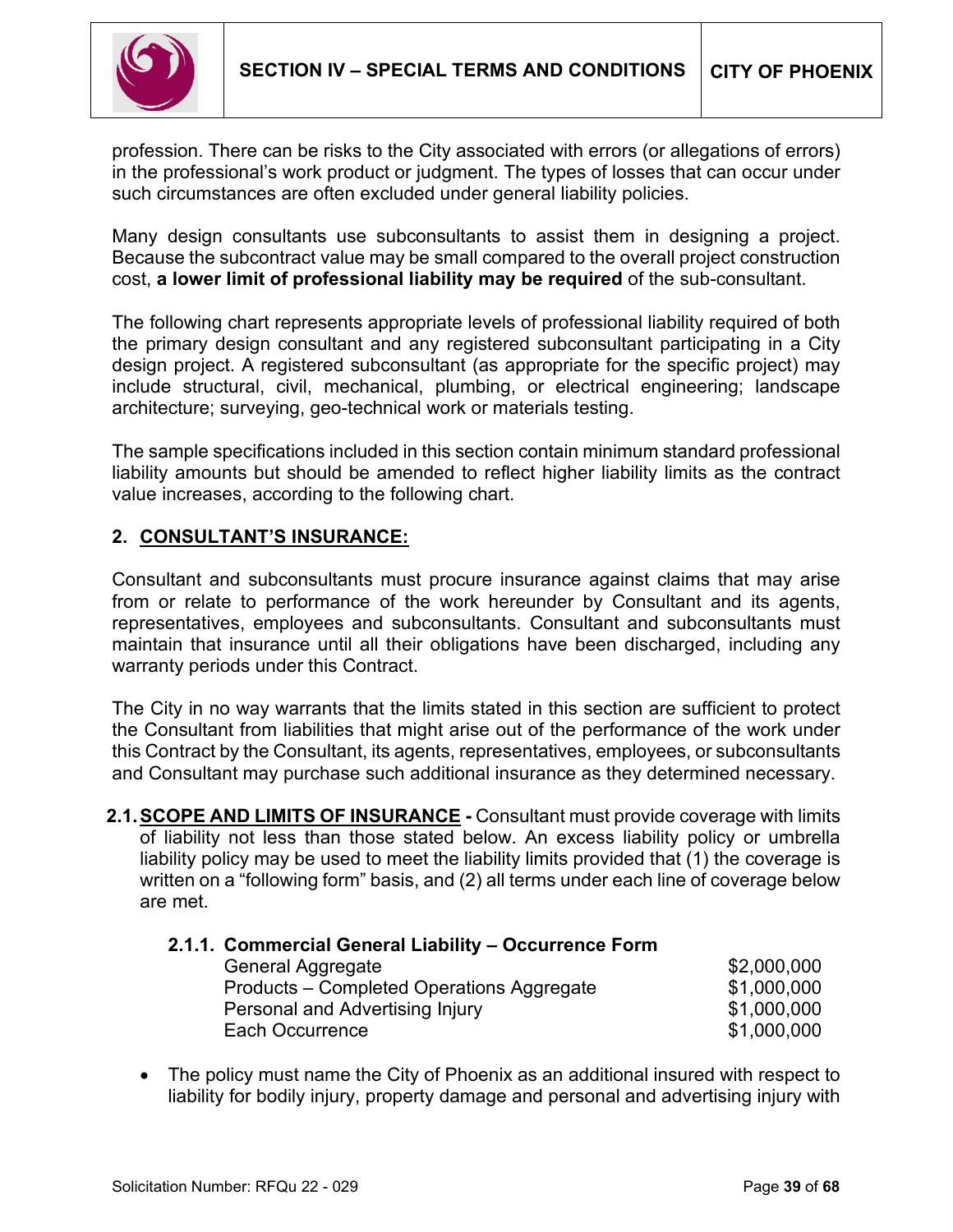

respect to premises, ongoing operations, products and completed operations, and liability assumed under an insured contract arising out of the activities performed by, or on behalf of the Consultant related to this Contract.

- There shall be no endorsement or modification which limits the scope of coverage or the policy limits available to the City of Phoenix as an additional insured.
- City of Phoenix is an additional insured to the full limits of liability purchased by the Consultant.
- The Consultant's insurance coverage must be primary insurance and noncontributory with respect to any insurance or self-insurance carried by the City.

#### **2.1.2. Automobile Liability**

Bodily injury and property damage coverage for any owned, hired, and non-owned vehicles used in the performance of this Contract.

Combined Single Limit (CSL) \$1,000,000

- The policy must be endorsed to include the City of Phoenix as an additional insured with respect to liability arising out of the activities performed by, or on behalf of the Consultant, relating to this Contract.
- City of Phoenix is an additional insured to the full limits of liability purchased by the Consultant.
- The Contractor's insurance coverage must be primary insurance and noncontributory with respect to any insurance or self-insurance carried by the City.

#### **2.1.3. Worker's Compensation and Employers' Liability**

| Workers' Compensation   | Statutory |
|-------------------------|-----------|
| Employers' Liability:   |           |
| Each Accident           | \$100,000 |
| Disease - Each Employee | \$100,000 |
| Disease - Policy Limit  | \$500,000 |

- Policy must contain a waiver of subrogation against the City of Phoenix.
- This requirement does not apply when a contractor or subcontractor is exempt under A.R.S. 23-902(E), **AND** when such contractor or subcontractor executes the appropriate sole proprietor waiver form.

#### **2.1.4. Professional Liability (Errors and Omissions Liability)**

| Each Claim       | \$1,000,000 |
|------------------|-------------|
| Annual Aggregate | \$1,000,000 |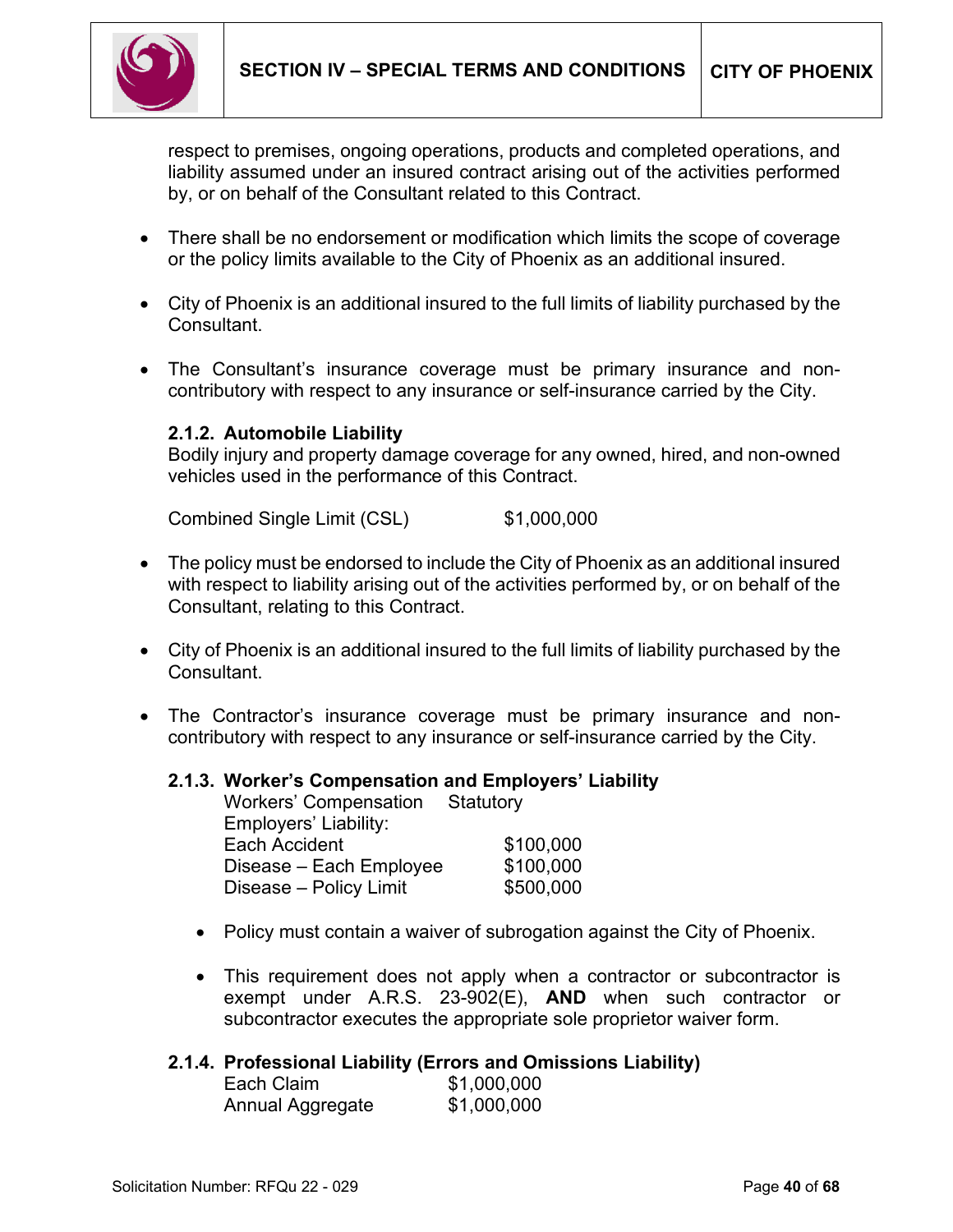

- The policy must cover liability arising from the failure to meet the professional standards required or expected in the delivery of those services as defined in the Scope of Services of this Contract.
- Consultant warrants that any retroactive date under the policy must precede the effective date of this Contract; and that either continuous coverage will be maintained, or an extended reporting period will be exercised for a period of two (2) years beginning at the time work under this Contract is completed.
- **2.2.NOTICE OF CANCELLATION:** For each insurance policy required by the insurance provisions of this Contract, the Consultant must provide to the City, within 5 business days of receipt, a notice if a policy is suspended, voided or cancelled for any reason. Such notice must be mailed, emailed, or hand delivered to **(City of Phoenix Department Representative's Name & Address & Fax Number).**
- **2.3.ACCEPTABILITY OF INSURERS:** Insurance is to be placed with insurers duly licensed or authorized to do business in the state of Arizona and with an "A.M. Best" rating of not less than B+ VI. The City in no way warrants that the required minimum insurer rating is sufficient to protect the Consultant from potential insurer insolvency.
- **2.4.VERIFICATION OF COVERAGE:** Consultant must furnish the City with certificates of insurance (ACORD form or equivalent approved by the City) as required by this Contract. The certificates for each insurance policy are to be signed by a person authorized by that insurer to bind coverage on its behalf*.*

All certificates and any required endorsements are to be received and approved by the City before work commences. Each insurance policy required by this Contract must be in effect at or prior to commencement of work under this Contract and remain in effect for the duration of the project. Failure to maintain the insurance policies as required by this Contract or to provide evidence of renewal is a material breach of contract.

All certificates required by this Contract must be sent directly to [Procurement@phoenix.gov](mailto:Procurement@phoenix.gov) or 251 W. Washington St., Phoenix, AZ 85003, 8<sup>th</sup> Floor, Attn: Central Procurement Division. The City project/contract number and project description must be noted on the certificate of insurance. The City reserves the right to review complete copies of all insurance policies required by this Contract at any time**. DO NOT SEND CERTIFICATES OF INSURANCE TO THE CITY'S RISK MANAGEMENT DIVISION.**

**2.5.SUBCONSULTANTS:** Consultant's certificates shall include all subconsultants as additional insureds under its policies **OR** Consultant shall be responsible for ensuring and verifying that all subconsultants have valid and collectable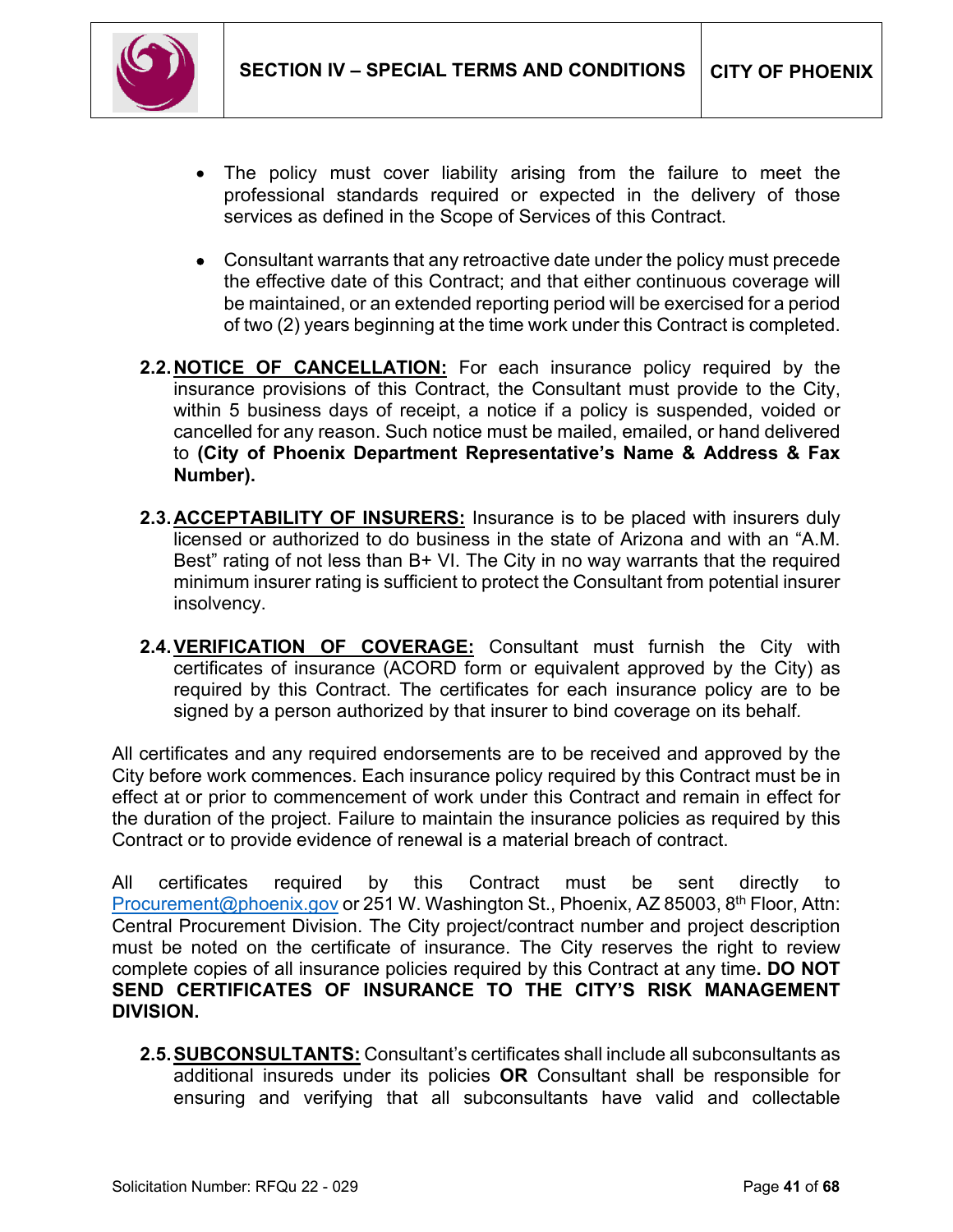

insurance. At any time throughout the life of the contract, the City of Phoenix reserves the right to require proof from the Consultant that its subconsultants have insurance coverage. All subconsultants providing services included under this Contract's Scope of Services are subject to the insurance coverages identified above and must include the City of Phoenix as an additional insured. In certain circumstances, the Consultant may, on behalf of its subconsultants, waive a specific type of coverage or limit of liability where appropriate to the type of work being performed under the subcontract. Consultant assumes liability for all subconsultants with respect to this Contract.

**APPROVAL:** Any modification or variation from the insurance coverages and conditions in this Contract must be documented by an executed contract amendment.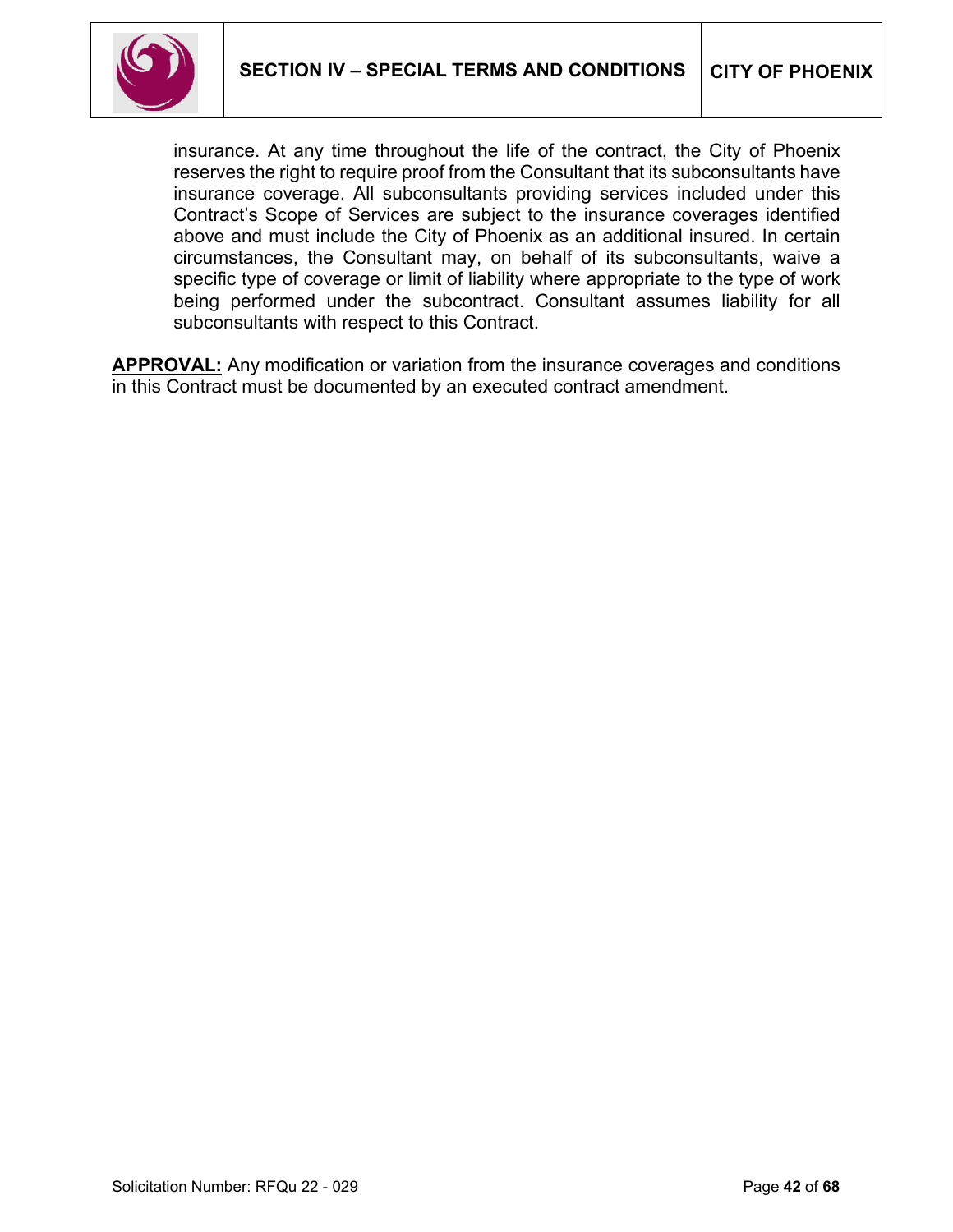

# **SECTION V – SCOPE**

# <span id="page-42-0"></span>**1. PURPOSE**

The City of Phoenix is seeking to establish a list of qualified consultants with small to medium improvement project experience to provide architectural, engineering, Land Survey, and GIS mapping consultative services, on an as needed basis, in support of the Neighborhood Services Department's (NSD) Revitalization and Preservation Activities and Programs.

### **2. BACKGROUND**

[Neighborhood Services Department \(NSD\)](https://www.phoenix.gov/nsd/about-us) preserves and revitalizes neighborhoods and helps residents access city services. Our approach is to emphasize partnerships between residents, business owners, elected officials and city employees to build and preserve clean, safe neighborhoods that reflect the city's diverse population. Phoenix Neighborhood Services Department (NSD) is committed to partnering with residents in building to preserve, enhance and engage Phoenix neighborhoods.

Furthermore, NDS receives funding through grants by way of federal, city and state governments to help support revitalization and preservation projects that vary in size, scope, and complexity.

### **3. OBJECTIVE**

- 3.1. The City of Phoenix is seeking to establish a qualified vendor list for Contractors to provide general design and construction consultative services, on an as-needed basis, at various location within the City of Phoenix. The selected Contractors will be required to perform, land surveys, assessments, design, geospatial mapping and construction administration and inspection (CA&I), to support the work of Revitalization Construction Projects and Preservation Activities.
- 3.2. Utilization: One or more firms will be selected for each category of service for Architectural Support Services, Engineering Support Services and Land Survey Support Services. The estimated annual value to be performed through the Neighborhood Services Revitalization Programs and Preservation Offered Services is \$625,000 for this five-year contract

Example Projects may include: Federally Funded Commercial Rehabilitation Projects, and facades improvement, roof, HVAC windows and door replacement, lighting, landscaping and or any exterior building code or safety issues. Projects may also include Infill housing development and permitting.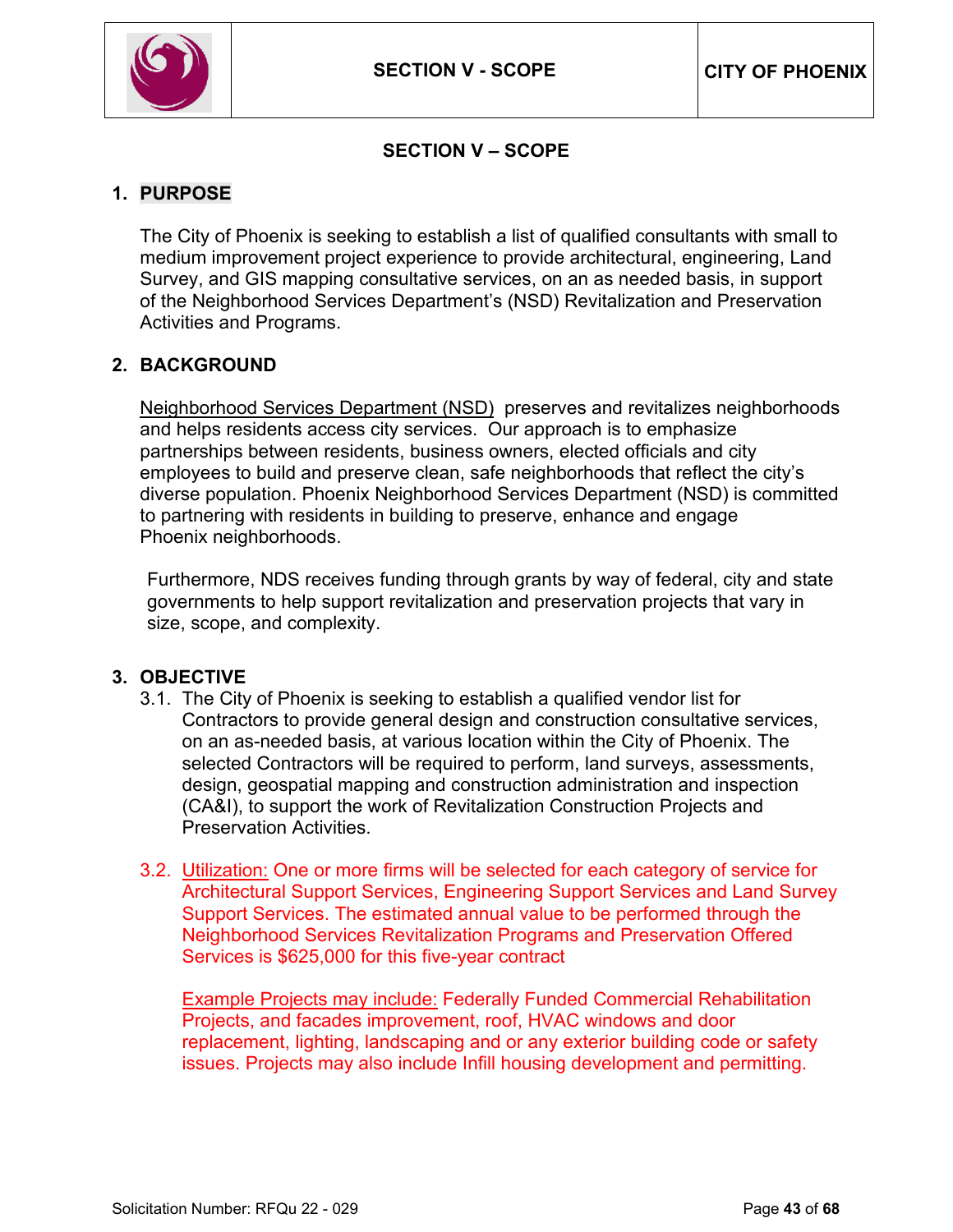

#### **4. GENERAL REQUIREMENTS The Contractor shall:**

- 4.1. Comply with and meet all applicable provisions of federal, state, and local laws, license, and regulations to provide the services outlined herein.
- 4.2. Provide staff of experienced, certified/qualified personnel, capable of providing the services to be performed under this contract.
- 4.3. Have capacity to project manage multiple projects at different phases simultaneously and coordinate with NSD staff and contractors.
- 4.4. All documents including, but not limited to: tracing, drawings, estimates, field notes, investigations, design analysis, and studies, which are prepared in the performance of this agreement, are to be and remain the property of the City and are to be delivered to the City before the final payment is made. All drawings will be provided to the City via email and the original hardcopy. The consultant may keep copies of the above-mentioned documents.
- 4.5. Coordinate with regulatory agencies such as City of Phoenix Neighborhood Services Department, Maricopa County Environmental Services Department (MCESD), City of Phoenix Planning and Development Services Department (PDD) and other agencies as applicable to specific Task Orders and projects.
- 4.6. Not perform work under this contract until a mutually agreed upon written Task Assignment (TA) or Task Order (TO) has been signed by both parties to the project and a purchased order has been issued to the Contractor

### **5. Task Order/Task Assignments**

- 5.1. Task Order Assignment
	- 5.1.1. NSD department representative will prepare an initial Task Order Assignment for specific projects which is inclusive of a scope of work. The Task Order will include information specific to each project such as: Background information, statement of objective, scope of services, tasks/Milestones and associated deadlines, deliverables, responsibilities, reporting requirements.
	- 5.1.2.The City will issue a task order request utilizing Exhibit A Task Order Template, which will be developed with requirements specific to each project needed.
- 5.2. Upon receiving a Task Order request, the Contractor shall:
	- 5.2.1.Acknowledge receipt within forty-eight (48) hours.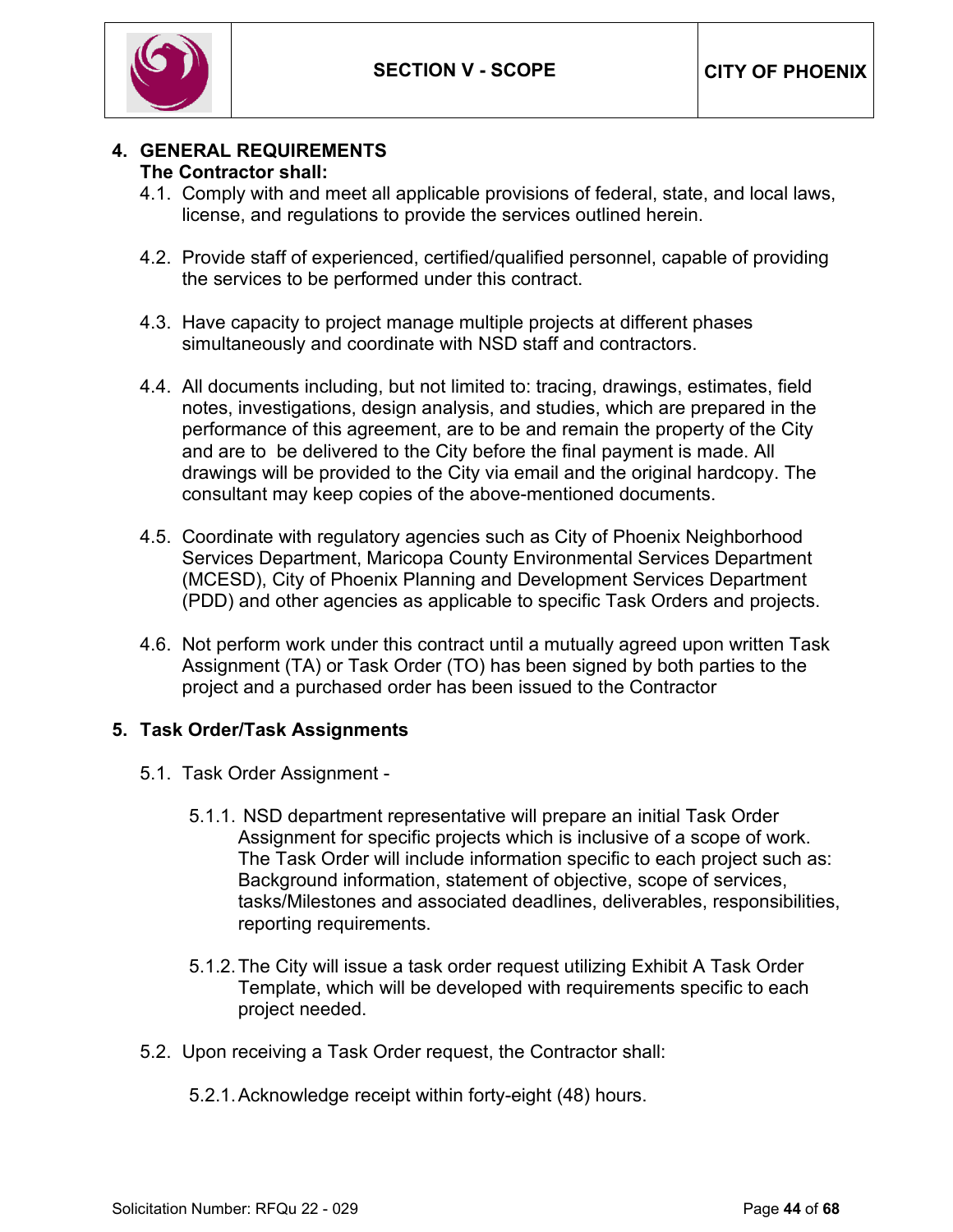

- 5.2.2.Provide a written proposal to the City within a timeframe as directed in the Task Order request.
- 5.2.3.Contractor may add sections to the template to clarify their Task Order Response.
- 5.2.4.The written response to the Task Order request shall contain the following:
	- 5.2.4.1. A detailed project management proposal which includes the name and qualifications of the contractor's designated personnel and the names and qualifications of all staff, designated by job description as described herein, to be assigned to the project; and,
	- 5.2.4.2. An all-inclusive, not to exceed, project price detailing the estimated number of hours, by job description in accordance with Attachment 2 – Price Sheet.
	- 5.2.4.3. Based upon the work complexity, the estimated hours shall be in accordance with the pricing as specified in Attachment  $2 -$ Price Sheet.
	- 5.2.4.4. Once a project proposal has been accepted by the City, the Contractor shall not exceed the approved timeline or approved costs without prior written approval of the City.
	- 5.2.4.5. The Contract shall not add any terms or conditions to their Task Order Response that are not consistent with this Contract.
	- 5.2.4.6. Failure to respond to all mandatory information in the template may disqualify the contractor's Task Order Response.

#### 5.3. Task Order Amendments

- 5.3.1. If the City requires any change to the scope of work to be performed under a given project, the City will issue a written Task Order Amendment to the Contractor. The revised project proposal shall include the following:
	- 5.3.1.1. Changes to the SOW, including adjustments to timeframes for project completion.
	- 5.3.1.2. An all-inclusive, not-to-exceed project price estimate supported by a cost breakdown detailing the estimated number of hours by job description (including volume discount); and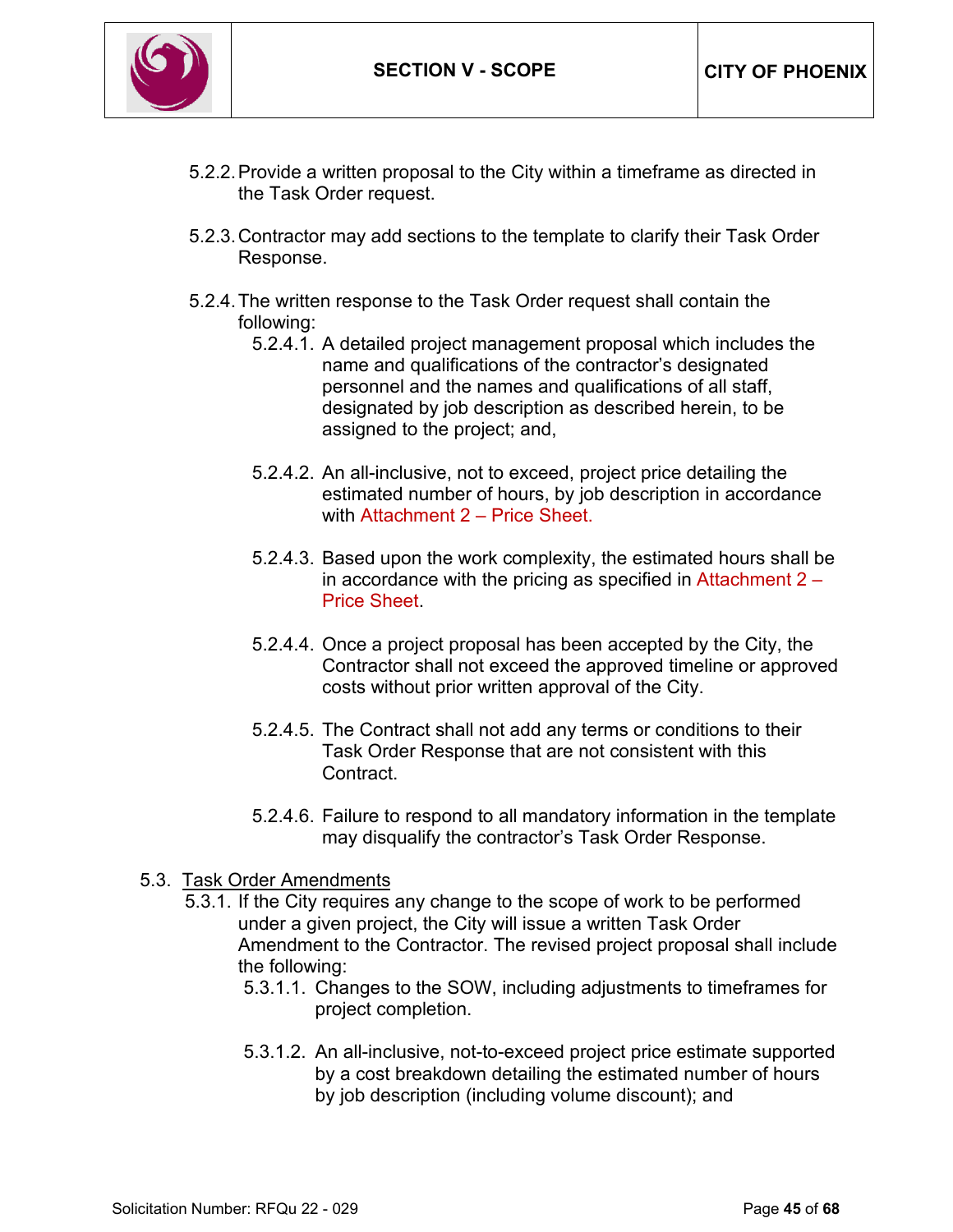

- 5.3.1.3. Any other project-related cost required to complete the project as changed by the City.
- 5.4. The term of a Task Order may be extended upon mutual agreement of the Customer and Contractor(s), however, shall not exceed the active term or term extensions of the Contract.
- 5.5. The termination of a particular Task Order shall not affect the duties and obligations of the City of Phoenix and the Contractor(s) regarding any other Task Orders then in effect.
- 5.6. For each Task Order assigned, the Contractor shall fully staff the project and assign a designated point of contact (a Project Manager) to serve as liaison with designated City staff and be responsible for:
	- 5.6.1.The project tasks: including performance, reporting, and quality control responsibilities.
	- 5.6.2.May be required to remain on-site for certain projects depending on the complexity or importance.
	- 5.6.3.Submit a written progress reports to the Customer, upon request.
- 5.7. Depending on the nature and complexity of the project, be responsible for assembling and coordinating a project team consisting of varying disciplines and professional levels.
- 5.8. Consultant will be required to attend and participate in meetings as requested by City staff to communicate project needs, specifications, collaborate on map design and format.
- 5.9. Consultant will be required to attend and participate in meetings as requested by City staff to communicate project needs, specifications, collaborate on map design and format.
- 5.10.Multiple reviews of draft work deliverables may be required to satisfactorily meet the business requirements of the project.

### **6. SCOPE OF SERVICES**

The Contractor will be responsible for providing the one or more of the following categories of services:

- 6.1. Architectural assessments and design services related to, but not limited to**:** 
	- 6.1.1. Mechanical, electrical, plumbing.
	- 6.1.2. Underground and above ground utilities (water, sewer, electrical, etc.).
	- 6.1.3. Environmental Services (asbestos, mold, lead paint abatement, monitoring wells, etc.).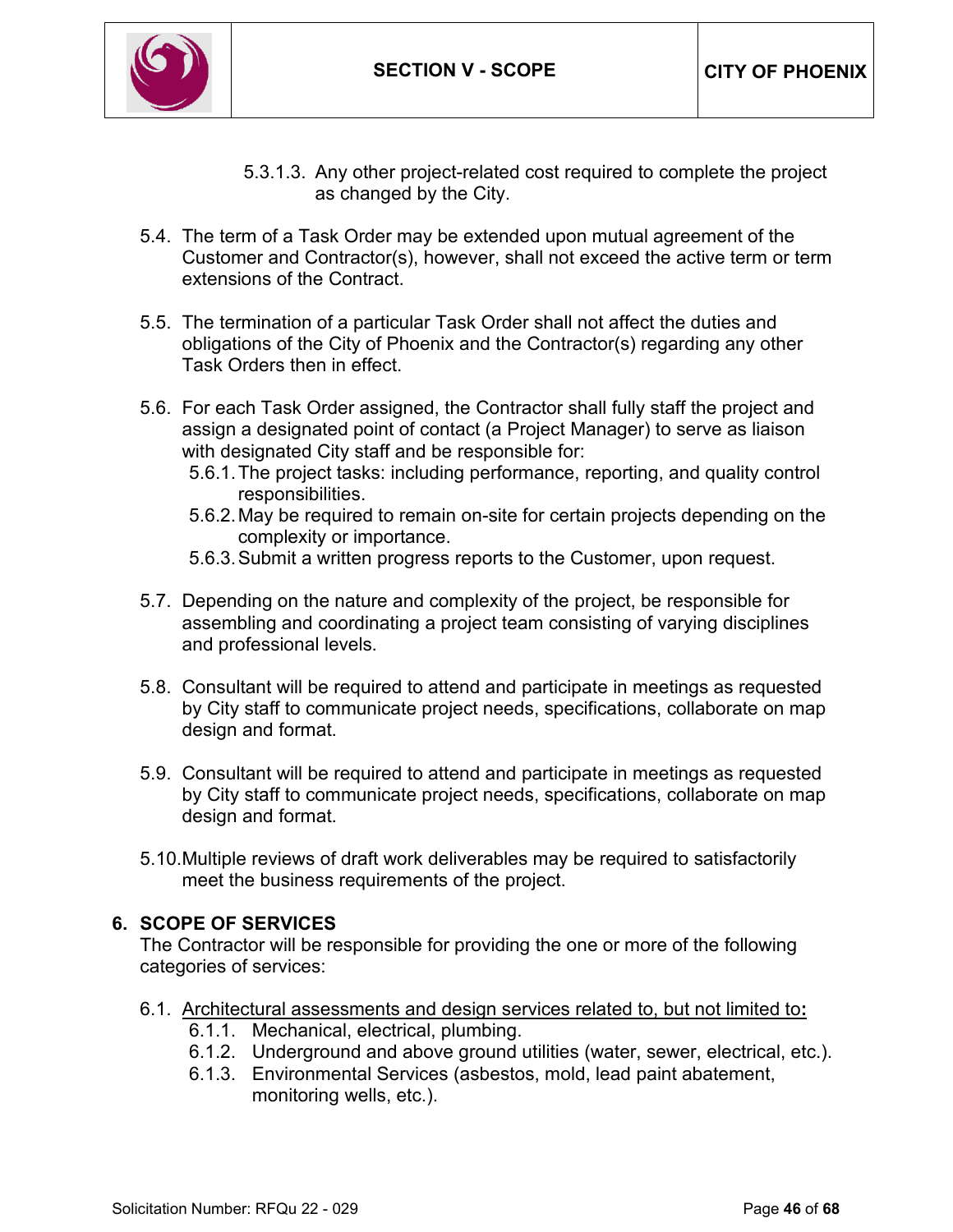

- 6.1.4. Roofing, carpentry, painting and flooring.
- 6.1.5. Building and office remodels.
- 6.1.6. Demolition and new builds.
- 6.1.7. Americans with Disabilities Act (ADA) modifications.
- 6.1.8. Energy systems, fire alarms, ACAMS, lighting and controls, CCTV and other related technology.
- 6.1.9. Signage and infrastructure.
- 6.1.10. Fence and gate installation and repairs.
- 6.1.11. As part of the architectural consultative services the Contractor may be required to:
	- a) Facilitate design meetings and prepare meeting minutes.
	- b) Prepare and present periodic project status updates to management, as requested.
	- c) Perform project assessments, alternative analysis, and cost benefit analysis.
	- d) Perform design services with emphasis on civil, structural, mechanical, and electrical type of work.
	- e) Develop construction documents and specifications adhering to City / Neighborhood Services Department standards and requirements.
	- f) Assist with reviews of project documents.
	- g) Prepare independent cost estimates.
- 6.2. Engineering assessments and design services related, but not limited, to the following:
	- 6.2.1. Earthwork and dust stabilization
	- 6.2.2. Concrete paving and flatwork
	- 6.2.3. Asphalt overlay and pavement rehabilitation
	- 6.2.4. Underground and above ground utilities (water, sewer, electrical, etc.)
	- 6.2.5. Americans with Disabilities Act (ADA) modifications
	- 6.2.6. Fence and gate installation and repairs
	- 6.2.7. Landscaping
	- 6.2.8. Grading and drainage
	- 6.2.9. Safety and Security Systems (loop detectors, barriers, attenuators, etc.)
	- 6.2.10. Demolition
	- 6.2.11. Signage

#### 6.3. Perform Land Survey services to determine legal property boundaries for construction projects. These services included but not limited to**:**

- 6.3.1.**F**ield Survey
	- 6.3.1.1. Notify property owners adjacent to boundary in writing inform them of the pending survey activity, advise them of the scope and provide an approximate timeframe for the work to be done.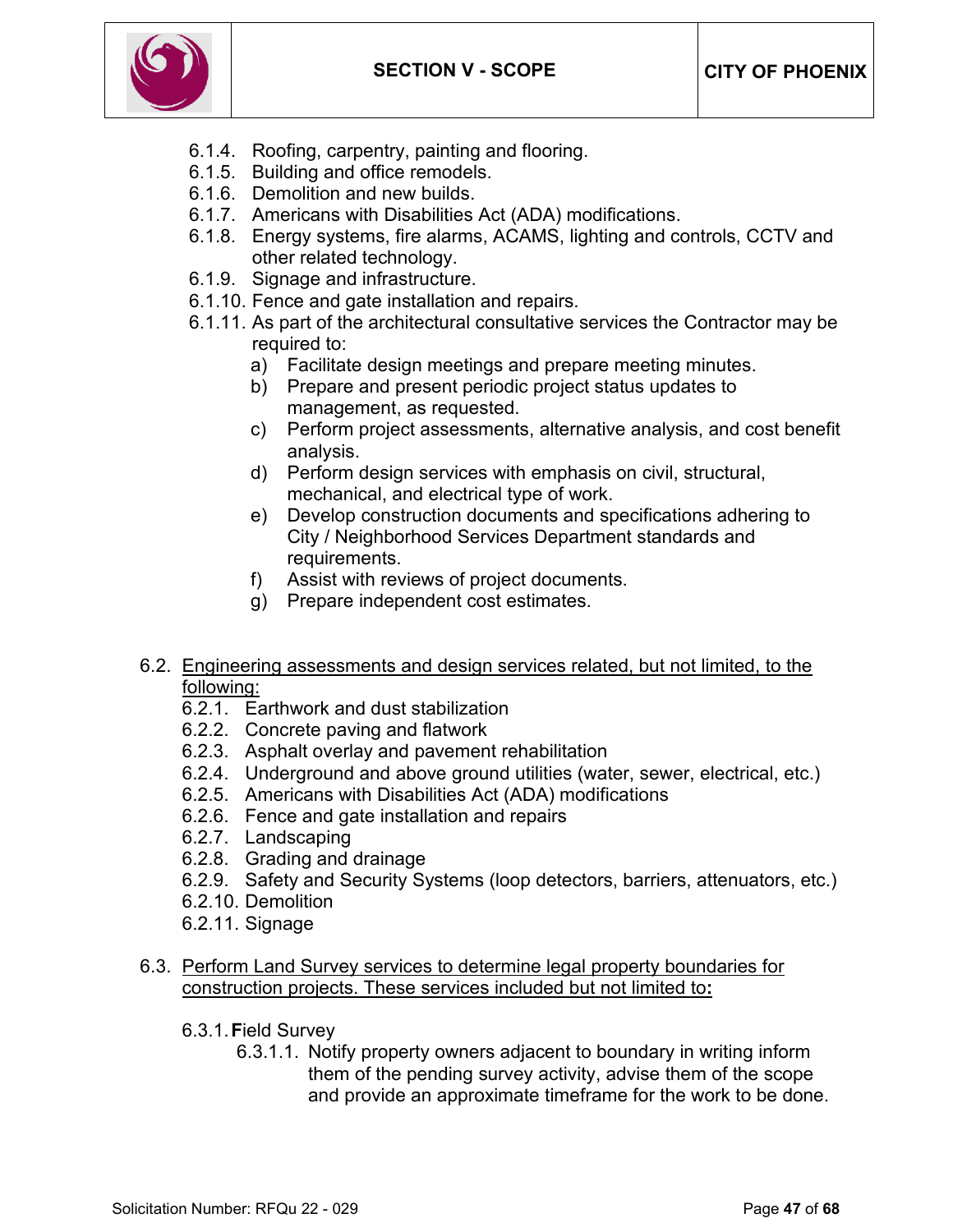

- 6.3.1.2. Coordinate with the City representative to schedule all necessary field work.
- 6.3.1.3. Perform field traverses in accordance with minimum standards of National Geodetic Survey (NGS) Second Order Class II traverse standards.
- 6.3.1.4. Perform all survey work in accordance with the standards for Arizona Land Boundary Surveys as adopted by the Arizona State Board of Technical Registration.
- 6.3.1.5. Discuss findings of research with the City Code Compliance Manager to ensure that all requested services have been researched and addressed prior to final reports and drawings are prepared.
- 6.3.1.6. Coordinate need for access, etc., with property owners/occupants and owners/occupants of adjacent properties. All field traverses must meet minimum standards of National Geodetic Survey (NGS) Second Order Class II traverse standards. All work must meet or exceed minimum standards for Arizona Land Boundary Surveys as adopted by the Arizona Board of Technical Registration.
- 6.3.2. Surveyor Report
	- 6.3.2.1. Prepare signed and sealed surveyor's report outlining documents used, information found, and decision process used to locate a boundary corner, setback, and the height of a fence, structure, wall, etc.
- 6.3.3. Results of Survey
	- 6.3.3.1. Prepare results of survey maps at a suitable size and scale as required. Include boundary and document information, monuments located and set, and details of all physical encroachment.

### 6.3.4. Monumentation

6.3.4.1. Set brass or aluminum cap monument marker in concrete at each angle point in boundary where no existing, durable monument is found. Approved alternate monuments may be used in areas where cap in concrete is not feasible. Furnish and install monument caps with caption design to be provided by City of Phoenix.

#### 6.4.Geographic Information System (GIS) Mapping

6.4.1. The contractor shall have knowledge and experience in GIS software, which includes but is not limited to the following software programs: ArcView, ArcEdit, ArcCatalog and ArcInfo.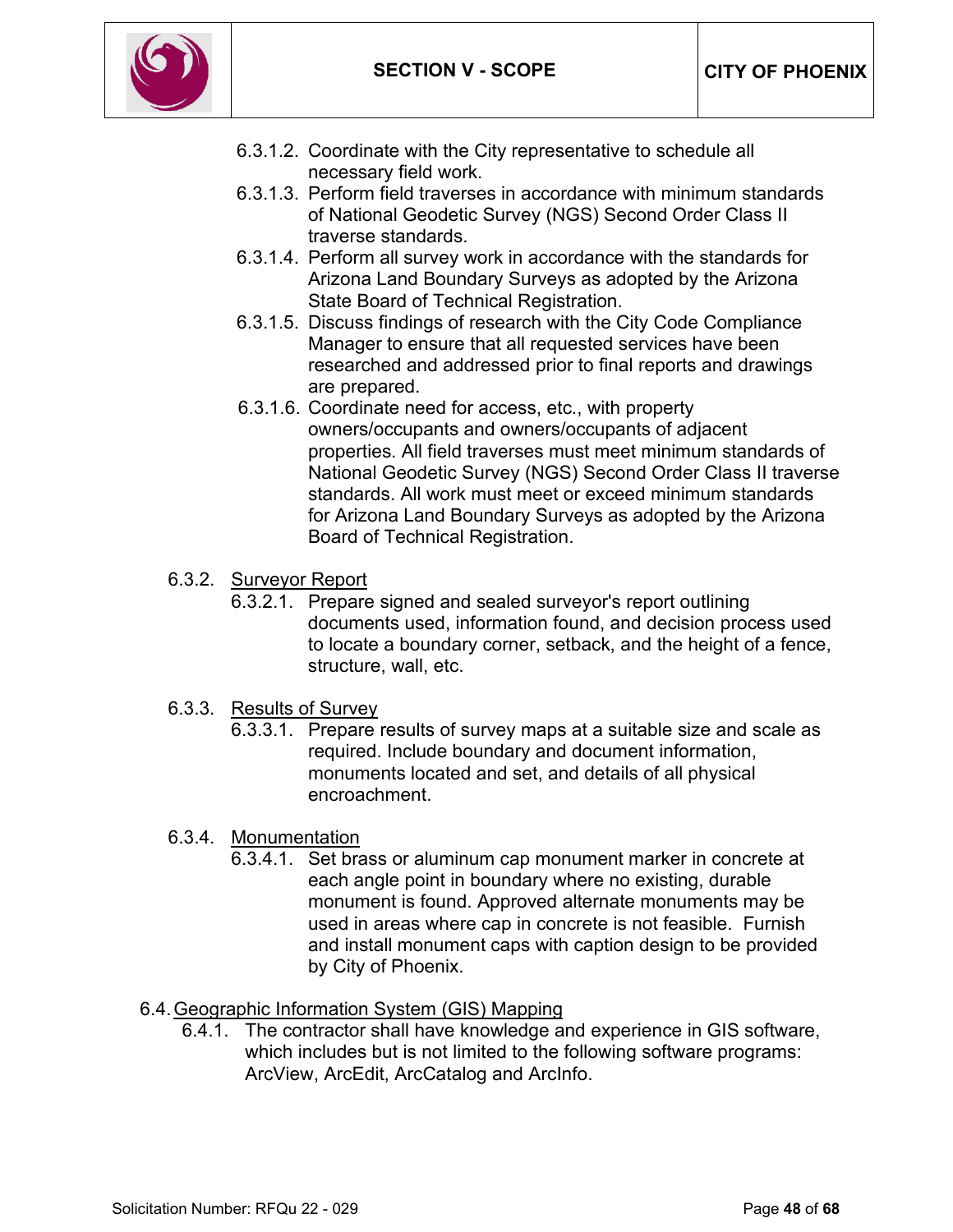

- 6.4.2. The Contractor must have knowledge in digitizing and data manipulation procedures for geographic information systems. NSD anticipates having a need to assign multiple GIS mapping projects and assignments throughout the term of the contract.
- 6.4.3. GIS mapping services needed range in project size and generally include services as follows:
	- 6.4.3.1. Maintaining and updating NSD databases using GIS drafting software;
	- 6.4.3.2. Creating maps using ESRI software to meet program/project specifications as defined in a scope of work;
	- 6.4.3.3. Create custom lists based on geo boundaries, creating scrips and geocoding points; and
	- 6.4.3.4. Perform analysis of geospatial data and compiling a report synthesizing methodology and findings.
- 6.5. Construction Administration and Inspection Services
	- 6.5.1. Conduct final completion inspections and ensure completion of all items identified during the substantial completion inspections.
	- 6.5.2. Facilitate/attend construction meetings and prepare meeting minutes.
	- 6.5.3. Prepare and present periodic project status updates to NSD management, as requested.
	- 6.5.4. Perform on-site examination of materials, equipment, and workmanship.
	- 6.5.5. Keep the City informed of the progress of the work and will guard the City against defects and deficiencies in such work and will disapprove or reject work failing to conform to the contract documents.
	- 6.5.6. Provide quality control services during the course of construction to assure the overall technical correctness of the construction services are being followed and construction schedule is being met.
	- 6.5.7. Arrange and coordinate special inspections for structural, mechanical, and electrical work as required.
	- 6.5.8. Prepare independent cost estimates.
	- 6.5.9. Review and approve shop drawing submittals.
	- 6.5.10. Assist with reviews of project documents.
	- 6.5.11. Conduct substantial completion inspections and create a list of items to be completed or corrected.
- 6.6. Develop record documents.
- 6.7. Perform close-out related services.
- 6.8. Participate in warranty inspections.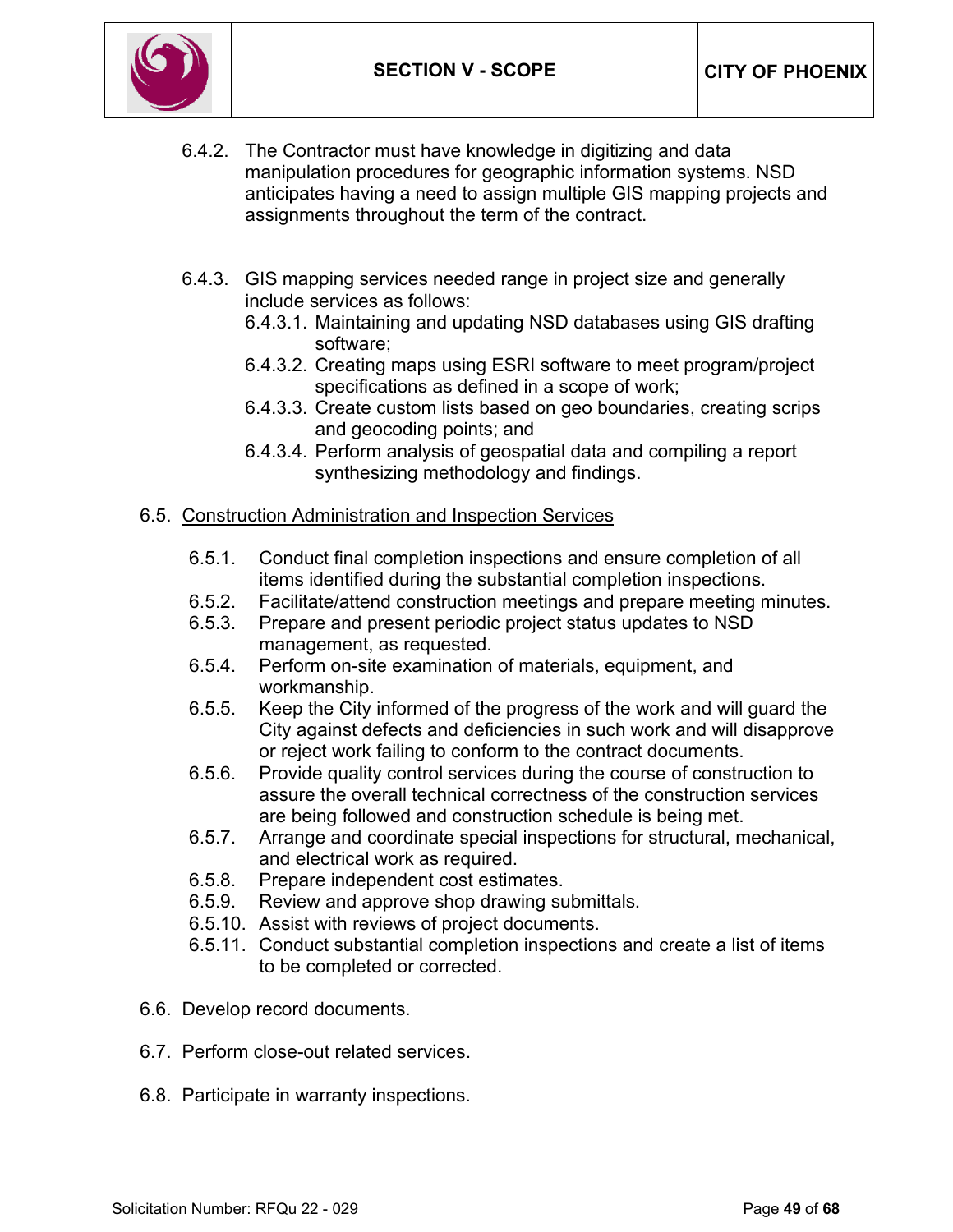

# **7. PAYMENTS**

- 7.1. The pricing is based on the Pricing Schedule in Attachment 2 Price Sheet. The payment price is inclusive of all costs associated with the delivery of the service, including direct and indirect services, staff time, participation at staffing meetings, travel time, mileage, administrative costs, including insurance and all overhead. The City of Phoenix shall not pay separately for these or any other costs.
- 7.2. Payments will be made to the Contractor upon written acceptance from the City of Phoenix each deliverable.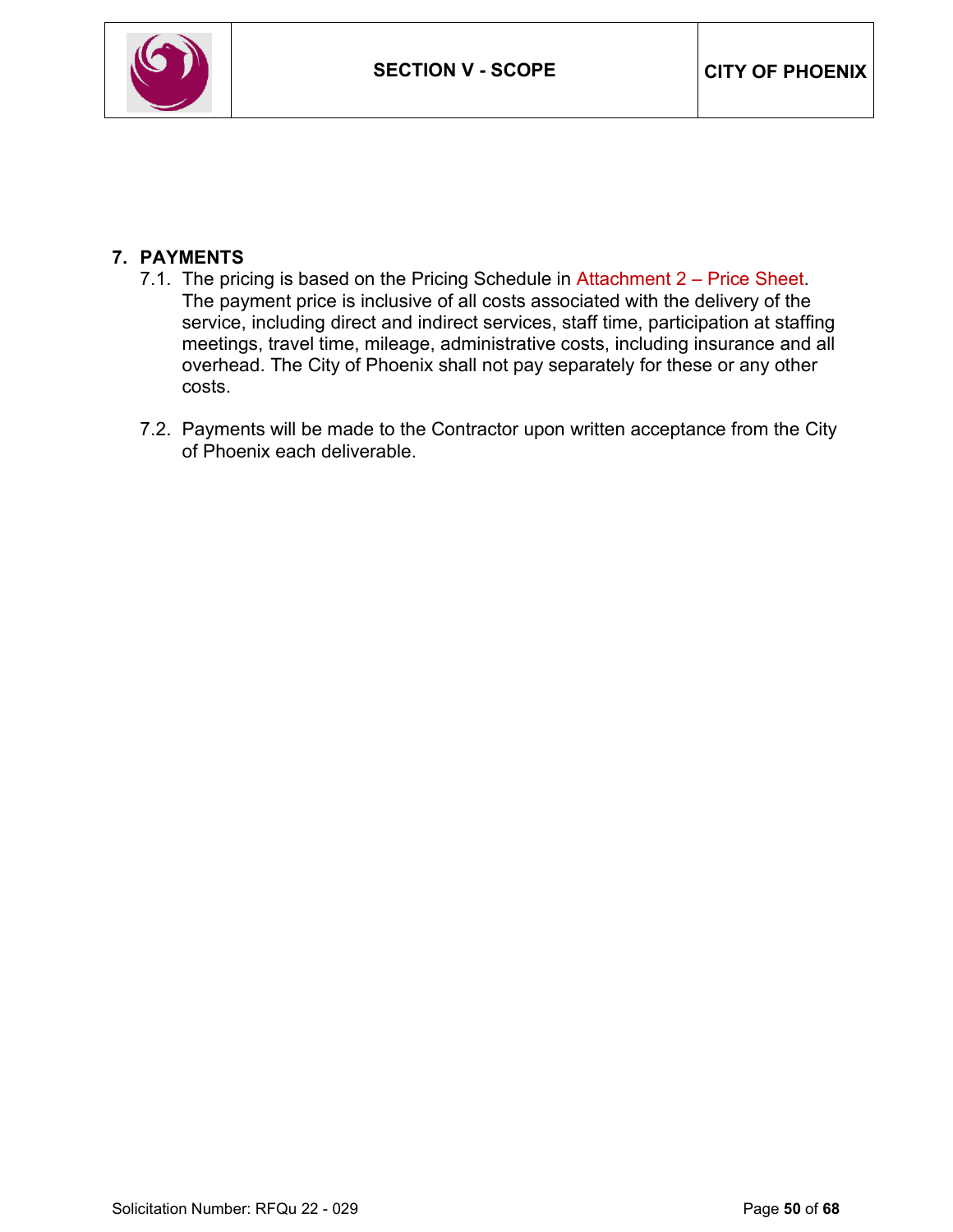

# **EXHIBIT A – TASK ORDER TEMPLATE**

### <span id="page-50-0"></span>**1. TASK ORDER**

1.1. This Task Order is governed by contract [insert contract number] between [Customer] and [Contractor]. In the event of a conflict between the terms in this Task Order, including Contractor's Task Order Response, and the terms of contract [insert contract number], the terms of contract [insert contract number], shall prevail.

### **2. BACKGROUND (if applicable)**

2.1. [Provide background for the Task Order, outline why the contractor team would want to work on this and who the major user groups would be]

### **3. DEFINITIONS (If applicable)**

### **4. PERFORMANCE OBJECTIVES**

4.1. [Use this section to outline Objectives for the Task Order. Objective summarizes the Product feature in light of vision of the product and high-level technical functions, high-level business functions, Primary end-users and their high-level needs (if applicable), the development approach and description of systems to be used (if applicable), ongoing process for evaluating and determining changing scope]

#### **5. SCOPE**

The Contractor Shall:

5.1. [Include the technical and related project management activities such as but not limited to: Tasks that the contractor must successfully perform, operational requirements that must be met while the contractor performs, Generalized administrative requirement.]

#### **6. ROLES AND RESPONSIBILITIES**

6.1. [add specific roles likely to be involved from both parties and who is responsible for what activities and deliverables]

### **7. PROJECT SCHEDULE**

7.1. [This section typically outlines the target project schedules and/or timelines.]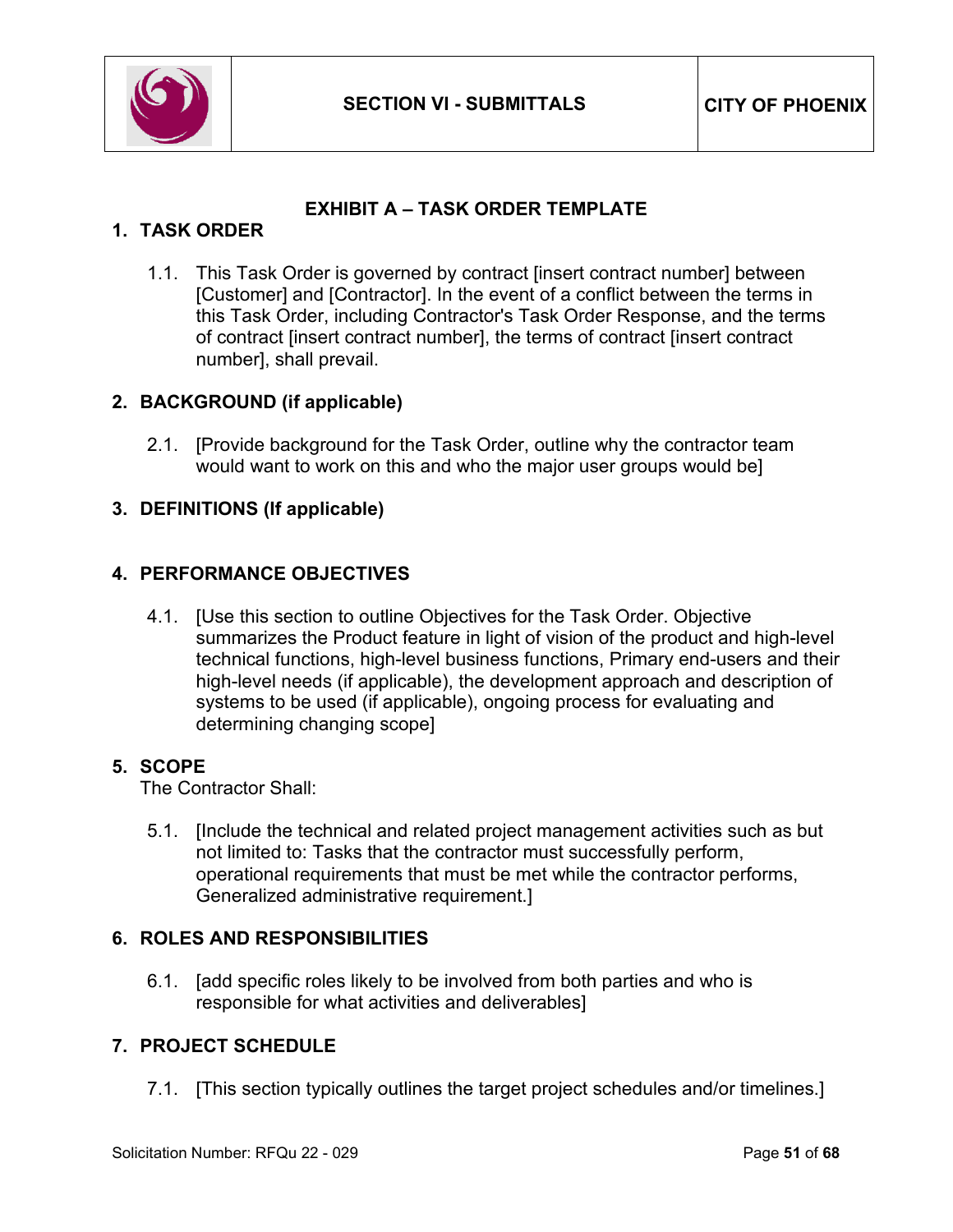

# **8. DELIVERABLES**

8.1. The Contractor shall provide the following deliverables in accordance with the table below. Deliverables are considered complete when determined in writing by the City that the deliverable have met the acceptance criteria:

| <b>Deliverable</b> | Acceptance Criteria                                                                                                                                                                                                                                                                                                                      |
|--------------------|------------------------------------------------------------------------------------------------------------------------------------------------------------------------------------------------------------------------------------------------------------------------------------------------------------------------------------------|
|                    | Acceptance criteria for deliverables need to be defined:<br>Specific.<br>П<br>Measurable.<br>Agreed (between organization and provider at<br>definition).<br>Realistic (the deliverable can be realized, and the<br>criteria can be measured).<br>Timely (deliverables can be realized in the provided<br>٠<br>or available time frame). |
| Deliverable        | <b>Acceptance Criteria</b>                                                                                                                                                                                                                                                                                                               |
|                    |                                                                                                                                                                                                                                                                                                                                          |
| Deliverable        | <b>Acceptance Criteria</b>                                                                                                                                                                                                                                                                                                               |
|                    |                                                                                                                                                                                                                                                                                                                                          |
| Deliverable        | Acceptance Criteria                                                                                                                                                                                                                                                                                                                      |
|                    |                                                                                                                                                                                                                                                                                                                                          |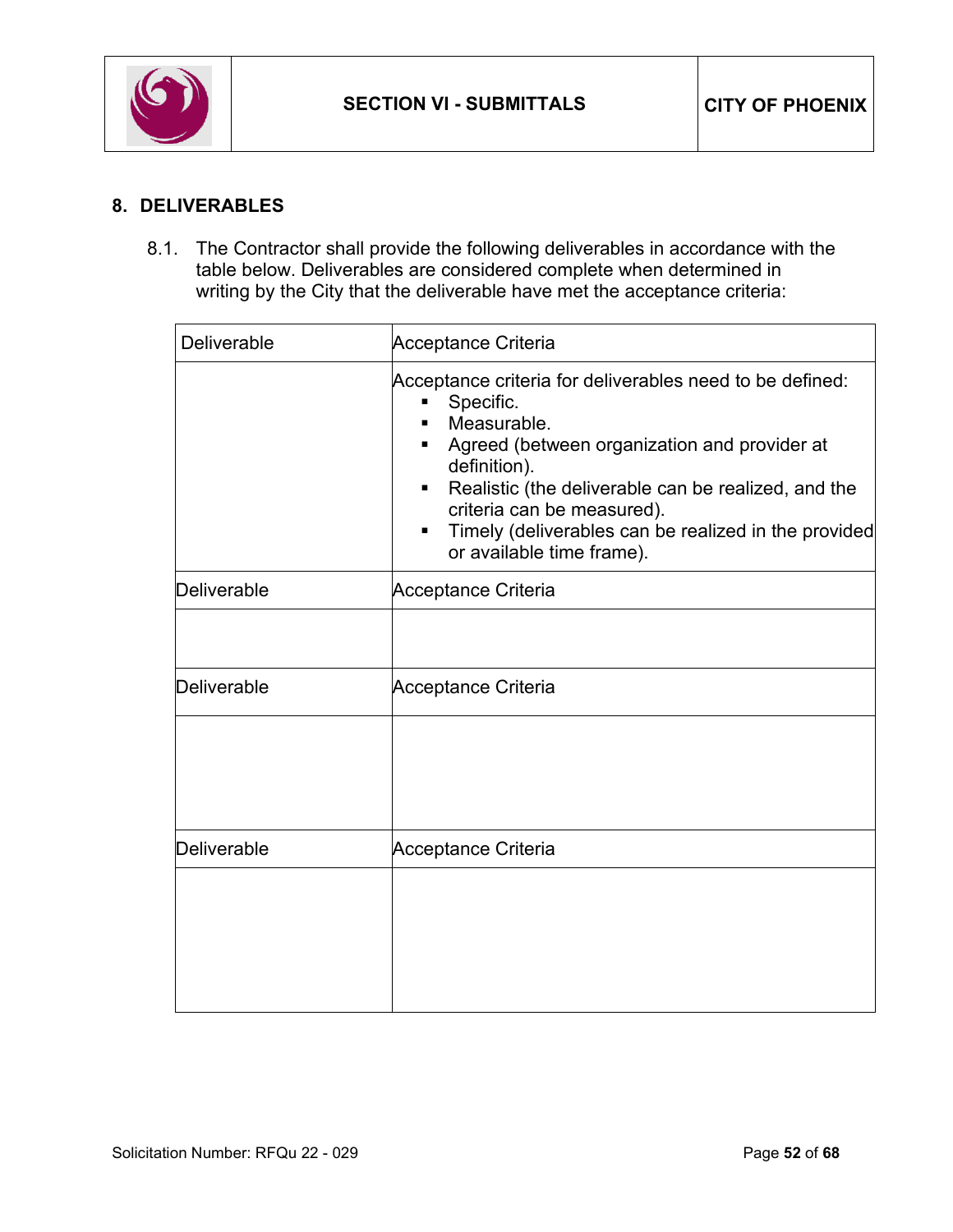

#### **9. INSURANCE REQUIREMENTS**

9.1. [Verify that the Contractor possess proper Insurance coverage. Specific Task Assignments may require additional insurance requirements. Refer to the City of Phoenix's Indemnification and Insurance Modules.]

#### **10.TASK ORDER AMENDMENT**

10.1. Any material changes to the project, including all changes requiring the addition of funds, shall require a mutually executed Task Order Amendment.

### **11.TASK ORDER TERM**

11.1. This Task Order shall be effective on [insert start date] through [insert anticipated end date], unless extended In accordance with the Special Terms Conditions, of the underlying contract [insert contract number].

BY SIGNING THIS FORM ON BEHALF OF THE CONTRACTOR, THE SIGNATORY CERTIFIES HE/SHE HAS AUTHORITY TO BIND THE CONTRACTOR TO THIS TASK ORDER:

FOR AND ON BEHALF OF THE [Customer]: FOR AND ON BEHALF OF THE [Contractor]:

| Authorized Person Signature | Authorized Person Signature |
|-----------------------------|-----------------------------|
|                             |                             |
| <b>Printed Name</b>         | <b>Printed Name</b>         |
|                             |                             |
| <b>Title</b>                | Title                       |
|                             |                             |
| Date                        | Date                        |
|                             |                             |
| <b>Contract Number</b>      | <b>Contract Number</b>      |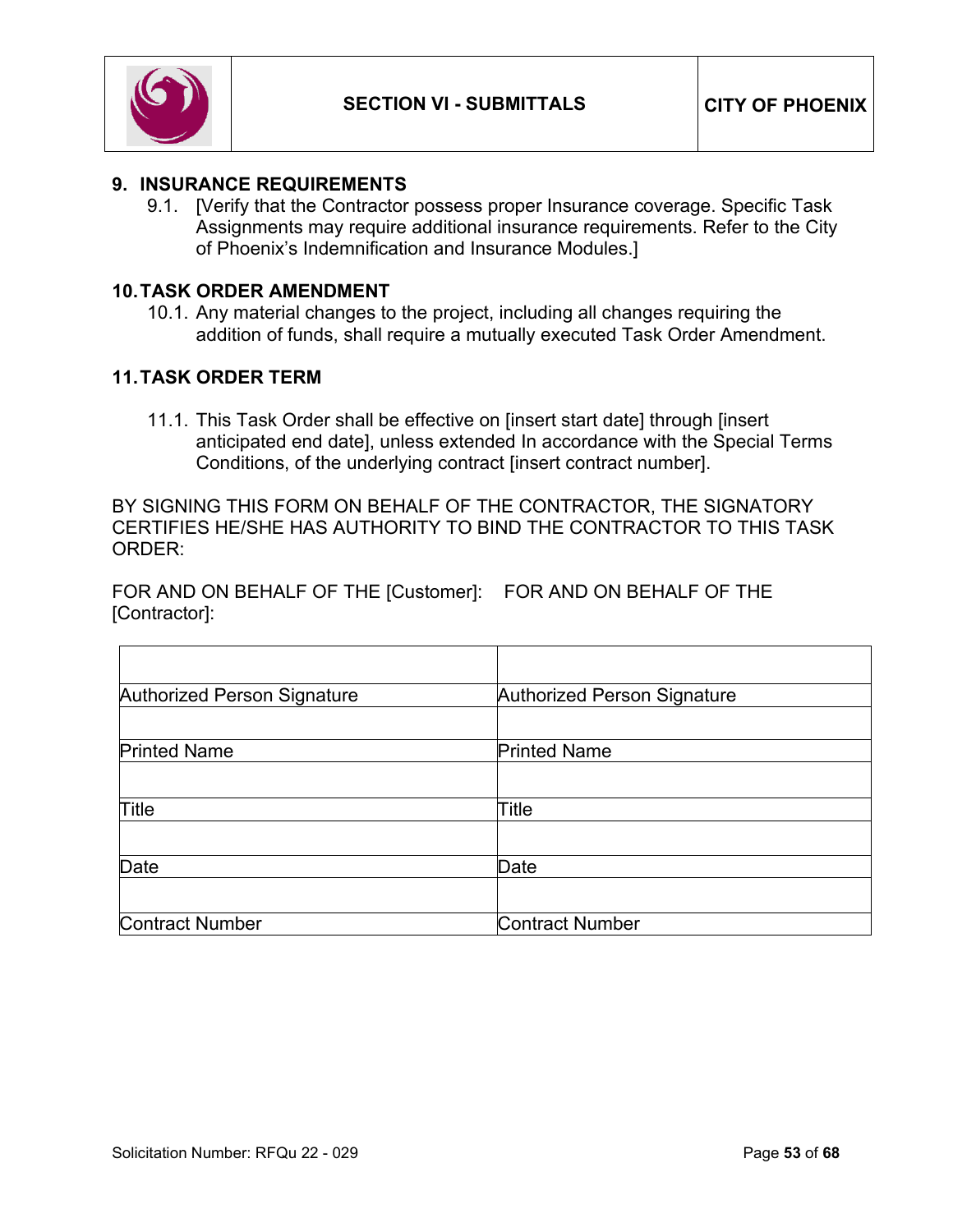

# **SECTION VI – SUBMITTALS**

#### <span id="page-53-0"></span>**1. COPIES:**

- 1. **Submission In-Person by Appointment:** Per the requirements in Section I, Instructions, Item 3. Schedule of Events table - Please submit one (1) original, one (1) copy, and one (1) electronic copy (portable drive or CD) of the Submittal Section and all other required documentation as indicated in Item 2 below.
- 2. **Submission via Email (electronic):** Due to social distancing requirements, Offers may be emailed per the requirements in Section I, Instructions, Item 3. Schedule of Events table. Paper copies and an electronic copy (portable drive or CD) shall not be submitted if Offeror chooses to submit their offer via email.
- 3. **The Offeror shall submit the proposal in accordance with Item 2, OFFER SUBMITTAL FORMAT, do not submit a copy of the entire solicitation document.** This offer will remain in effect for a period of 180 calendar days from the opening date and is irrevocable unless it is in the City's best interest to release offer(s).

#### **2. OFFER SUBMITTAL FORMAT:**

The written Offer should be:

- 2.1 Typewritten responses to the questions below for ease of evaluation.
- 2.2 Signed by an authorized representative of the Offeror.
- 2.3 Submitted with contact information for the individual(s) authorized to negotiate with the City.
- 2.4 The Offeror shall submit one (1) offer containing all the required documents and information in a single PDF document, except for Attachment 2 - Price Schedule.
- 2.5 Submit the following forms and responses in the required format with a table of contents and clearly labeled:
	- 2.5.1 Submittals
		- Cost and Payments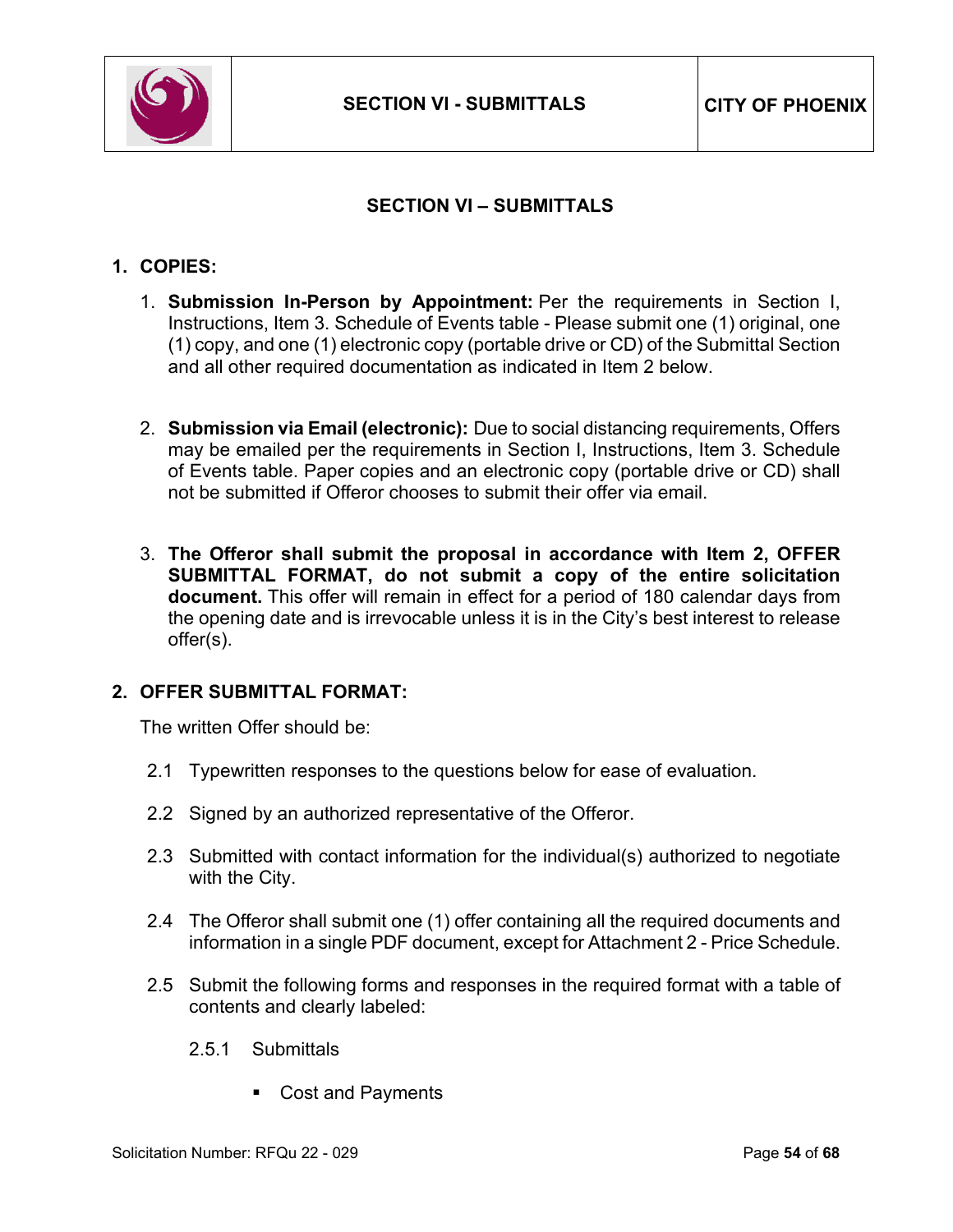

- Place of Business
- Contractor Licensing Requirements
- Years in Business and References
- **EXEC** Certification Regarding Department Suspension, and other Ineligibility and Voluntary Exclusion.
- **Acceptance of Offer**
- **Offer**
- **Conflict of Interest and Solicitation Transparency Form**
- **2.5.2** Attachment 1 Statement of Qualifications: Offeror(s) should complete the entire questionnaire section of the Request for Proposal. The offeror's responses should be in the form of a brief written narrative demonstrating the Offeror's ability to satisfy the Scope of Work.
- **2.5.11** Attachment 2 Pricing Schedule Attached as a separate Excel spreadsheet.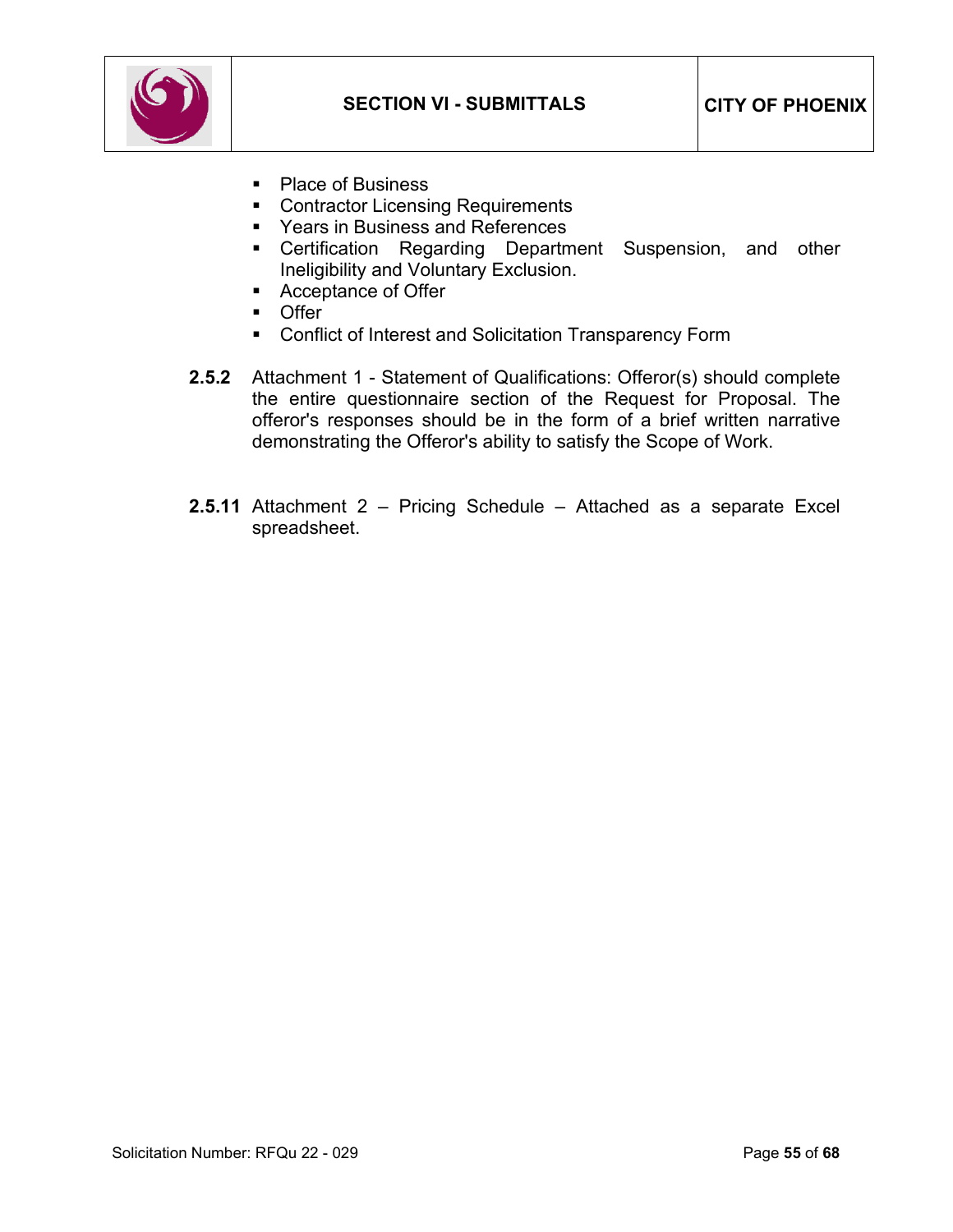

## **3. COSTS AND PAYMENTS:**

- **3.1 PAYMENT TERMS & OPTIONS**: Vendors must choose an option, if a box is not checked, the City will **default to 0% - net 45 days**:
	- $\perp$  Contractor offers a prompt payment discount of either  $\hspace{1cm}$  % 30 days or 0% – 45 days - to apply after receipt of invoice or final acceptance of the products (invoice approval), whichever date is later, starts the 30 days. If no prompt payment discount is offered, the default is 0%, net 45 days; effective after receipt of invoice or final acceptance of the products, whichever is later. **Payment terms offering a discount will not be considered in the price evaluation of your offer**.
	- $\perp$  Contractor may be paid immediately upon invoice approval, if enrollment is made to the Single Use Account (SUA) Program, administered by the City's servicing bank ("Bank"). By checking this box, the vendor accepts transaction costs charged by their merchant bank and agrees not to transfer to the City those extra charges. The City will not pay an increase in our services for the SUA charges; if an audit uncovers an upcharge for the SUA charges the vendor will owe the City all costs. The vendor may opt-out of the SUA program once, but then may not rejoin during the same contract term. **For more information about the SUA program or to enroll, send email to mailbox.sua@phoenix.gov.**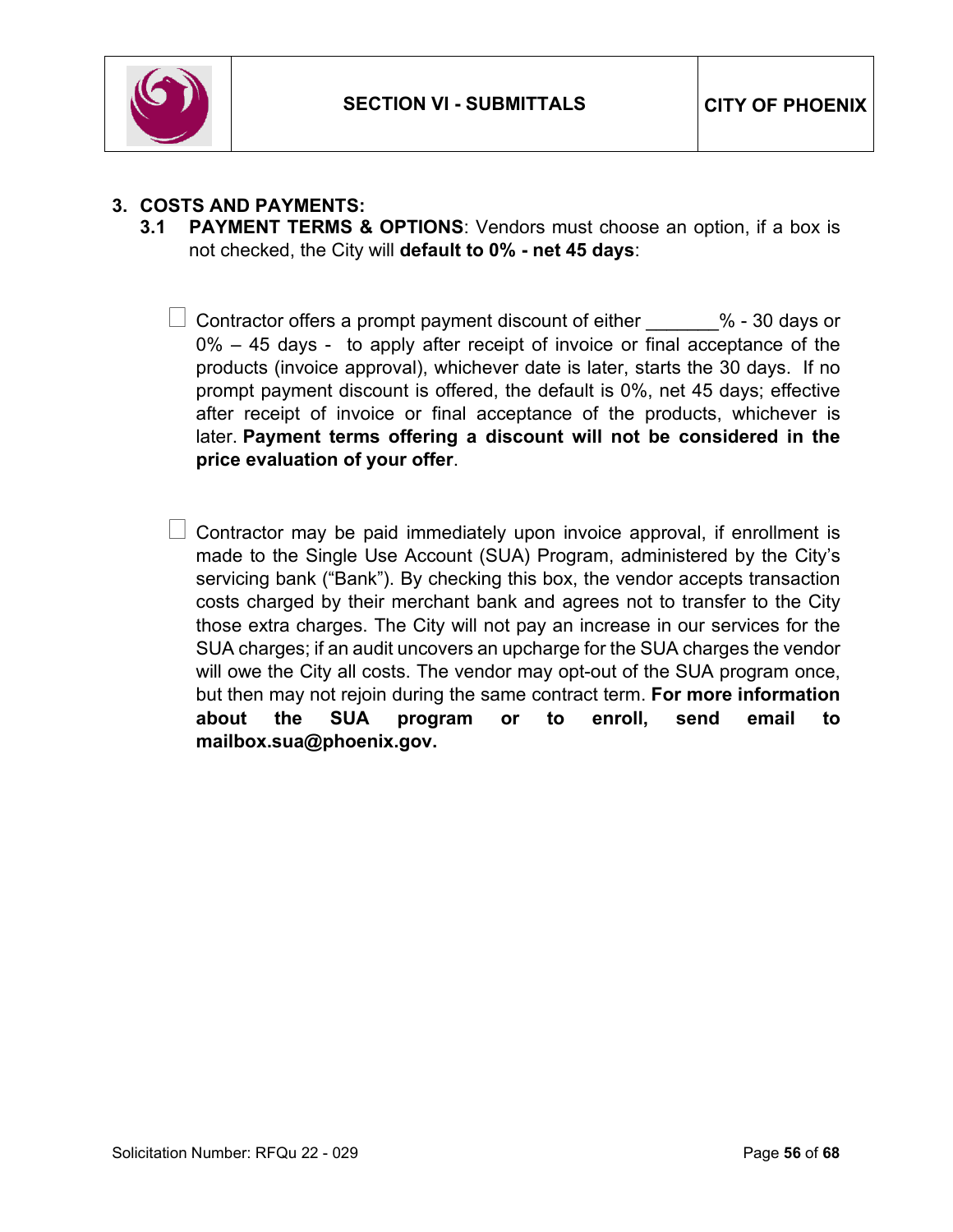

### **4. PLACE OF BUSINESS:**

Bidder's place of business will be an award factor in order to minimize the City's transportation and handling costs. If additional service locations are available or if different from the address in Offer Section, enter below:

### **5. CONTRACTOR LICENSING REQUIREMENTS:**

Offeror shall comply with all statutes and rules of the State of Arizona and the Registrar of Contractors. In accordance with A.R.S. §. 32-1151, and unless otherwise exempted by A.R.S. § 32-1121, Offeror shall have the correct class of license as required by the Registrar of Contractors for the work specified, at the time of offer submission. Offeror certifies possession of the following license:

Licensed Contractor's Name

Class

License Number

Expiration Date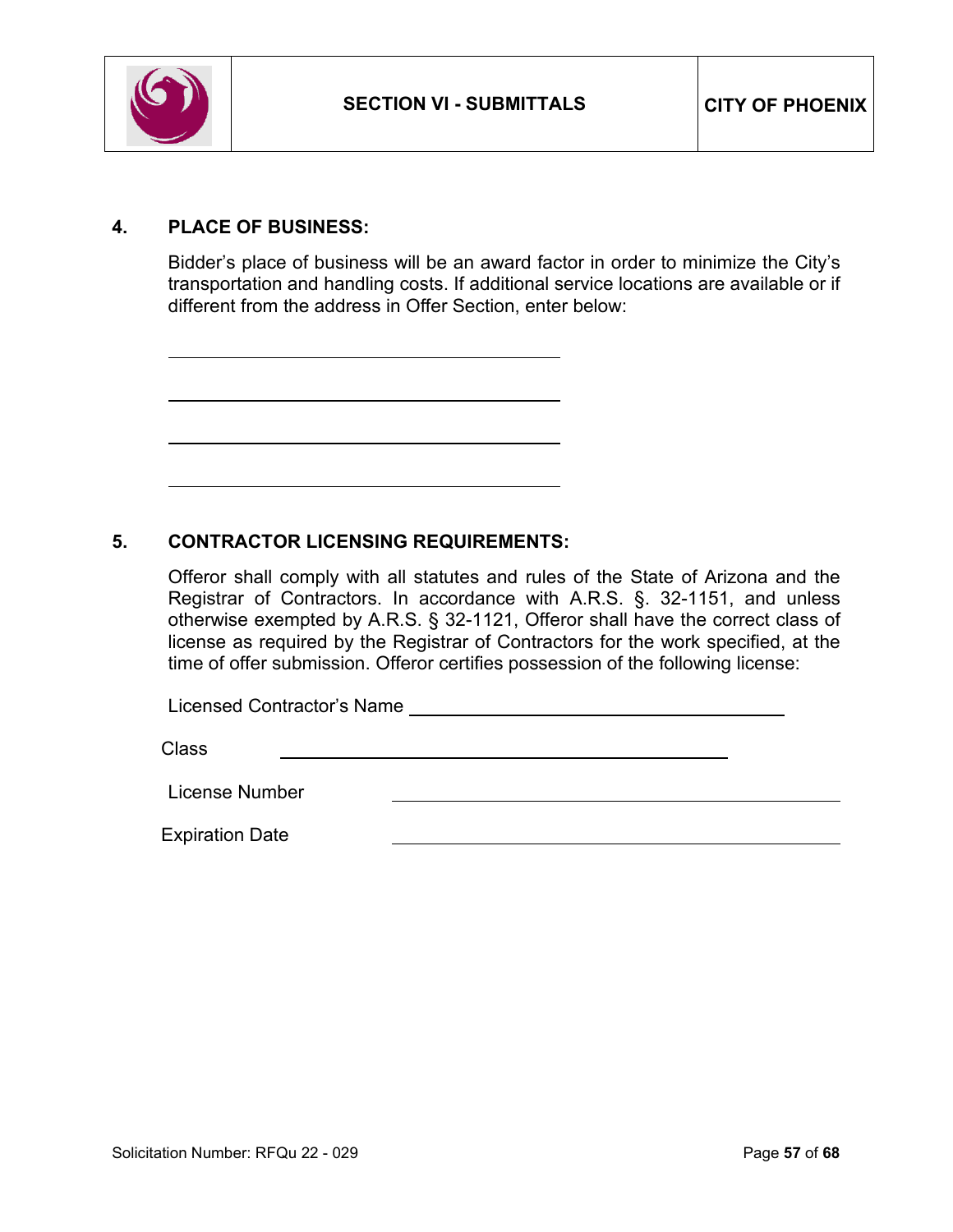

#### **6. REFERENCES:**

Contractor shall furnish the names, addresses, and telephone numbers of a minimum of three firms or government organizations for which the Contractor is currently furnishing or has furnished, completed service for: **Architectural, Engineering, Land Surveyor and GIS Mapping Services**

| <b>Company Name</b>            |  |  |
|--------------------------------|--|--|
| <b>Address</b>                 |  |  |
|                                |  |  |
| Contact                        |  |  |
| <b>Telephone Number</b>        |  |  |
| Email address                  |  |  |
| <b>Dates Services Provided</b> |  |  |
| Type of Service(s) Provided    |  |  |
|                                |  |  |
| <b>Company Name</b>            |  |  |
| <b>Address</b>                 |  |  |
|                                |  |  |
| Contact                        |  |  |
| <b>Telephone Number</b>        |  |  |
| <b>Email address</b>           |  |  |
| <b>Dates Services Provided</b> |  |  |
| Type of Service(s) Provided    |  |  |
|                                |  |  |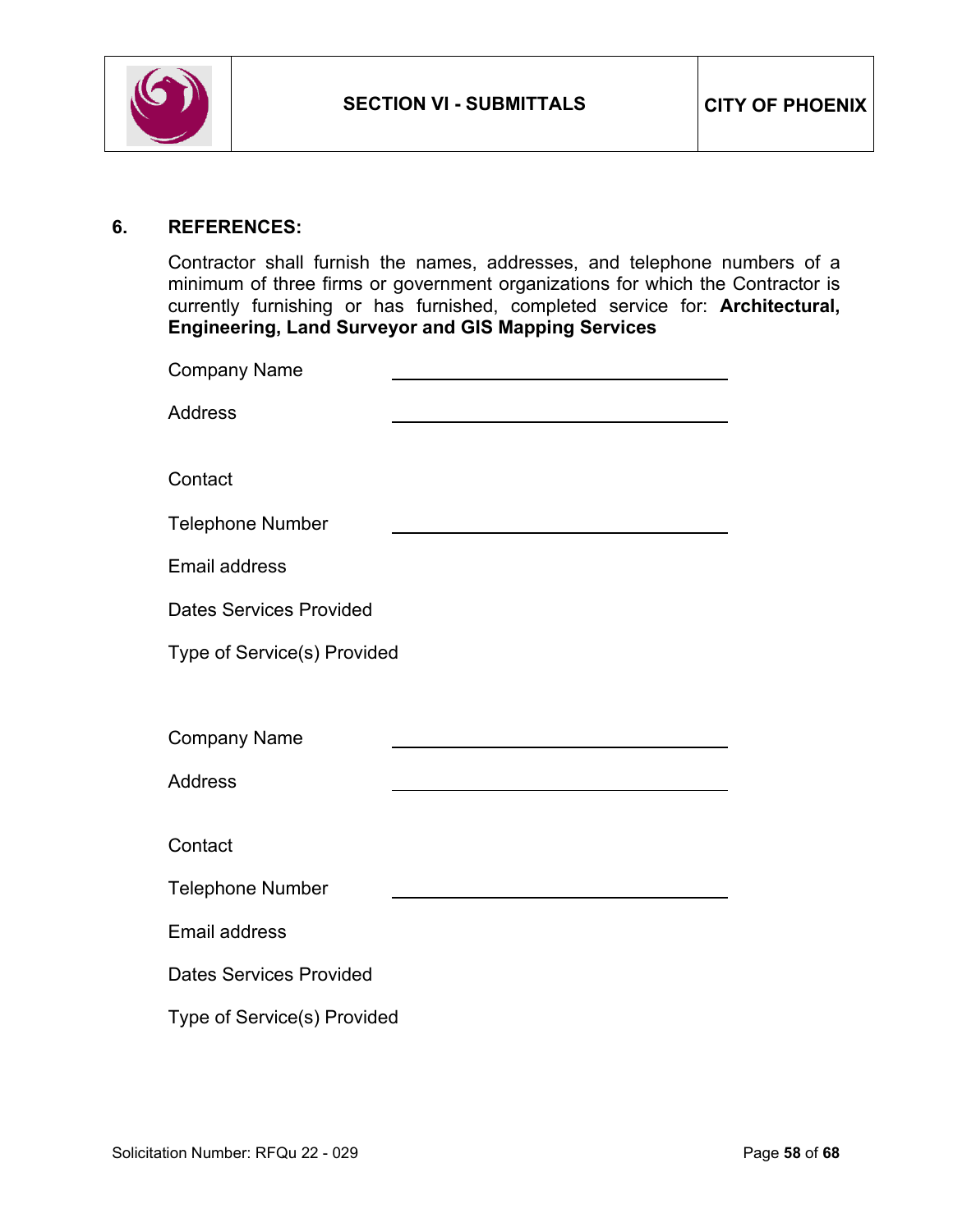

Company Name Address **Contact** Telephone Number Email address Dates Services Provided Type of Service(s) Provided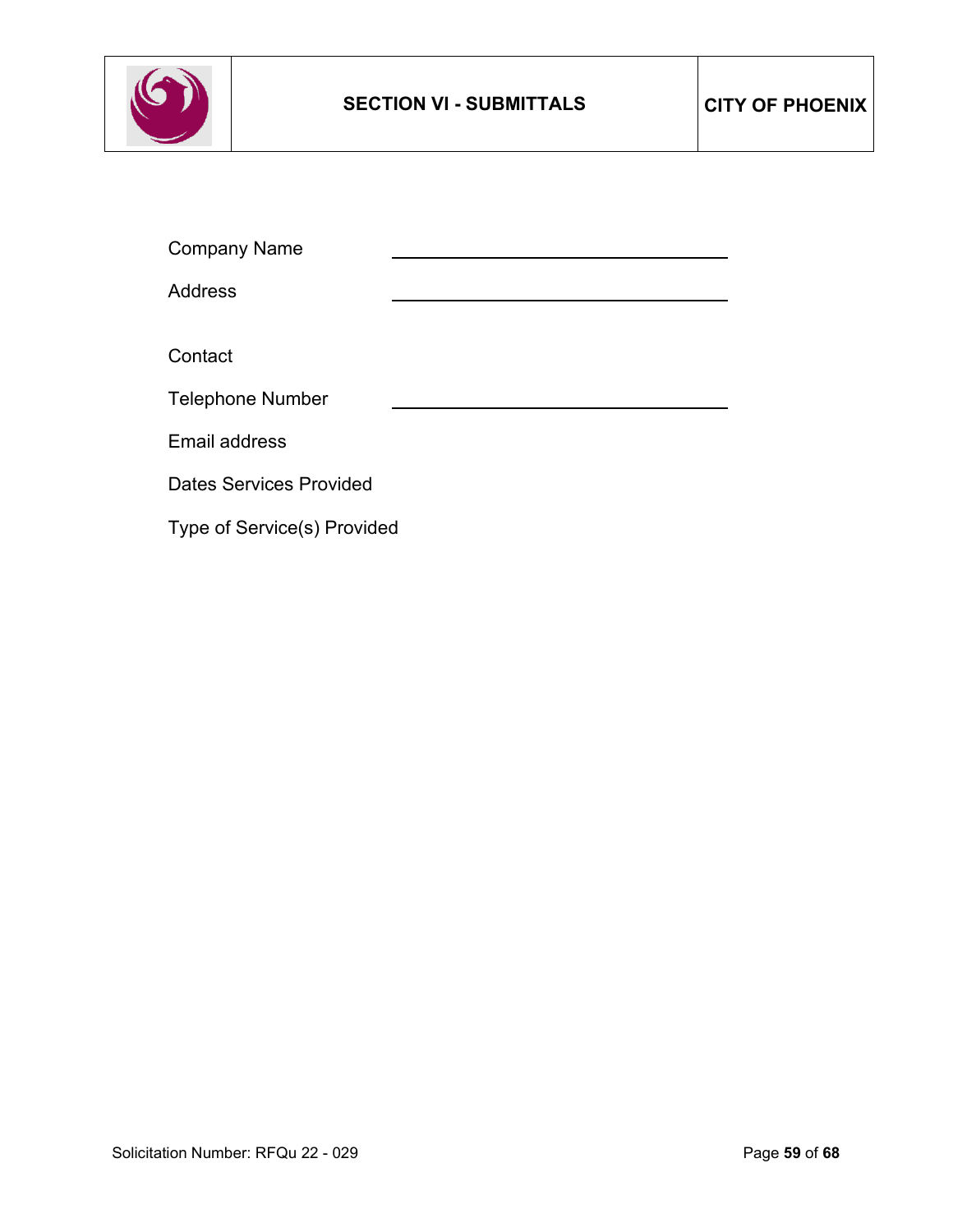

**7. Offerors should mark in the table below which Category of Service are qualified for:** 

| <b>Category of Services</b><br>• Architecture Consultative Services | <b>Qualified</b> |
|---------------------------------------------------------------------|------------------|
| <b>Engineering Consultative Services</b>                            |                  |
| • Land Surveyor                                                     |                  |
| Geographic Information System (GIS) Services                        |                  |

### **8. CERTIFICATION REGARDING DEPARTMENT SUSPENSION, AND OTHER INELIGIBILITY AND VOLUNTARY EXCLUSION:**

The prospective participant (Contractor for a federally funded project) certifies, by submission of this solicitation and certification, that neither it nor its principals are presently debarred, suspended, proposed for debarment, declared ineligible, or voluntarily excluded from participation in this transaction by **any** federal department or agency.

Where the prospective participant is unable to certify to any of the statements in this certification, such participant **shall** attach an explanation to this solicitation.

THE PARTICIPANT (Contractor for a federally funded project), CERTIFIES OR AFFIRMS THE TRUTHFULNESS AND ACCURACY OF THE CONTENTS OF THE STATEMENTS SUBMITTED ON OR WITH THIS CERTIFICATION AND UNDERSTANDS THAT THE PROVISIONS OF 31 U.S.C. 3801 ET SEQ. ARE APPLICABLE THERETO.

| <b>Authorized Official:</b>   |  |
|-------------------------------|--|
| Title of Authorized Official: |  |
| Date:                         |  |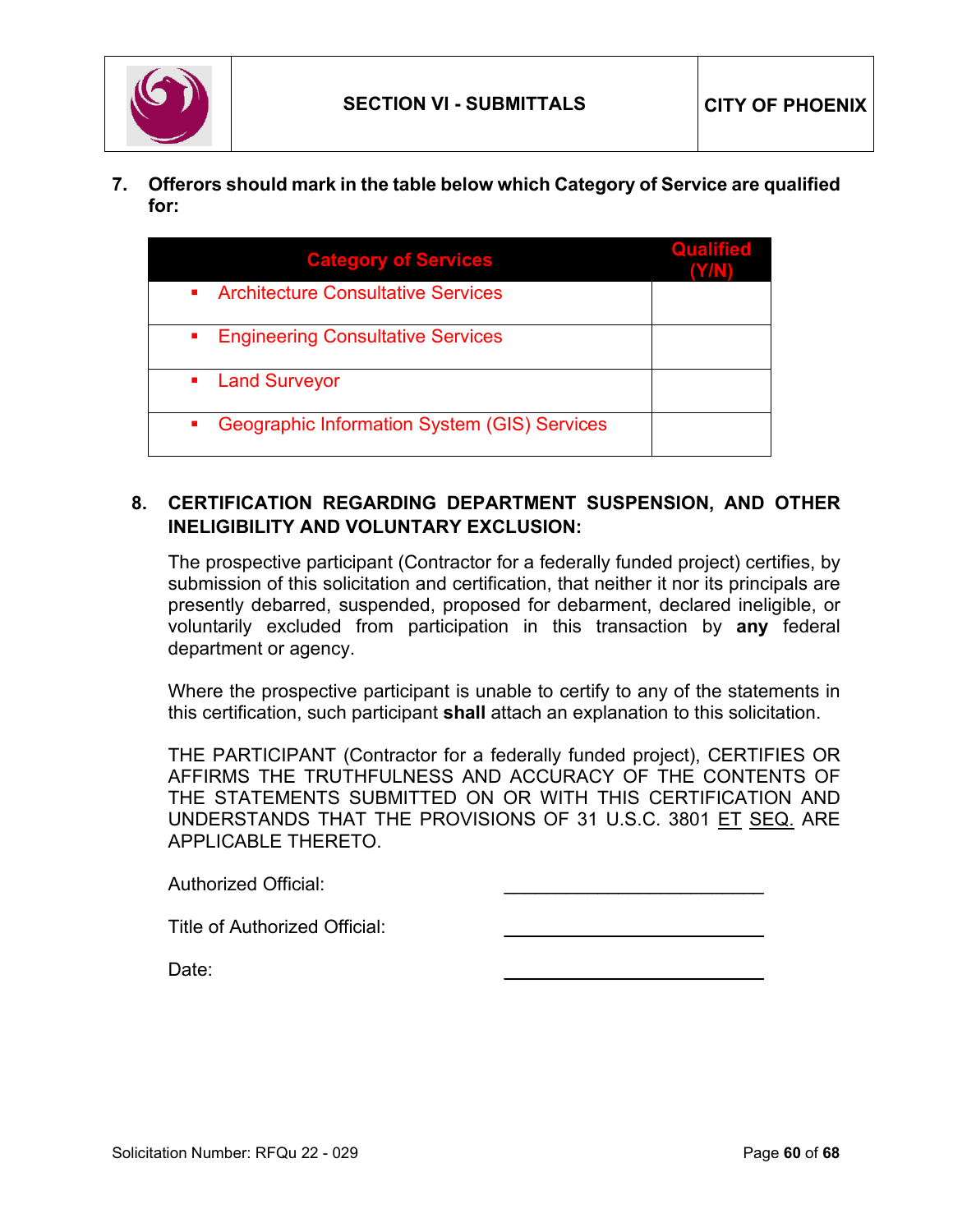

#### **ACCEPTANCE OF OFFER**

The Offer is hereby accepted.

The Contractor is now bound to sell the material(s) or service(s) listed by the attached contract and based upon the solicitation, including all terms, conditions, specifications, amendments, etc. and the Contractor's Offer as accepted by the City.

This contract shall henceforth be referred to as Contract No. \_\_\_\_\_\_\_\_\_\_\_\_. The Contractor has been cautioned not to commence any billable work or provide any material or service under this contract until Contractor receives purchase order, or contract documentation.

# **CITY OF PHOENIX**

A Municipal Corporation Jeffrey Barton, City Manager

\_\_\_\_\_\_\_\_\_\_\_\_\_\_\_\_\_\_\_\_\_\_\_\_\_\_\_\_\_\_\_\_\_ Director or delegate, Department Insert Name of authorized signer Insert title

Attest:

|                             | this | day of |  |
|-----------------------------|------|--------|--|
| <b>City Clerk</b><br>יווטוש |      |        |  |

**Offeror Name: \_\_\_\_\_\_\_\_\_\_\_\_\_\_\_\_\_\_\_\_\_\_\_\_\_\_\_\_\_\_\_\_\_\_\_\_\_\_\_\_\_\_\_\_\_\_\_\_(RFQu 22-029)**

Approved as to form this 19<sup>th</sup> day of January 2017. This document has been approved as to form by the City Attorney and is on file with the City Clerk. It need not be submitted to the City Attorney for approval unless the form document is altered.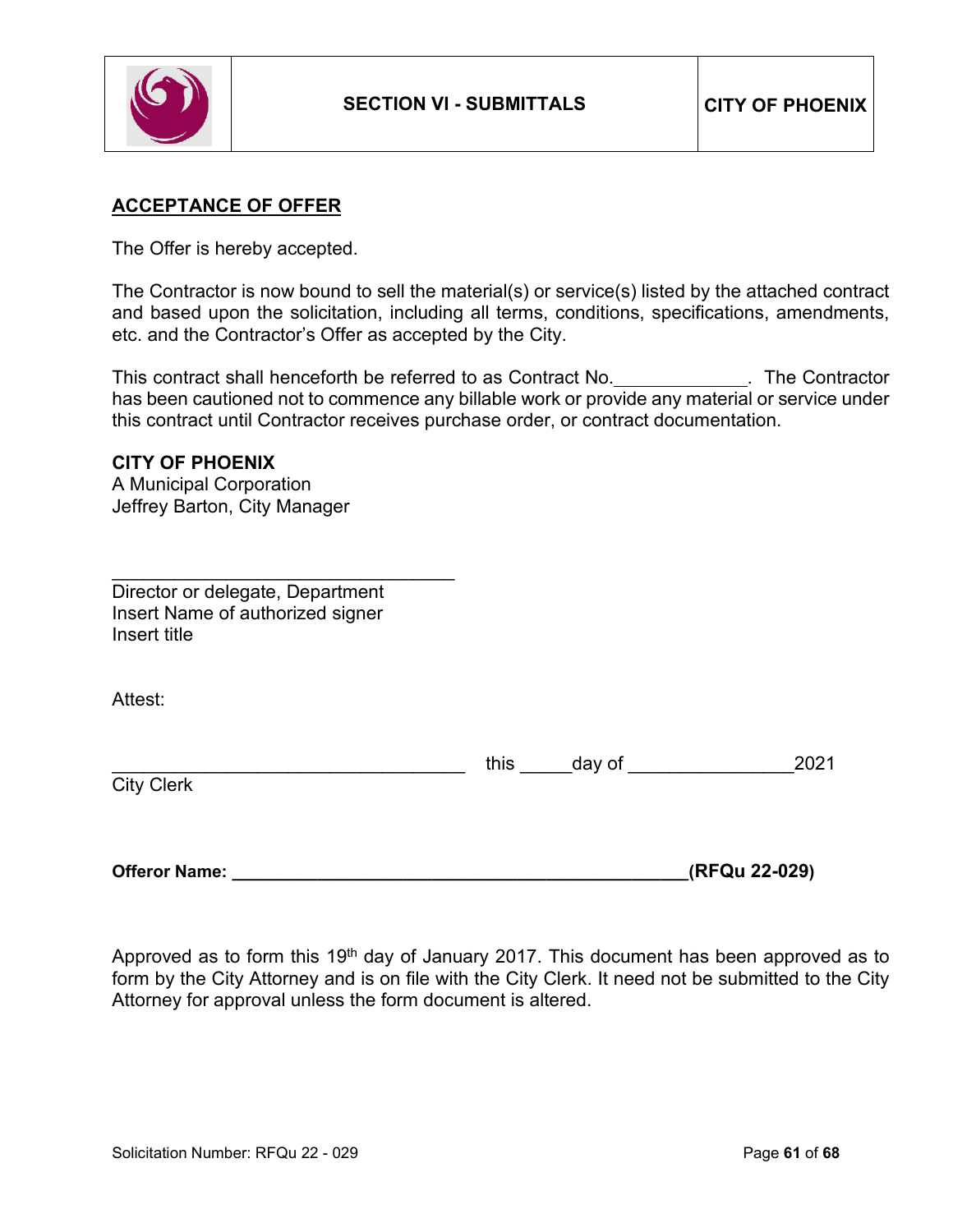

#### **OFFER**

**TO THE CITY OF PHOENIX -** The Undersigned hereby offers and agrees to furnish the material and or service(s) in compliance with all terms, conditions, specifications, and addenda issued as a result of a solicitation.

Arizona Sales Tax No. Use Tax No. for Out-of State Suppliers City of Phoenix Sales Tax No. Arizona Corporation Commission File No.

Taxpayer's Federal Identification No.: If recommended for contract award, Bidder agrees to provide its federal taxpayer identification number or as applicable its social security number to the City of Phoenix for the purposes of reporting to appropriate taxing authorities, monies paid by the City of Phoenix under the awarded contract. If the Bidder provides its social security number, the City will only share this number with appropriate state and federal officials. This submission is mandatory under 26 U.S.C. § 6041A.

| Enter City's Registration System ID Number            |  |
|-------------------------------------------------------|--|
| Located at City's eProcurement website (see SECTION I |  |
| - INSTRUCTIONS - CITY'S REGISTRATION)                 |  |

|  |  |  |  | Offeror has read, understands, and will fully and faithfully comply with this solicitation, its |  |  |  |
|--|--|--|--|-------------------------------------------------------------------------------------------------|--|--|--|
|  |  |  |  | attachments and any referenced documents. Offeror certifies that the prices offered were        |  |  |  |
|  |  |  |  | independently developed without consultation with any other Offeror or potential Offerors.      |  |  |  |

| <b>Authorized Signature</b>   | Date                         |
|-------------------------------|------------------------------|
| <b>Printed Name and Title</b> |                              |
| (LLC, Inc., Sole Proprietor)  | (Member, Manager, President) |
| Address                       |                              |
| City, State and Zip Code      |                              |
| <b>Telephone Number</b>       |                              |
| Company's Fax Number          |                              |
| Company's Toll Free #         |                              |
| <b>Email Address</b>          |                              |
|                               |                              |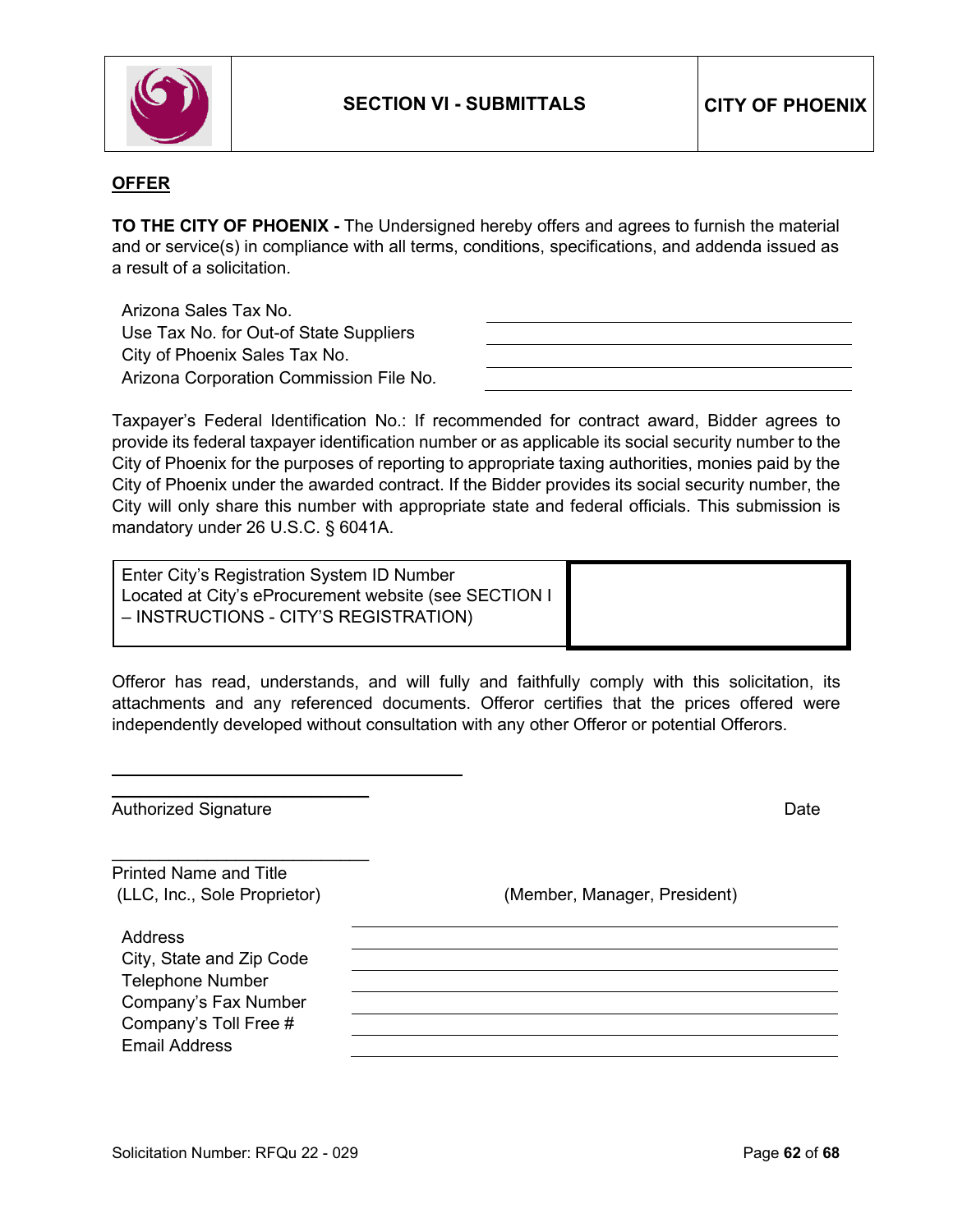

|        | <b>CONFLICT OF INTEREST AND SOLICITATION TRANSPARENCY FORM</b>                                           |      |               |  |
|--------|----------------------------------------------------------------------------------------------------------|------|---------------|--|
|        | This form must be signed and submitted to the City and all questions must be answered (or N/A) or your   |      |               |  |
|        | may be considered non-responsive.                                                                        |      |               |  |
|        | 1. Name of person submitting this disclosure form.                                                       |      |               |  |
|        |                                                                                                          |      |               |  |
| First  | MI                                                                                                       | Last | <b>Suffix</b> |  |
| 2.     | <b>Contract Information</b>                                                                              |      |               |  |
|        | Solicitation # or Name:                                                                                  |      |               |  |
| 3.     | Name of individual(s) or entity(ies) seeking a contract with the City (i.e. parties to the Contract)     |      |               |  |
|        |                                                                                                          |      |               |  |
|        |                                                                                                          |      |               |  |
|        |                                                                                                          |      |               |  |
|        | 4. List any individuals(s) or entity(ies) that are owners, partners, parent, sublessees, joint ventu     |      |               |  |
|        | subsidiaries of the individual or entity listed in Question 3. Please include all Board members, exed    |      |               |  |
|        | committee members and officers for each entry. If not applicable, indicate N/A.                          |      |               |  |
|        |                                                                                                          |      |               |  |
|        |                                                                                                          |      |               |  |
|        |                                                                                                          |      |               |  |
|        |                                                                                                          |      |               |  |
|        |                                                                                                          |      |               |  |
| 5.     | List any individuals or entities that will be subcontractors on this contract or indicate N/A.           |      |               |  |
| $\Box$ | Subcontractors may be retained, but not known as of the time of this submission.                         |      |               |  |
|        | List of subcontracts, including the name of the owner(s) and business name:                              |      |               |  |
|        |                                                                                                          |      |               |  |
|        |                                                                                                          |      |               |  |
|        |                                                                                                          |      |               |  |
|        |                                                                                                          |      |               |  |
|        |                                                                                                          |      |               |  |
| 6.     | List any attorney, lobbyist, or consultant retained by any individuals listed in Questions 3, 4, or 5 to |      |               |  |
|        | in the proposal or seeking the resulting contract. If none, indicate N/A.                                |      |               |  |
|        |                                                                                                          |      |               |  |
|        |                                                                                                          |      |               |  |
|        |                                                                                                          |      |               |  |
|        |                                                                                                          |      |               |  |
|        |                                                                                                          |      |               |  |
|        |                                                                                                          |      |               |  |
|        |                                                                                                          |      |               |  |
|        |                                                                                                          |      |               |  |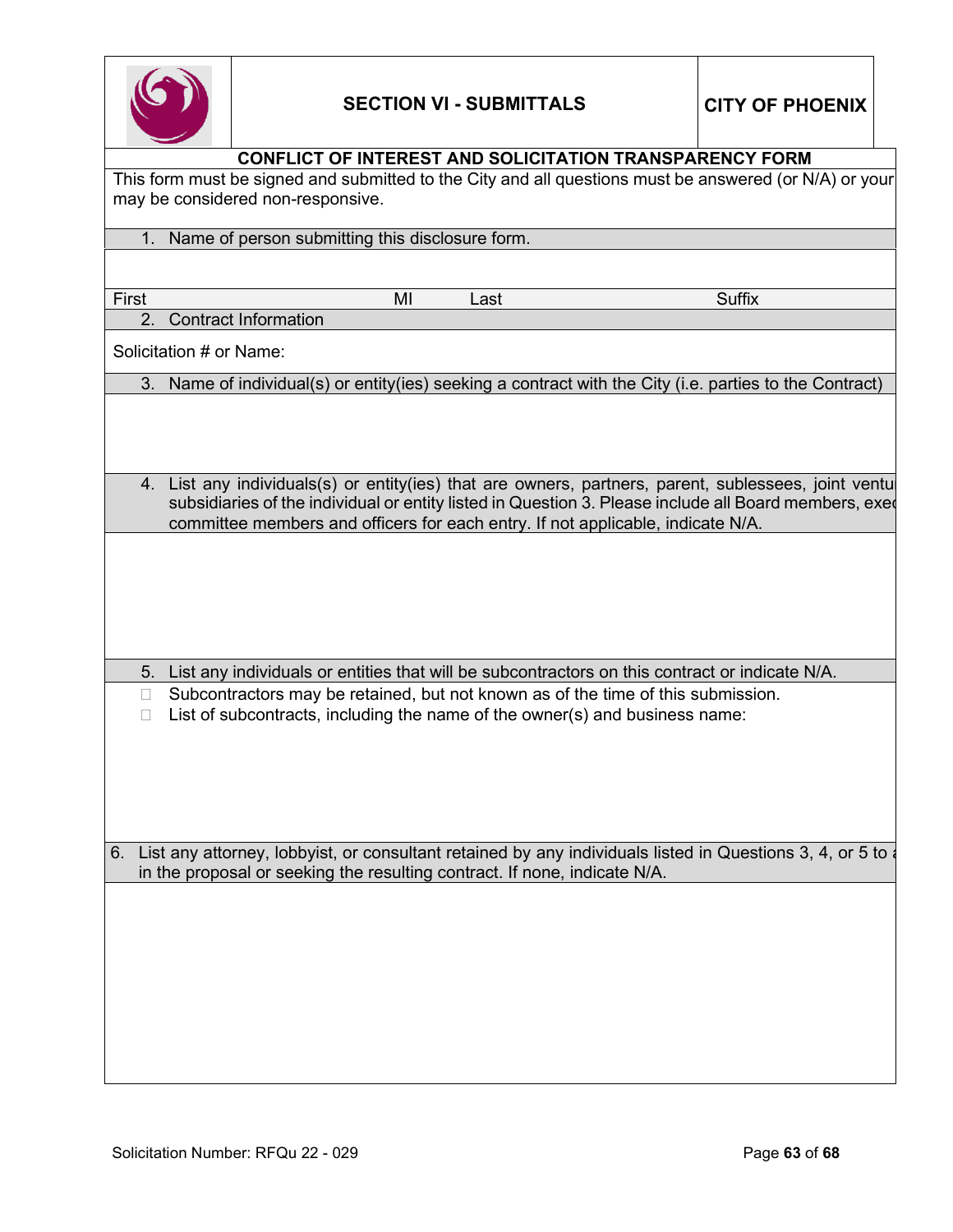

#### 7. **Disclosure of Conflict of Interest**: **A. City Code Section 43-34**

Are you aware of any fact(s) with regard to this solicitation or resulting contract that would raise a "conf interest" issue under City Code Section 43-34?

"An elected City official or a City employee shall not represent any person or business for compensation b the City regarding any part of a procurement, including any resulting contract, if during the time the el official is or was in office or the employee is or was employed by the City such elected official or emp played a material or significant role in the development of the solicitation, any other part of the procure or the contract award."

- $\Box$  I am not aware of any conflict(s) of interest under City Code Section 43-34.
- $\Box$  I am aware of the following potential or actual conflict(s) of interest:

#### **B. ARS Sections 38-501 et. Seq. & City Charter Chapter 11**

State law and the Phoenix City Charter and Code prohibit public officers or employees, their close rela and any businesses they, or their relatives, own from (1) representing before the City any person or bus for compensation, (2) doing business with the City by any means other than through a formal procure and (3) doing business with the City without disclosing that the person has an interest in the contract. prohibition extends to subcontracts on City contracts and also applies to parent, subsidiary, or pa businesses owned by a public officer or employee. See A.R.S. Sections 38-501 through 38-511, for information (City Charter, Chapter 11, applies the state conflict-of-interest law to City employees).

Please note that any contract in place at the time a person becomes a public officer or employee may re in effect. But the contract may not be amended, extended, modified, or changed in any manner durin officer's or employee's city service without following city administrative regulations.

Are you aware of any fact(s) with regard to this contract that would raise a "conflict of interest" issue A.R.S. Sections 38-501 through 38-511 (See Arizona Revised Statutes regarding conflict of intere [www.azleg.gov\)](http://www.azleg.gov/).

- $\Box$  I am not aware of any conflict(s) of interest under Arizona Revised Statutes Sections 38-501 the 38-511.
- $\Box$  I am aware of the following conflict(s) of interest:

#### **8. Acknowledgements**

A.**Solicitation Transparency Policy – No Contact with City Officials or Staff During Evaluation**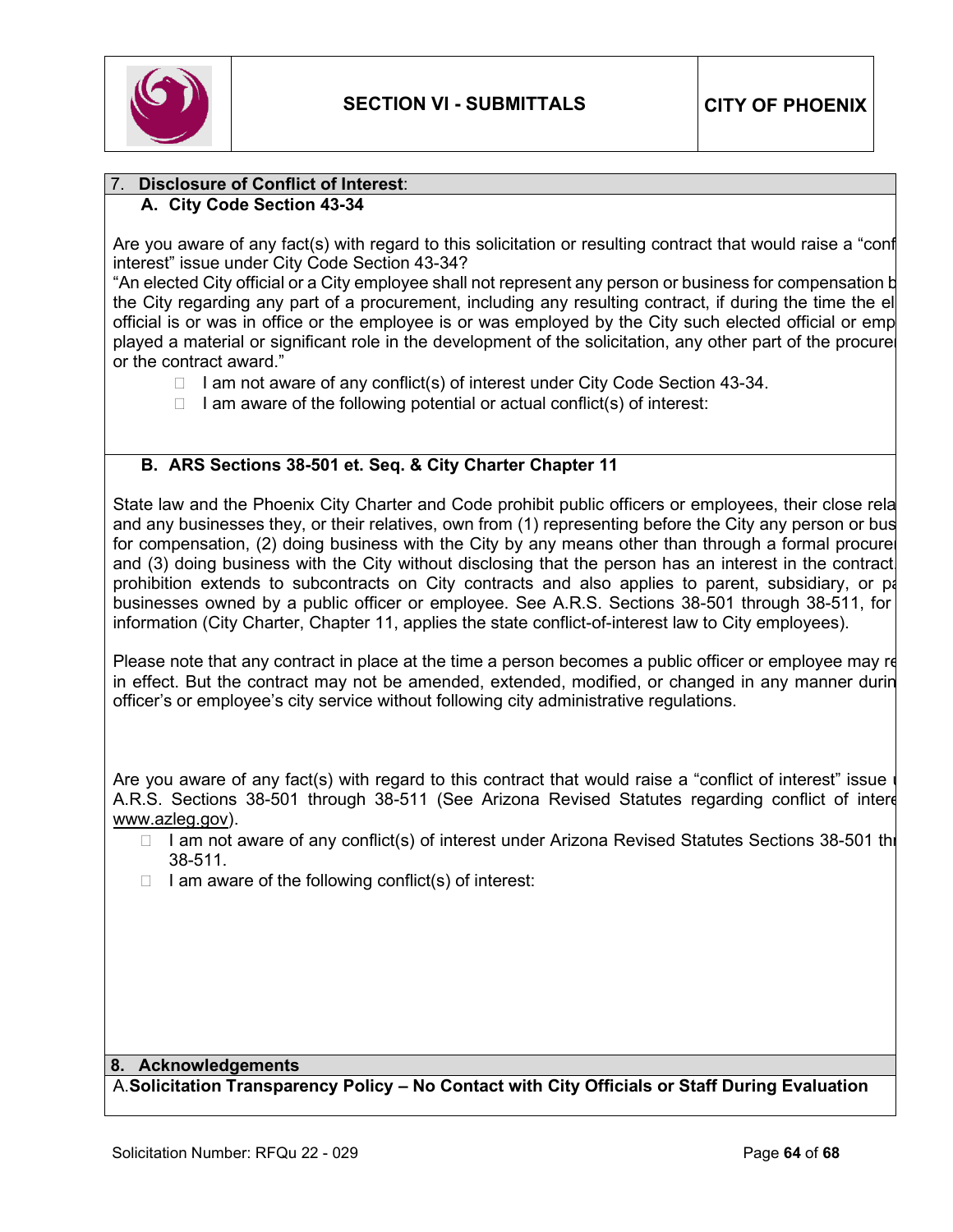

- I understand that a person or entity who seeks or applies for a city contract, or any other person a on behalf of that person or entity, is prohibited from contacting city officials and employees rega the contract after a solicitation has been posted.
- $\Box$  This "no-contact" provision only concludes when the contract is awarded at a City Council meet contact is required with City official or employees, the contact will take place in accordance procedures by the City. Violation of this prohibited contacts provision, set out in City Code Sectio 190.4 and 43-36, by respondents, or their agents, will lead to **disqualification.**

#### B.**Fraud Prevention and Reporting Policy**

 $\Box$  I acknowledge that the City has a fraud prevention and reporting policy and takes fraud seriously report fraud, suspicion of fraud, or any other inappropriate action to: telephone no. 602-261-89 602-534-5500 (TDD); or [aud.integrity.line@phoenix.gov.](mailto:aud.integrity.line@phoenix.gov)

The purpose of the fraud policy is to maintain the City's high ethical standards. The policy includes a wa our business partners to report wrongdoing or bad behavior. Suspected fraud should be reported immed to the Phoenix Integrity Line. The City has adopted a zero-tolerance policy regarding fraud.

#### **OATH**

I affirm that the statements contained in this form, including any attachments, to the best of my knowledge belief are true, correct, and complete.

Should any of the answers to the above questions change during the course of the contract, particularly relates to any changes in ownership, applicant agrees to update this form with the new information with days of such changes. Failure to do so may be deemed a breach of contract.

PRINT NAME TITLE TO A REPORT OF THE SERVICE OF THE SERVICE OF TITLE TITLE TO A REPORT OF TITLE THE SERVICE OF T

SIGNATURE **DATE** 

COMPANY (CORPORATION, LLC, ETC.) NAME and DBA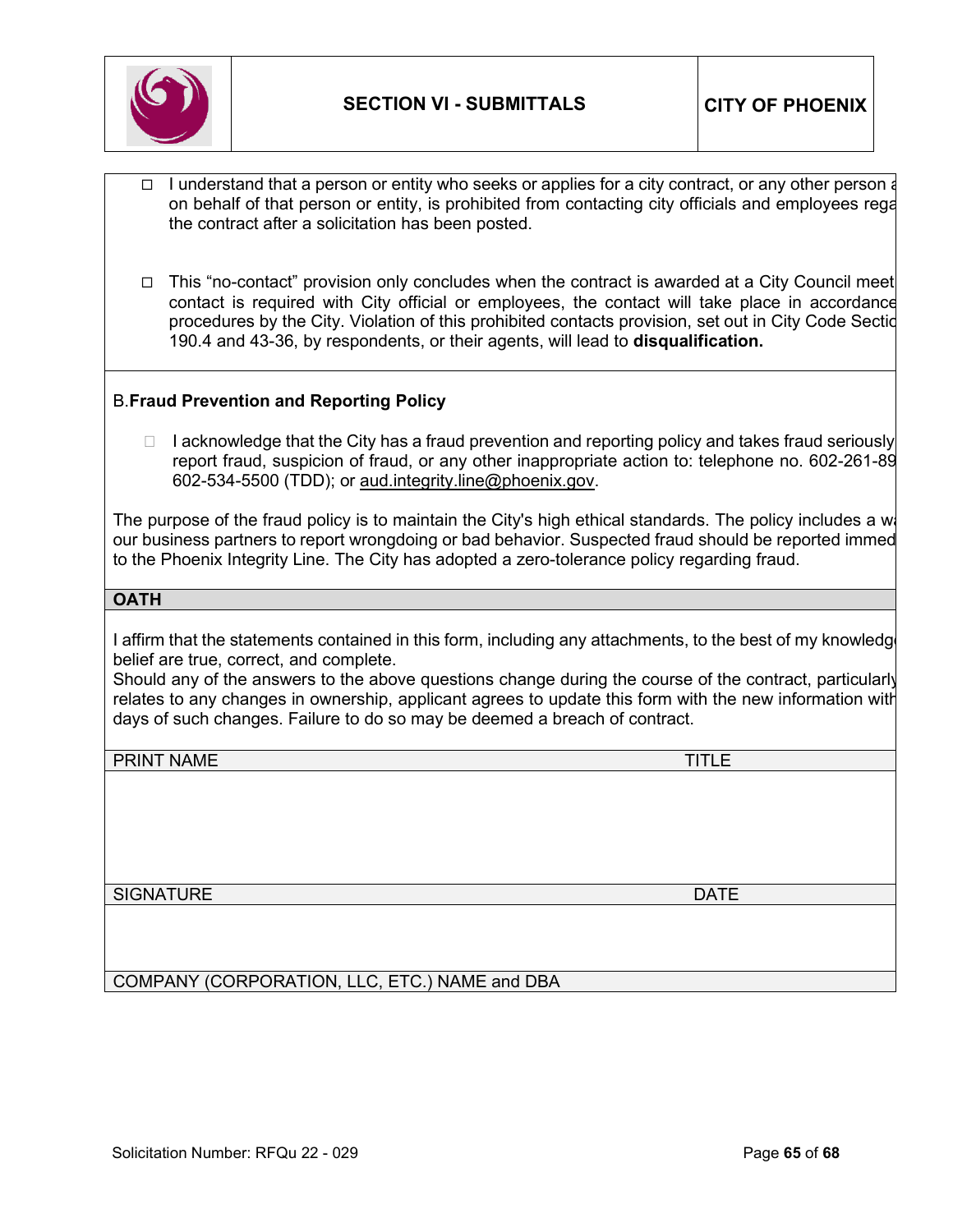

# **Attachment 1 – Statement of Qualifications**

- <span id="page-65-0"></span>1. Provide a narrative of your Company Profile and describe your experience and expertise in each of the services the offeror is proposing as outlined in Section 6, Scope of Services. The following subsections describe additional information to provide at a minimum: (limit your responses to no more than 5 pages)
	- a. History of the business including the date established, type of ownership or legal structure of the business (sole proprietor, partnership, corporation, etc.)
	- b. Length of time the firm has been operating as the legal entity
	- c. Length of time the firm has been providing the requested service
	- d. State your firm's experience in providing the comparable services to other government agencies.
	- e. Business Organizational Chart
	- f. Resumes of all key personnel identified in the narrative detailing their expertise, experience, certifications and product knowledge
- 2. Provide a narrative for each Key personnel proposed to deliver the required services under each category of service. Fully explain their roles, responsibilities and applicable license or certifications. Provide resumes for each person identified. Please limit your narrative response to 2 pages and 3 pages per individual resume. At minimum, the following information must be included in the in the narrative and resumes:
	- a. Full Name, proposed role, description of duties/responsibilities in delivering the services hereunder
	- b. Education, including degrees and relevant certifications and the institution from which there were obtained.
	- c. Years of experience and employment history, particularly as they related to government and the requested services.
	- d. Specify the employment status of each Key Person (i.e., subcontractor, employee of the Contractor, etc.).
	- e. In addition, the offeror shall also submit copies of each narrative with personally identified information redacted. (i.e., mailing address, phone number, e-mail address)
- 3. Describe your firms' method and approach (inclusive of all software, tools and resources) to providing the services listed below and as described in Section V, Scope of Work for which the Offeror is proposing:
	- a. Architectural Assessment and Design (limit responses to 5 pages)
		- i. Including Construction Administration and Quality Assurance **Inspections**
	- b. Engineering Assessment and Design (limit responses to 5 pages)
		- i. Including Construction Administration and Quality Assurance **Inspections**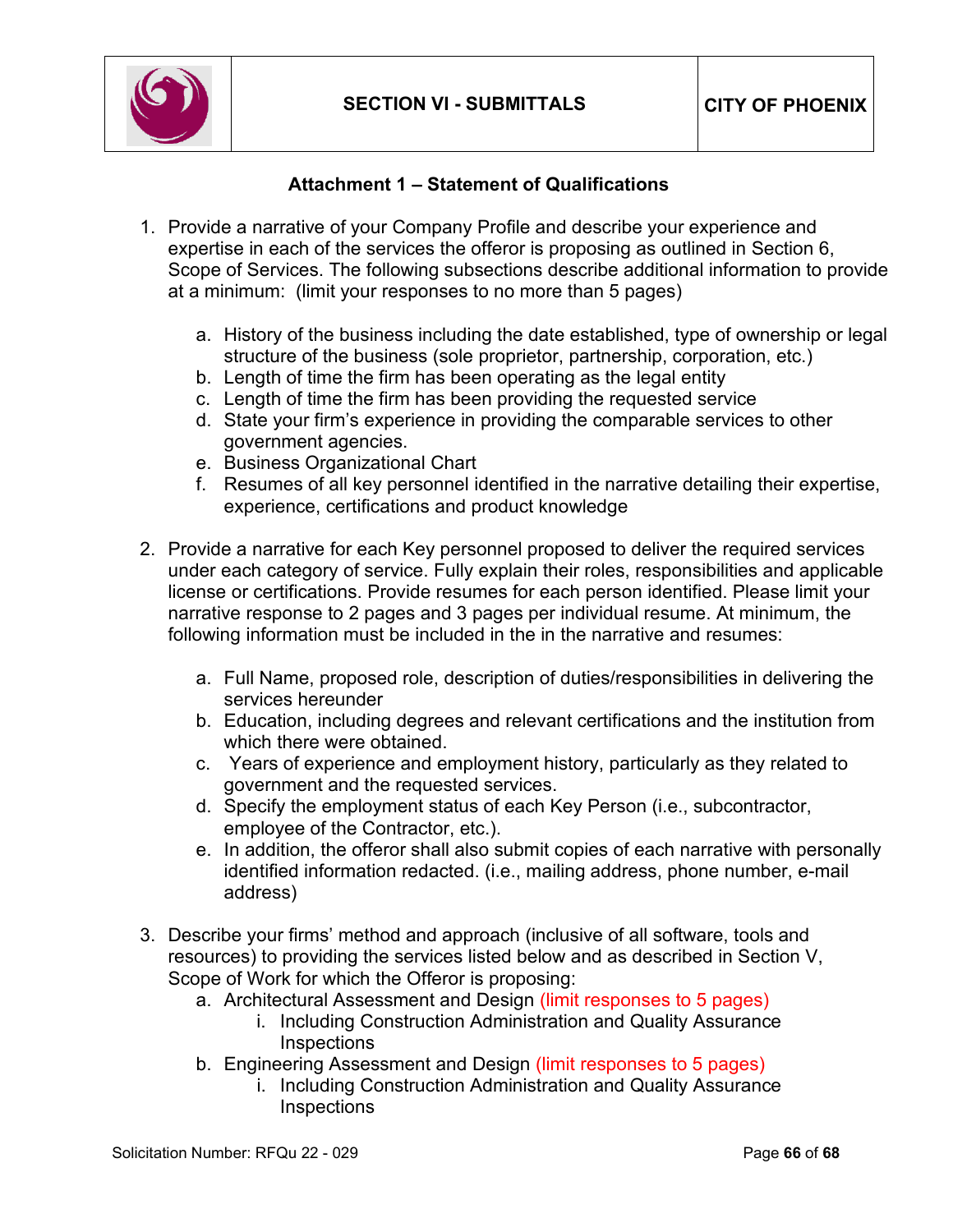

- c. Land Surveyor Services (limit responses to 5 pages)
- d. Geographic Information System (GIS) Mapping (limit responses to 5 pages)
	- i. Include a description of proposed software.
- 4. Describe your firm's approach to manage multiple projects simultaneously that require coordination with internal and external stakeholders. In addition, describe the specific method(s) the project team will employ to ensure quality control for a specific project that is assigned to your firm. (Limit reponses to 5 pages)